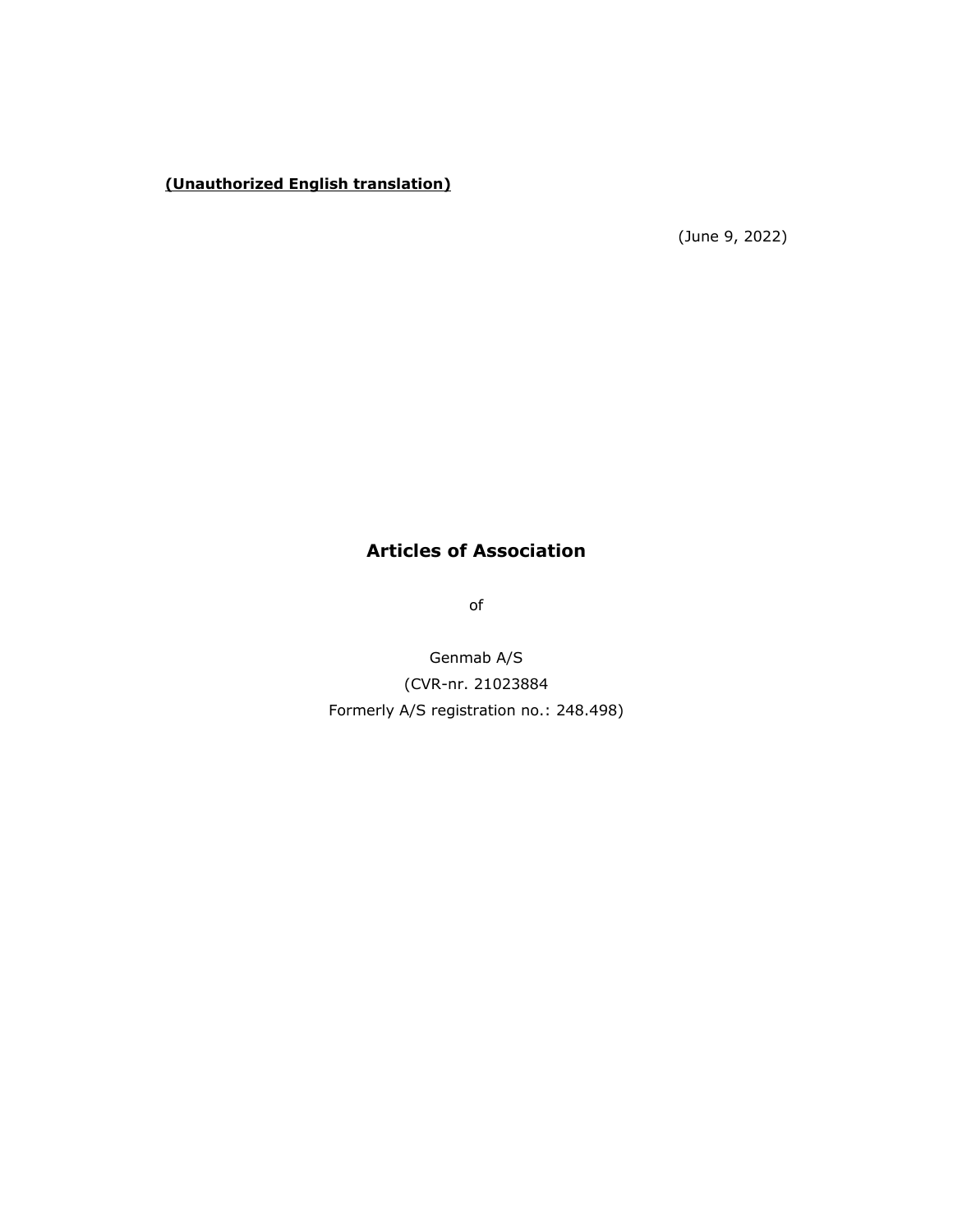Name, Registered Office, Objects and Group Language

## **§ 1.**

The name of the Company is Genmab A/S.

#### **§ 2.**

The registered office of the Company shall be in the municipality of Copenhagen.

### **§ 3.**

The objects of the Company are to engage in medical research, production and sale of such products and related business.

#### **§ 3A.**

The group language of the Company is English.

The Company's Share Capital

## **§ 4.**

The share capital of the Company equals DKK 65,753,443 divided into shares of DKK 1 each or any multiple hereof.

# **§ 4A.**

The Board of Directors is until and including April 12, 2026 authorized to increase the nominal registered share capital on one or more occasions without preemption rights for the existing shareholders by up to nominally DKK 5,500,000 by subscription of new shares that shall have the same rights as the existing shares of the Company. The capital increase can be made by cash or by non-cash payment. Within the authorization to increase the share capital by nominally DKK 5,500,000 shares, the Board of Directors may on one or more occasions and without preemption rights for the existing shareholders of the Company issue up to nominally DKK 2,000,000 shares to employees of the Company and the Company's directly and indirectly owned subsidiaries by cash payment at market price or at a discount price as well as by the issue of bonus shares. No transferability restrictions or redemption obligations shall apply to the new shares. The shares shall be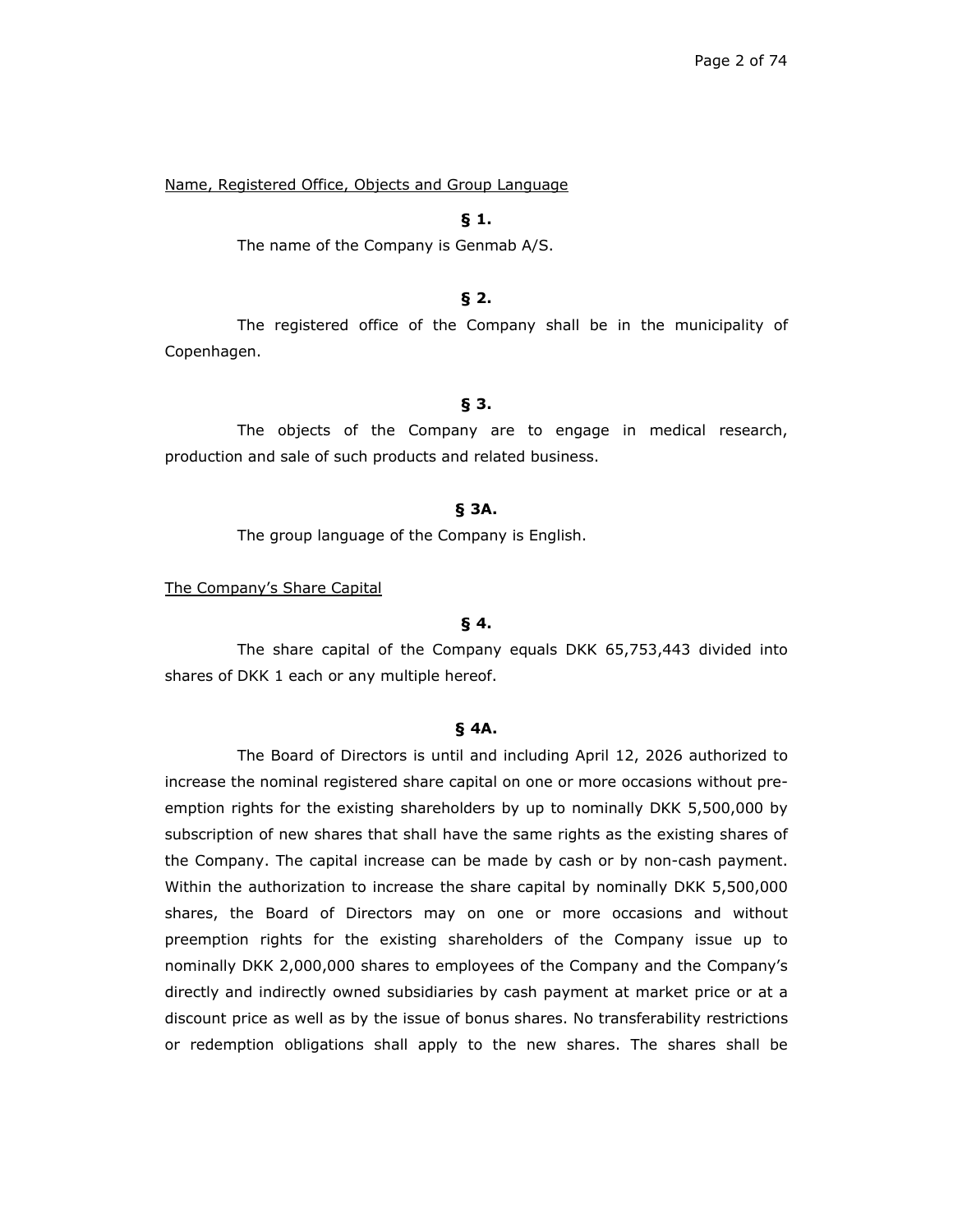negotiable instruments, issued in the name of the holder and registered in the name of the holder in the Company's Register of Shareholders. The new shares shall give right to dividends and other rights as determined by the Board of Directors in its resolution to increase the capital.

Further, the Board of Directors is until and including April 12, 2026 authorized to increase the nominal registered share capital on one or more occasions with preemption rights for the existing shareholders by up to nominally DKK 5,500,000 by subscription of new shares that shall have the same rights as the existing shares of the Company. The capital increase can be made by cash or by non-cash payment. No transferability restrictions or redemption obligations shall apply to the new shares. The shares shall be negotiable instruments, issued in the name of the holder and registered in the name of the holder in the Company's Register of Shareholders. The new shares shall give right to dividends and other rights as determined by the Board of Directors in its resolution to increase the capital.

In connection with the exercise of the authorizations in this Article 4A, the Board of Directors may, however, not increase the nominal share capital by more than a total of DKK 5,500,000.

#### **Warrants**

## **§ 5.**

By decision of the General Meeting on March 29, 2019 the Board of Directors is authorized to issue on one or more occasions additional warrants to subscribe the Company's shares up to a nominal value of DKK 500,000 to the Company's employees as well as employees of the Company's directly and indirectly owned subsidiaries, excluding the Company's executive management, and to make the related capital increases in cash up to a nominal value of DKK 500,000. The Board of Directors has issued 500,000 warrants and re-issued 50,207 warrants under this authorization. This authorization shall remain in force for a period ending on March 28, 2024.

Furthermore, by decision of the General Meeting on April 13, 2021 the Board of Directors is authorized to issue on one or more occasions additional warrants to subscribe the Company's shares up to a nominal value of DKK 750,000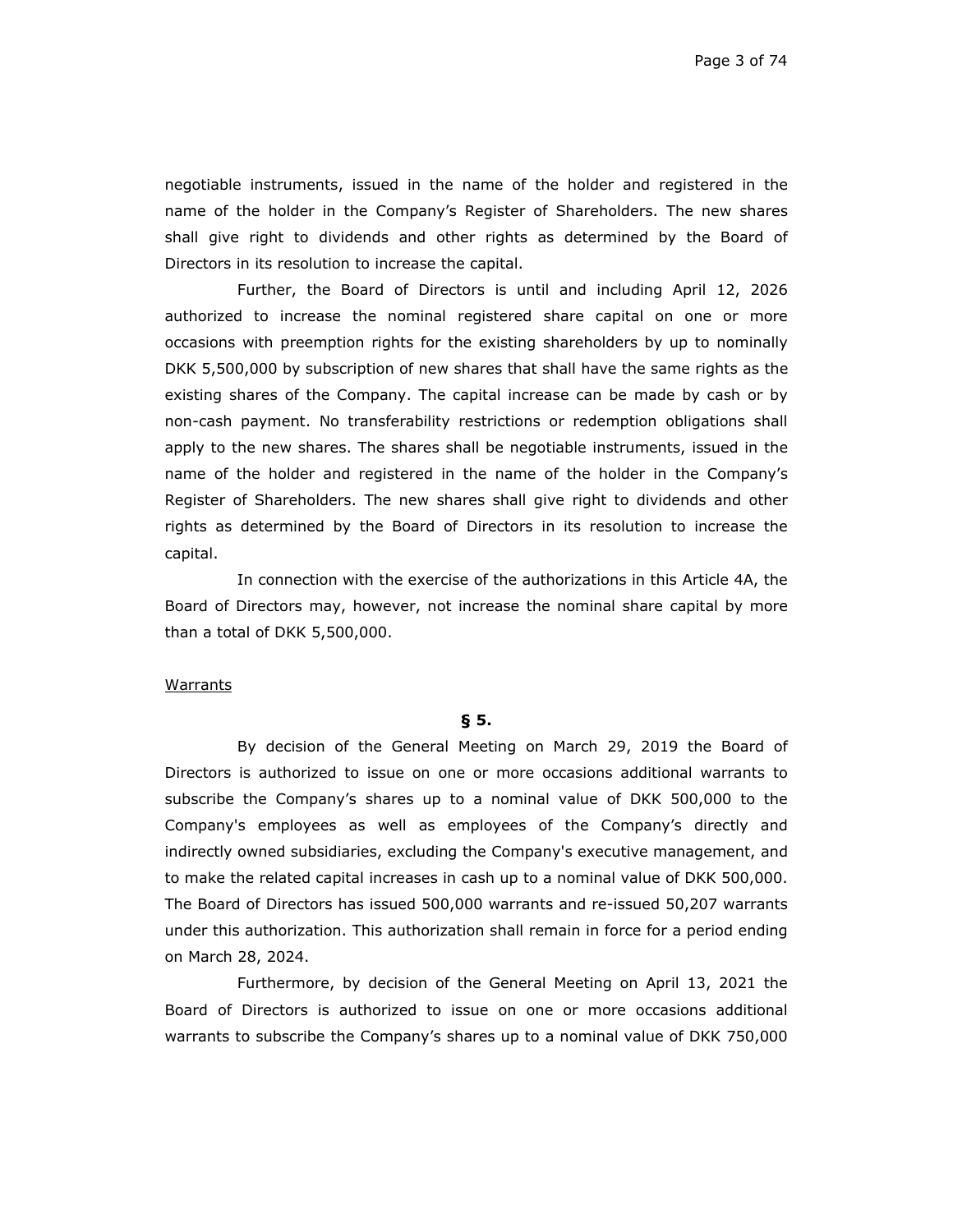Page 4 of 74

to the Company's employees as well as employees of the Company's directly and indirectly owned subsidiaries, excluding the Company's executive management, and to make the related capital increases in cash up to a nominal value of DKK 750,000, however, the nominal increase of the share capital may be higher due to subsequent adjustments of the warrants in accordance with the adjustment clauses determined by the Board of Directors when the warrants are issued. The Board of Directors has issued 48,909 warrants and re-issued 1,333 warrants under this authorization. This authorization shall remain in force for a period ending on April 12, 2026.

The authorizations entitle the Board of Directors to issue warrants to the Company's employees as well as employees of the Company's directly and indirectly owned subsidiaries however, with the authorizations of March 29, 2019 and April 13, 2021 not comprising the Company's executive management. Subject to the rules in force at any time, the Board of Directors may re-use or re-issue lapsed nonexercised warrants, if any, provided that the re-use or re-issue occurs under the same terms and within the time limitations set out in this authorization. Re-use is to be construed as the Board of Directors' entitlement to let another party enter into an existing agreement on warrants. Re-issue is to be construed as the Board of Directors' option to re-issue new warrants under the same authorization, if previously issued warrants have lapsed. The existing shareholders of the Company shall not have a right of pre-emption in connection with the issue of warrants based on these authorizations. One warrant shall give the right to subscribe one share with a nominal value of DKK 1 at a subscription price per share determined by the Board of Directors which, however, shall be no less than the market price per share of the Company's shares at the time of issue.

The exercise period for the issued warrants shall be determined by the Board of Directors.

The Board of Directors is authorized to set out more detailed terms for the warrants that are to be issued based on these authorizations.

The existing shareholders of the Company shall not have a right of preemption in connection with issue of shares on the basis of warrants. The shares that are issued through the exercise of warrants shall have the same rights as existing shares cf. these Articles of Association.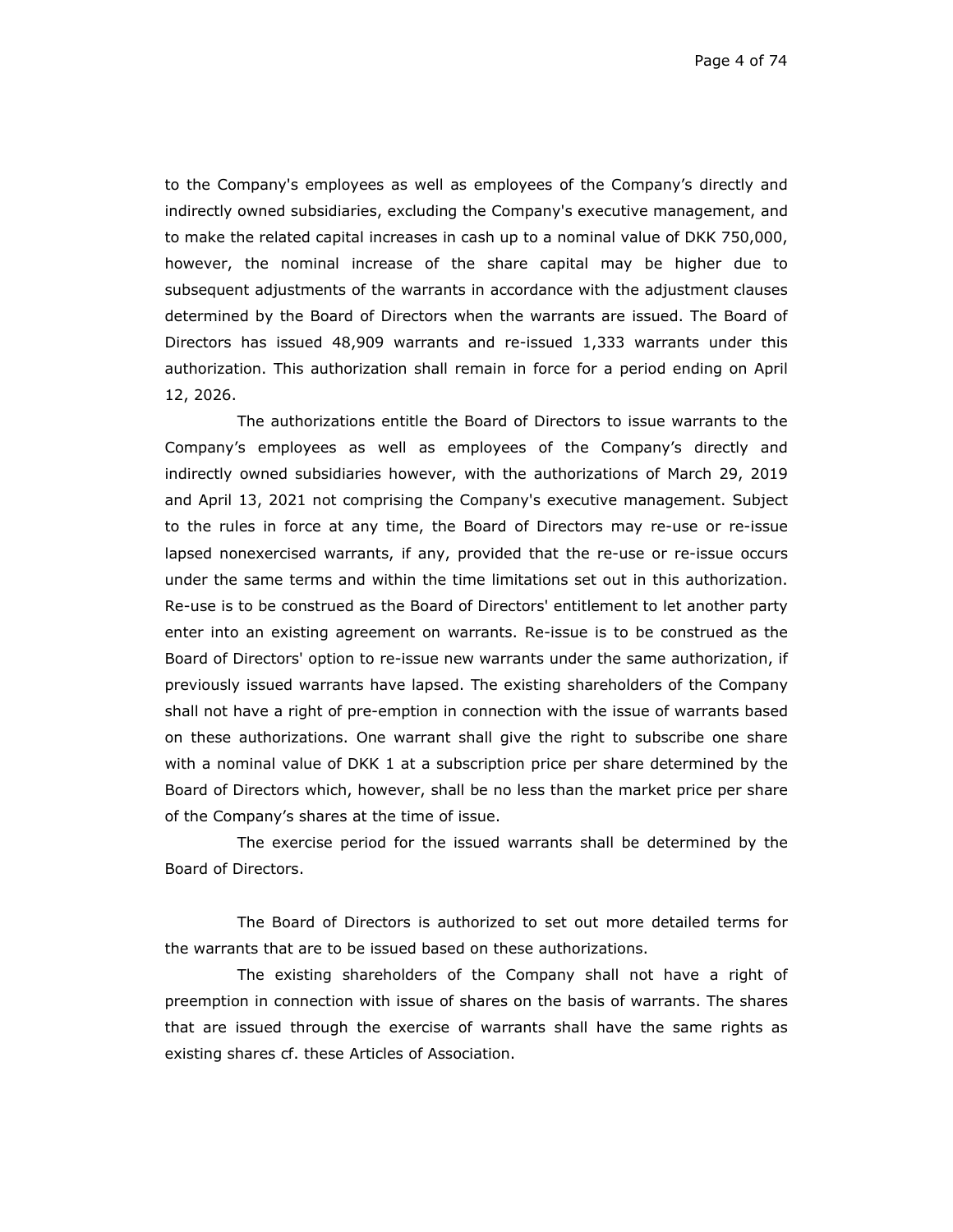The Board of Directors has exercised the above authorizations as stipulated in schedule A which is an integral part of these articles.

#### **§ 5A.**

The Board of Directors shall be authorized, until and including April 12, 2026, by one or more issues to issue convertible debt instruments up to a maximum amount of DKK 6.5 billion with a right for the lender to convert his claim to a maximum of nominally DKK 2,600,000 new shares. However, the nominal increase of the share capital may be higher due to subsequent adjustments of the convertible debt instruments in accordance with the adjustment clauses determined by the Board of Directors when the convertible debt instruments are issued. Convertible debt instruments may be raised in DKK or the equivalent in foreign currency (including US dollar (USD) or euro (EUR)) computed at the rates of exchange ruling at the day of loan. The Board of Directors is also authorized to effect the consequential increase of the capital. Convertible debt instruments may be issued against payment in cash or in other ways. The subscription of shares shall be without pre-emption rights for the shareholders and the convertible debt instruments shall be offered at a subscription price and conversion price that in the aggregate at least corresponds to the market price of the shares at the time of the decision of the Board of Directors. The time limit for conversion may be fixed for a longer period than five (5) years after the raising of the convertible debt instruments. The terms for raising of debt instruments as well as time and terms for the capital increase shall be decided by the Board of Directors in accordance with section 169 of the Companies Act. If the Board of Directors exercises the authorization new shares shall be negotiable instruments, issued in the name of the holder and carry dividend as of a date to be fixed by the Board of Directors. No restrictions shall apply as to the pre-emption right of the new shares, and shall rank pari passu with existing shares with respect to rights, redeemability and negotiability.

The Board of Directors shall be authorized, until and including April 12, 2026, by one or more issues to issue convertible debt instruments up to a maximum amount of DKK 6.5 billion with a right for the lender to convert his claim to a maximum of nominally DKK 2,600,000 new shares. However, the nominal increase of the share capital may be higher due to subsequent adjustments of the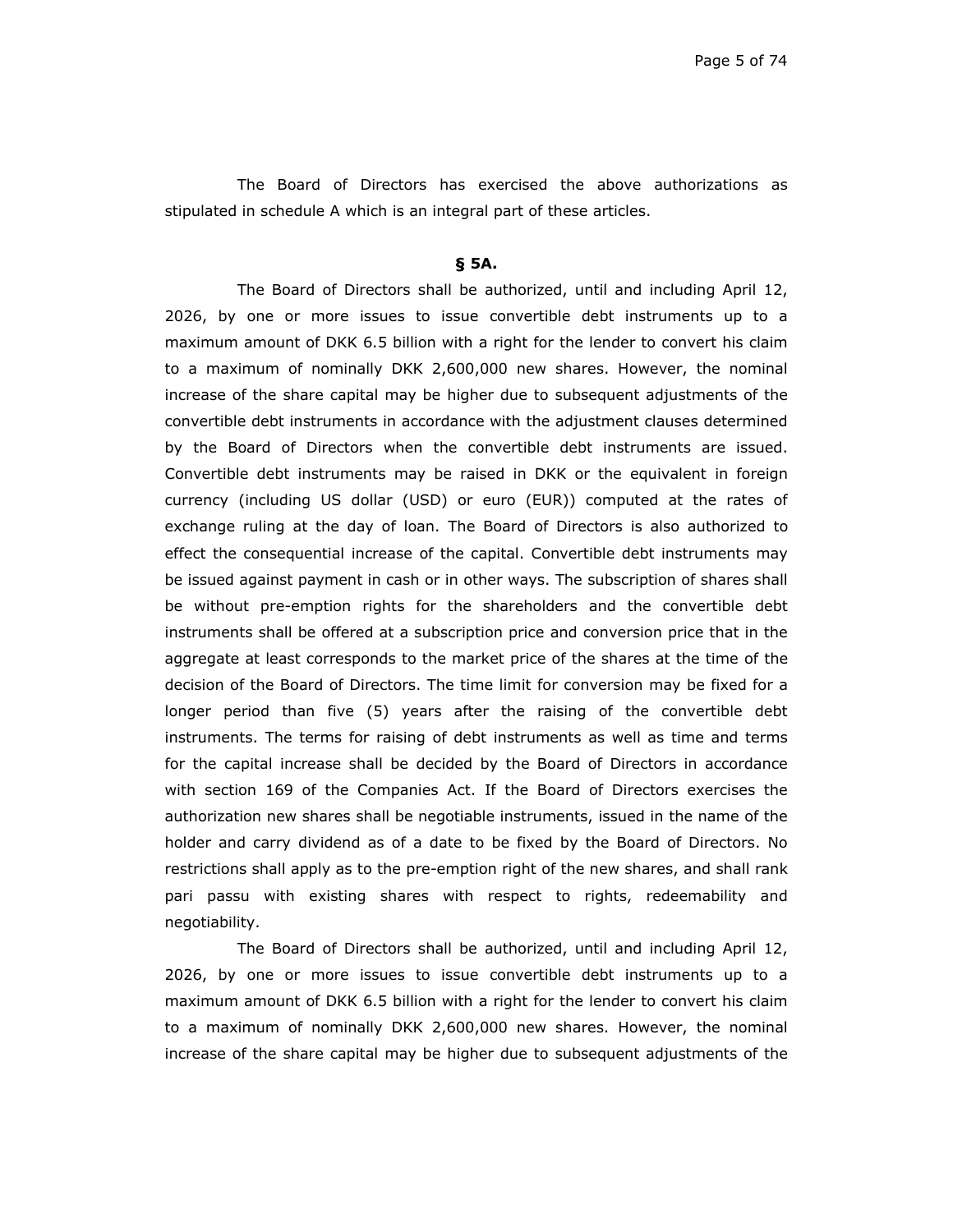convertible debt instruments in accordance with the adjustment clauses determined by the Board of Directors when the convertible debt instruments are issued. Convertible debt instruments may be raised in DKK or the equivalent in foreign currency (including US dollar (USD) or euro (EUR)) computed at the rates of exchange ruling at the day of loan. The Board of Directors is also authorized to effect the consequential increase of the capital. Convertible debt instruments may be issued against payment in cash or in other ways. The subscription of shares shall be with pre-emption rights for the shareholders and the convertible debt instruments shall be offered at a subscription price and conversion price that in the aggregate at least corresponds to the market price of the shares at the time of the decision of the Board of Directors. The time limit for conversion may be fixed for a longer period than five (5) years after the raising of the convertible debt instruments. The terms for raising of convertible debt instruments as well as time and terms for the capital increase shall be decided by the Board of Directors in accordance with section 169 of the Companies Act. If the Board of Directors exercises the authorization new shares shall be negotiable instruments, issued in the name of the holder and carry dividend as of a date to be fixed by the Board of Directors. No restrictions shall apply as to the pre-emption right of the new shares, and shall rank pari passu with existing shares with respect to rights, redeemability and negotiability.

In connection with the exercise of the authorizations in this Article 5A, the Board of Directors may, however, not issue convertible debt instruments up to more than a total of DKK 6.5 billion nor increase the nominal share capital by more than a total of DKK 2,600,000 however, the nominal increase of the share capital may be higher due to subsequent adjustments of the convertible debt instruments in accordance with the adjustment clauses determined by the Board of Directors when the convertible debt instruments are issued.

#### **§ 5B.**

The authorizations to the Board of Directors set out in Articles 4A and 5A above combined can, subject to the limitations set forth therein, be utilized to increase the share capital by a total of nominally DKK 5,500,000 however, the nominal increase of the share capital may be higher due to subsequent adjustments of the convertible debt instruments in accordance with the adjustment clauses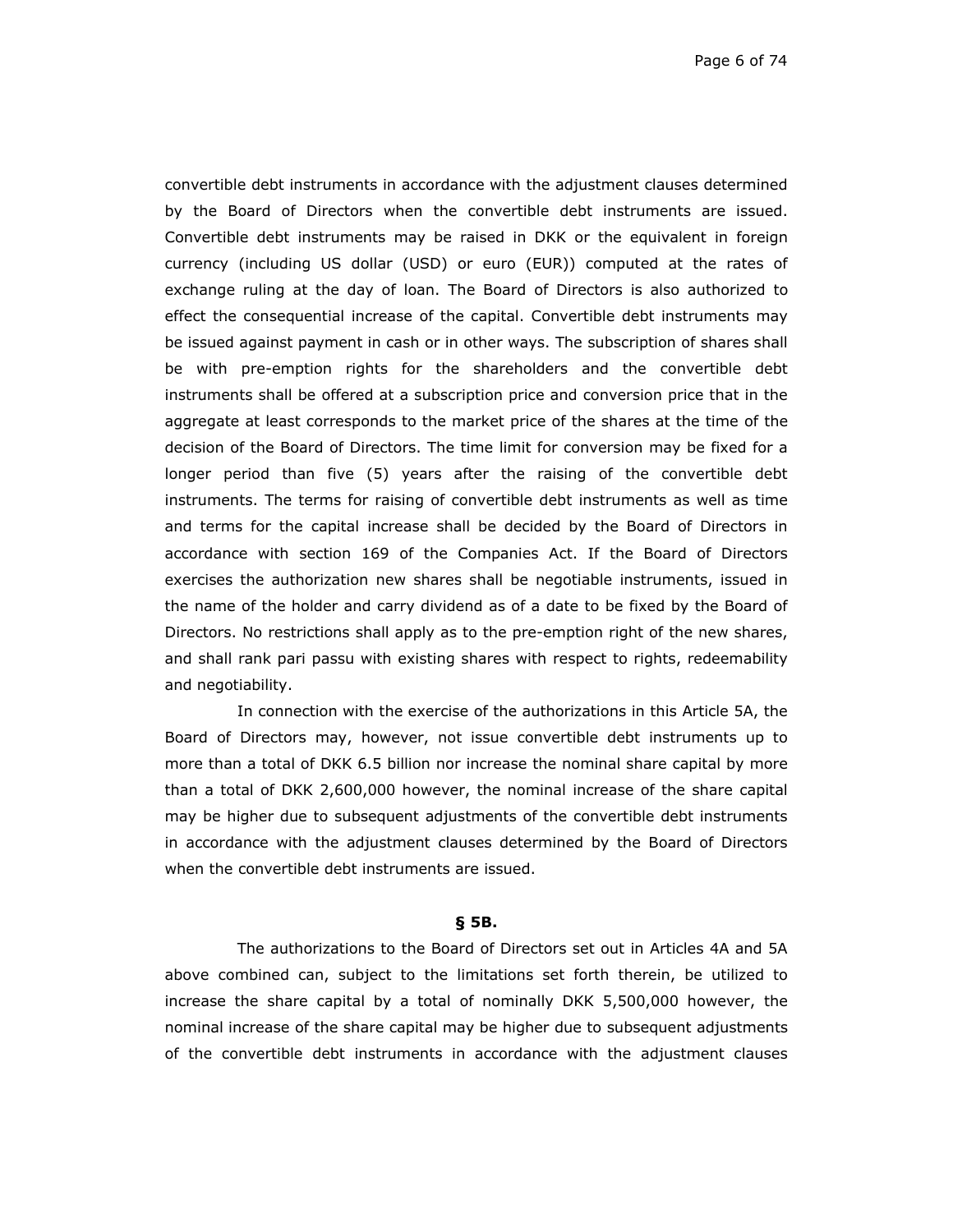determined by the Board of Directors when the convertible debt instruments are issued.

#### **§ 6.**

The shares are issued in the name of the holder and are entered in the name of their holders in the Company's Register of Shareholders. Until the board decides otherwise the register of shareholders shall be kept by VP Securities A/S (CVR no. 21599336), which has been designated as the Company's registrar.

No restrictions shall apply to the transferability of the shares. The shares shall be negotiable instruments.

No shares shall confer any special rights upon the holder, and no shareholder shall be under an obligation to allow his shares to be redeemed.

#### **§ 7.**

The shares shall be issued through VP Securities A/S. The distribution of dividends etc. shall be subject to the rules of VP Securities A/S.

#### The General Meeting

## **§ 8.**

The Company's General Meetings shall be held in the municipality of Copenhagen or in the greater Copenhagen area.

Annual General Meetings shall be held each year not later than four (4) months after the end of the financial year.

Extraordinary General Meetings shall be held when resolved by the Board of Directors or one of the Company's auditors appointed by the General Meeting, or when the Board of Directors is so requisitioned in writing and by shareholders holding not less than one-twentieth of the Company's share capital who wishes to have a specific subject discussed on the General Meeting. When so requisitioned the Board of Directors shall within two (2) weeks convene an extraordinary General Meeting by giving the shortest possible notice.

The Board of Directors shall call the General Meeting with no less than three (3) weeks' notice and not more than five (5) weeks' notice by notification to Nasdaq Copenhagen and by posting on the Company's website (www.genmab.com). The length of the notice shall be reckoned from the first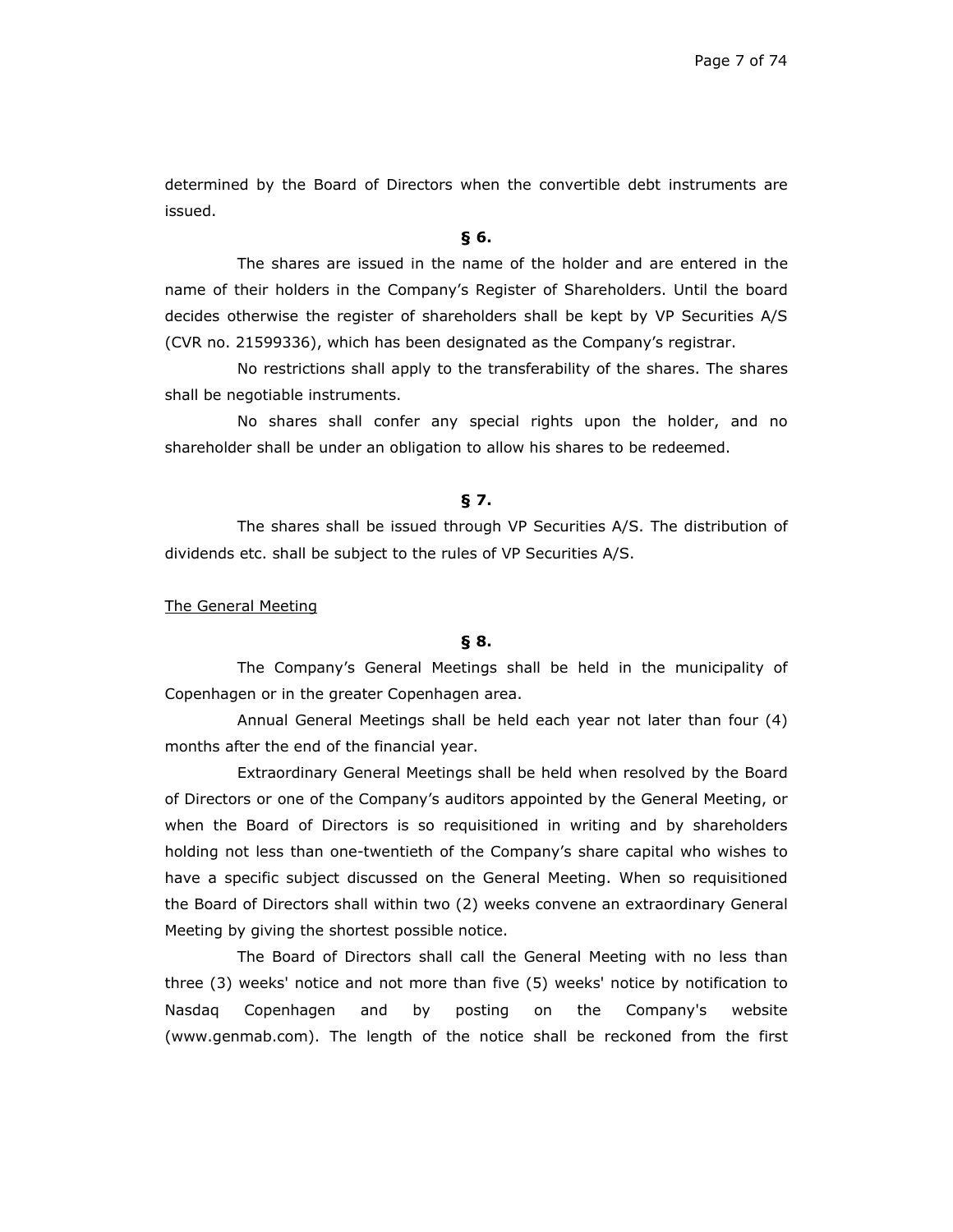advertisement. General meetings shall moreover be convened by sending a notice to all shareholders entered in the Company's Register of Shareholders having so requested, to the address, including the e-mail address, cf. § 16, indicated to the Company.

The notice calling the general meeting as well as other documents prepared for and in connection with the general meeting shall be prepared in English and, if decided by the Board of Directors, also in Danish.

In order to be transacted at the Annual General Meeting, resolutions proposed by the shareholders shall be submitted in writing to the Board of Directors no less than six (6) weeks prior to the date of the Annual General Meeting.

## **§ 8B.**

General meetings may in special circumstances be held as wholly virtual general meetings without physical attendance as determined by the Board of Directors. Shareholders may attend such general meetings via the internet, on the Company's website, by conference call, or on any other medium offering the same functionality.

## **§ 9.**

The information referred to in section 99 (1) of the Danish Companies Act must be available for inspection on the Company's website for a period of at least three (3) consecutive weeks before the date of the General Meeting.

As a minimum, this information shall include:

- 1. The notice.
- 2. The total share capital and the total number of voting rights on the date of the notice.
- 3. The documents to be submitted at the General Meeting, including with respect to the Annual General Meeting the audited Annual Report.
- 4. The agenda and the complete proposals.
- 5. The forms to be used for voting by proxy or postal voting, unless these forms have been sent directly to the shareholders.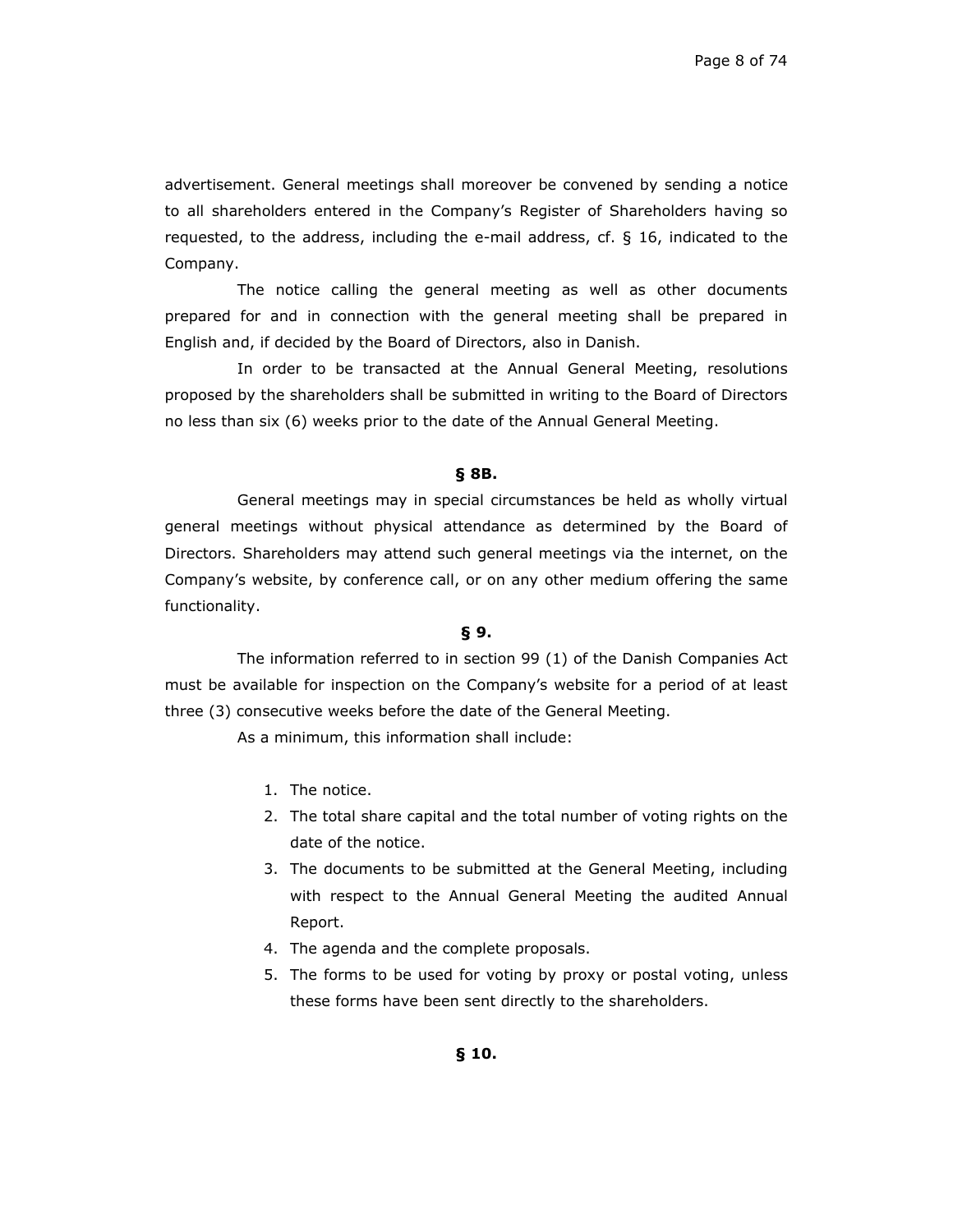Each share of DKK 1 entitles the shareholder to one vote.

Shareholders who are registered in the Company's Register of Shareholders one week before the date of the General Meeting or shareholders from whom the Company no later than one week before the General Meeting has received a request for registration in the Register of Shareholders may attend and vote at the General Meeting. In order to attend General Meetings, shareholders must also obtain an admission card from the Company no later than three (3) days before the date of the meeting.

Shareholders may appear in person or by proxy and may be accompanied by an advisor just as a proxy may be accompanied by an advisor. Voting rights may be exercised under the instrument of proxy subject to the proxy, against the delivery of the instrument of proxy, having obtained an admission card to appear on behalf of the shareholder issuing the instrument. The holder of the proxy shall present a written and dated instrument of proxy.

Shareholders may vote by post, i.e. cast their votes in writing before the General Meeting. The postal vote certificate must reach the Company at 10.00 AM the day before the date of the General Meeting. To ensure identification of each shareholder voting by post, the shareholder must sign the postal vote certificate and state its full name and address in block letters or type as well as its VPreference number. If the shareholder is a legal person, its Central Business Register (CVR) number or other similar identification must also be clearly specified in the certificate.

## **§ 11.**

The Board of Directors shall appoint a chairman to preside at the General Meeting. The chairman shall decide all matters relating to the transaction of business and voting, including the issue of whether a written poll shall be taken.

Unless otherwise provided by the Companies Act all business transacted at General Meetings shall be resolved upon a simple majority of votes.

Unless the Companies Act otherwise provides, the adoption of any resolution to alter the Company's Articles of Association or wind up the Company shall be subject to the affirmative vote of not less than two thirds of the votes cast as well as of the share capital represented at the General Meeting.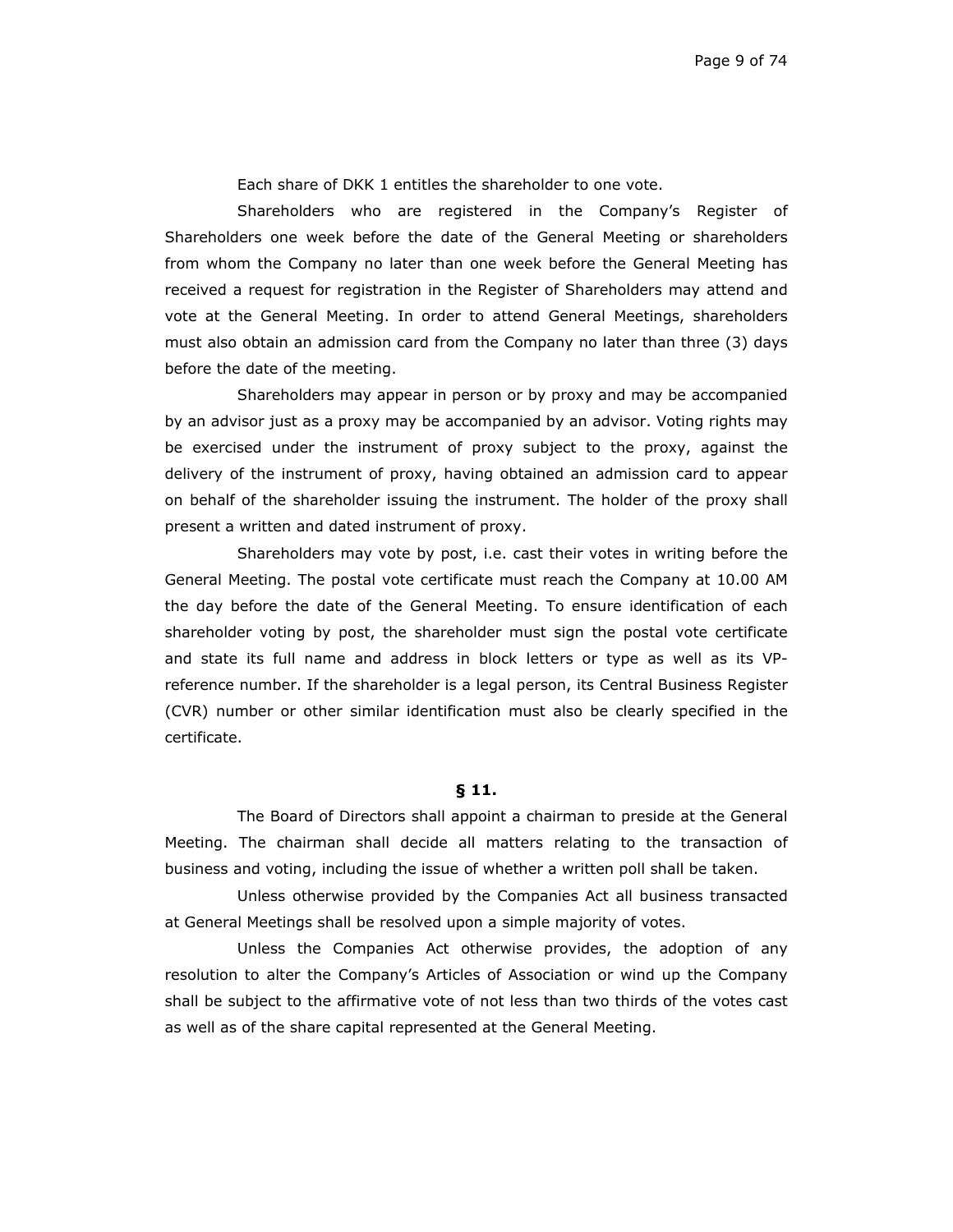Minutes of the proceedings of the General Meeting shall be entered into a minute book, which shall be signed by the chairman of the meeting.

#### Board of Directors and Management

## **§ 12.**

The Board of Directors is elected partly by the General Meeting and partly by the employees of the Company and its directly and indirectly owned subsidiaries and branch offices from time to time, regardless of whether their place of residence is within or outside the EU/EEA.

The General Meeting elects between three (3) and nine (9) members of the Board of Directors for a period which expires at the Annual General Meeting in the Company in the first year after the year of their election.

Provided the Company and its directly and indirectly owned subsidiaries and branch offices residing in Denmark, if any, together during the last three (3) years before an ordinary election have employed at least 35 employees on average the employees of the Company and its directly and indirectly owned subsidiaries and branch offices from time to time, regardless of whether their place of residence is within or outside the EU/EEA, have the right to elect a number of members of the Board of Directors equal to half of the members of the Board of Directors elected by the General Meeting as well as alternate members. If the condition of employment of at least 35 employees on average during the last three (3) years is not met prior to an ordinary election by the employees of members of the Board of Directors and alternate members, the right for the employees to elect members of the Board of Directors and alternate members according to these Articles shall cease for the period thereafter. An ordinary election by the employees of members of the Board of Directors and alternate members shall occur every third year. Re-election can occur. The election is being held as a direct election in accordance with an election regulation approved by the Board of Directors.

If the employees of the Company or the Company's directly and indirectly owned subsidiaries exercise their right to elect company representatives and/or group representatives to the Board of Directors in accordance with the Companies Act, the right for the group employees to elect employee representatives in accordance with these articles shall no longer apply. Employee representatives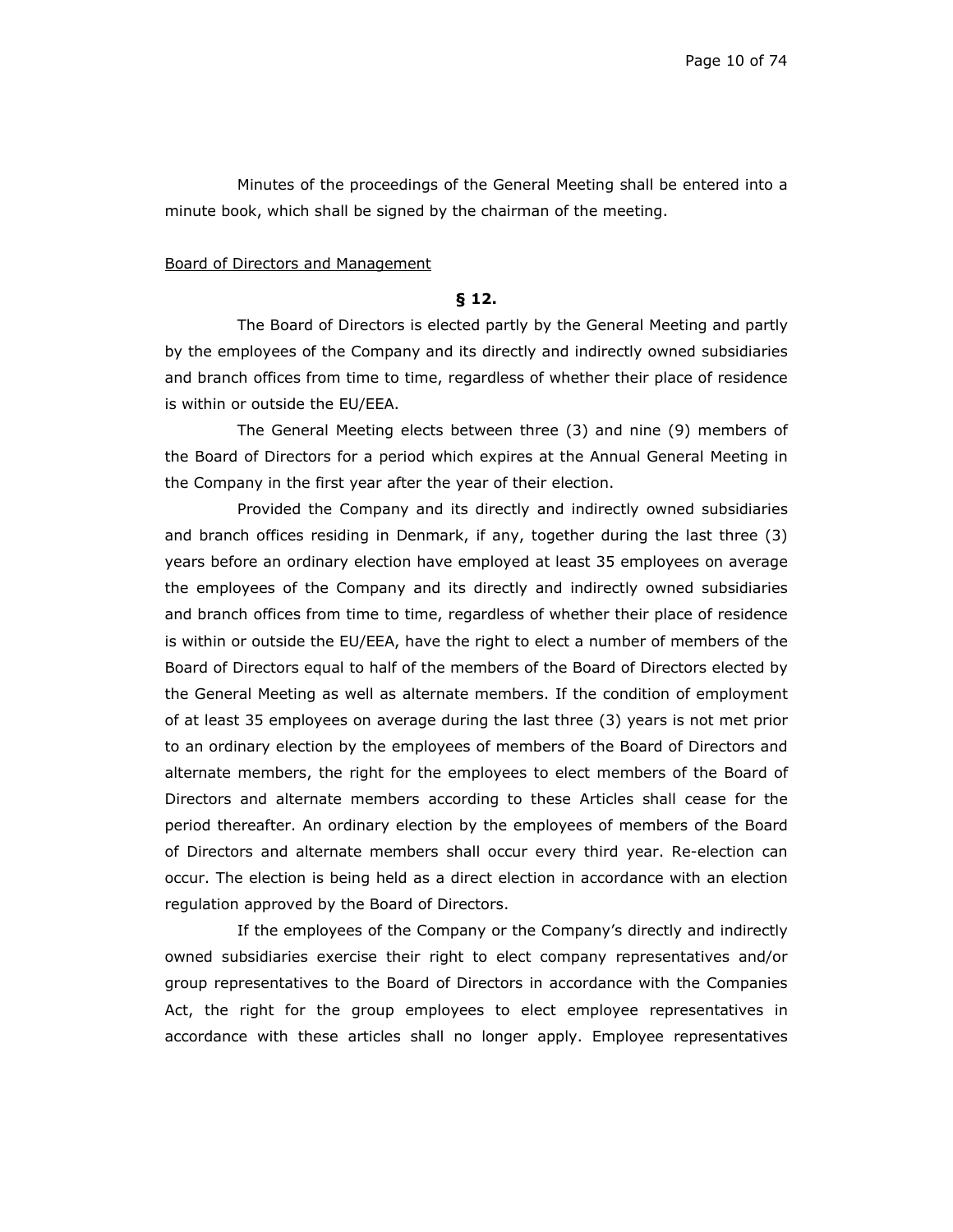already elected in accordance with these articles shall resign simultaneously with the commencement of the employee representatives elected in accordance with the Companies Act.

The Board of Directors shall elect one of its members as chairman of the Board.

The specific rules governing the activities of the Board of Directors shall be laid down in rules of procedure drawn up by the Board.

The Board of Directors shall form a quorum when more than half of its members are represented.

The business of the Board of Directors shall be resolved upon by a simple majority of votes.

The Board of Directors shall receive an annual remuneration the size of which shall be stated in the Annual Report.

#### **§ 13.**

The chairman of the Board of Directors shall ensure that the Board of Directors meets whenever required. A member of the Board of Directors or a member of the Management may demand that a meeting of the Board of Directors be convened.

Minutes of the proceedings of the Board of Directors shall be entered into a minute book, which shall be signed by all attending members of the Board of Directors.

The Board of Directors shall appoint 1-5 registered managers in charge of the day-to-day operations of the Company. The Board of Directors may grant powers of procure and determine rules as to who shall be authorized to sign for the Company in relation to banks etc.

#### Authority to Bind the Company

## **§ 14.**

The Company shall be bound by the joint signatures of a member of the Board of Directors and a member of the Management or by two members of the Board of Directors.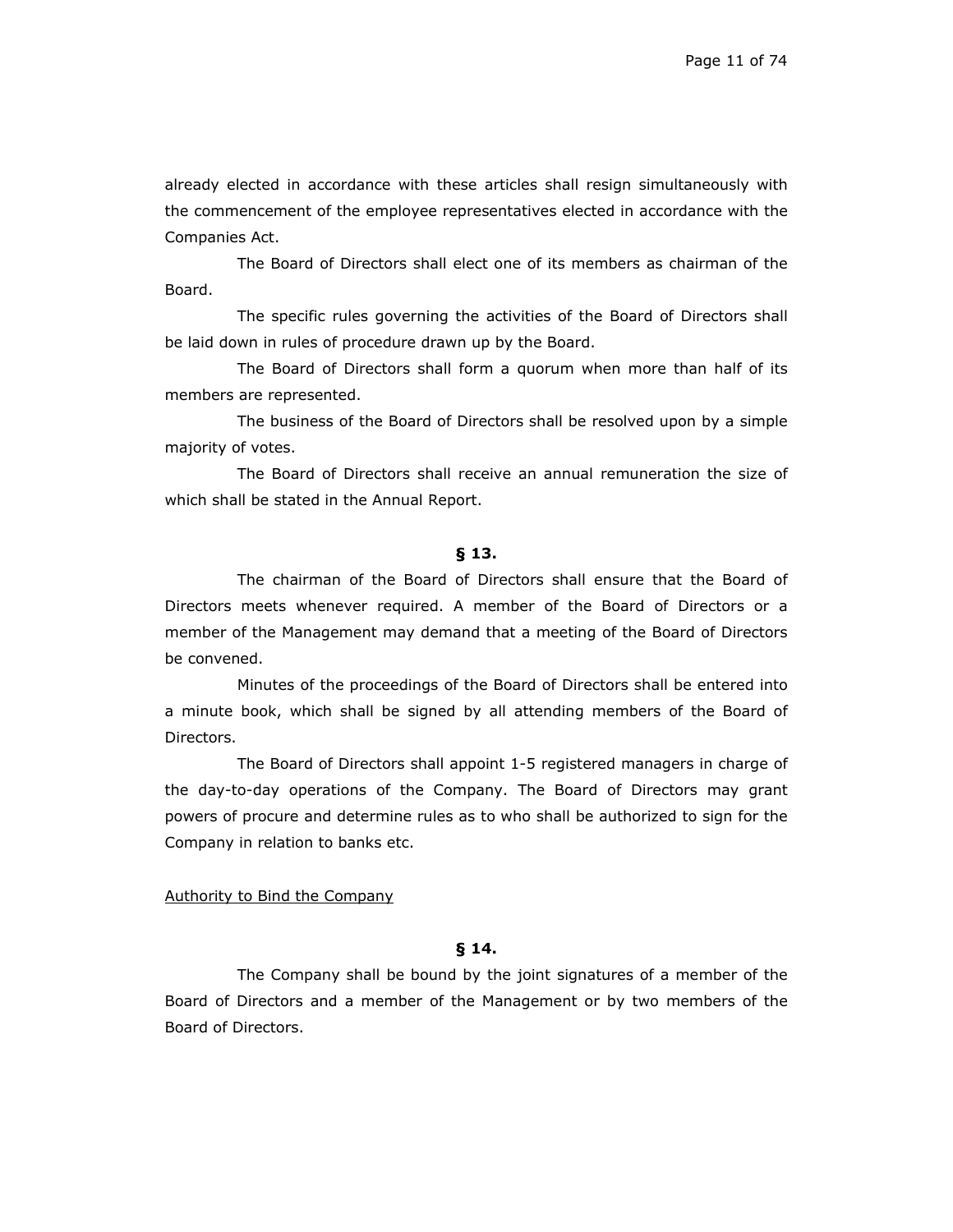#### Electronic Communication

#### **§ 15.**

The Company shall be entitled to use electronic document exchange and electronic mail, as specified below, when communicating with its shareholders in lieu of sending or providing paper based documents pursuant to these Articles of Association and the Companies Act, except when otherwise required by mandatory legislation. The Company may at all times communicate with any of its shareholders using normal letter mail and paper based documents as a supplement or alternative to electronic communication.

Notice to the shareholders of convening of an Annual or Extraordinary General Meeting, including complete proposals to amend the Articles of Association, the agenda, the Annual Report, interim financial reports, company announcements, minutes of the General Meeting and admittance cards as well as any other general information etc. from the Company to its shareholders may thus be sent by the Company to its shareholders via e-mail.

The above documents, except admittance cards to the General Meeting, will be published on the Company's website (www.genmab.com).

The Company's registered shareholders may through the Company's website submit an electronic address to which notices etc. can be sent. It is the responsibility of each shareholder to ensure that the Company is in possession of a proper electronic address. The shareholders can find more information about the procedures for the use of electronic communication as well as system requirements on the Company's website (www.genmab.com).

#### Company Announcements

#### **§ 16.**

Company announcements may be prepared in English only, if decided by the Board of Directors.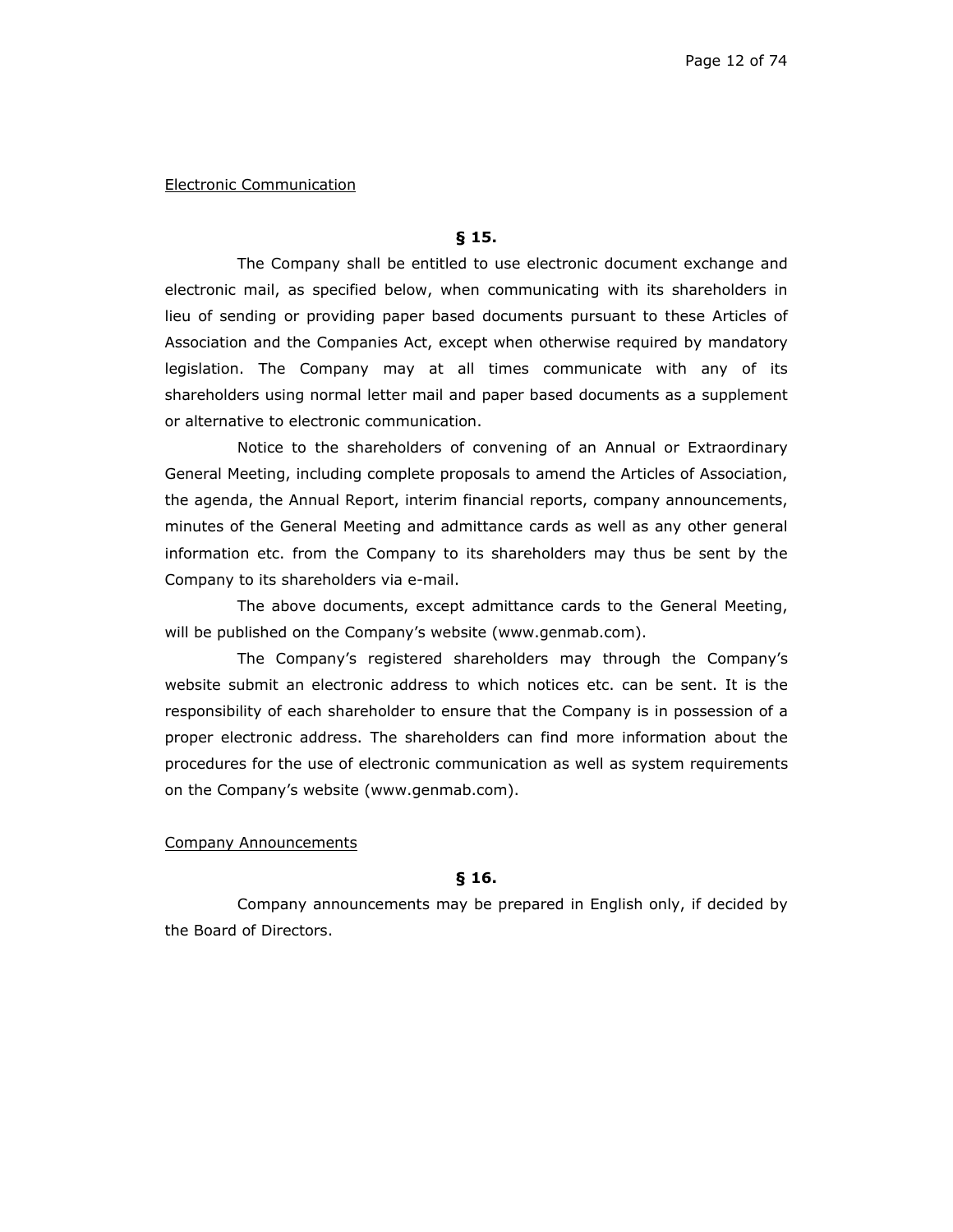Accounting and Auditing

# **§ 17.**

The accounting year of the Company shall be the calendar year.

## **§ 18.**

Annual Reports shall be prepared in English and, if decided by the Board of Directors, in Danish.

## **§ 19.**

The Company's accounts shall be audited by one or more state authorized public accountants elected by the Annual General Meeting.

## **§ 20.**

The Company's accounts shall give a true and fair view of the Company's assets and liabilities, of its financial position, and profit and loss, in accordance with Danish financial reporting rules, international financial reporting standards (IFRS) and possibly US GAAP.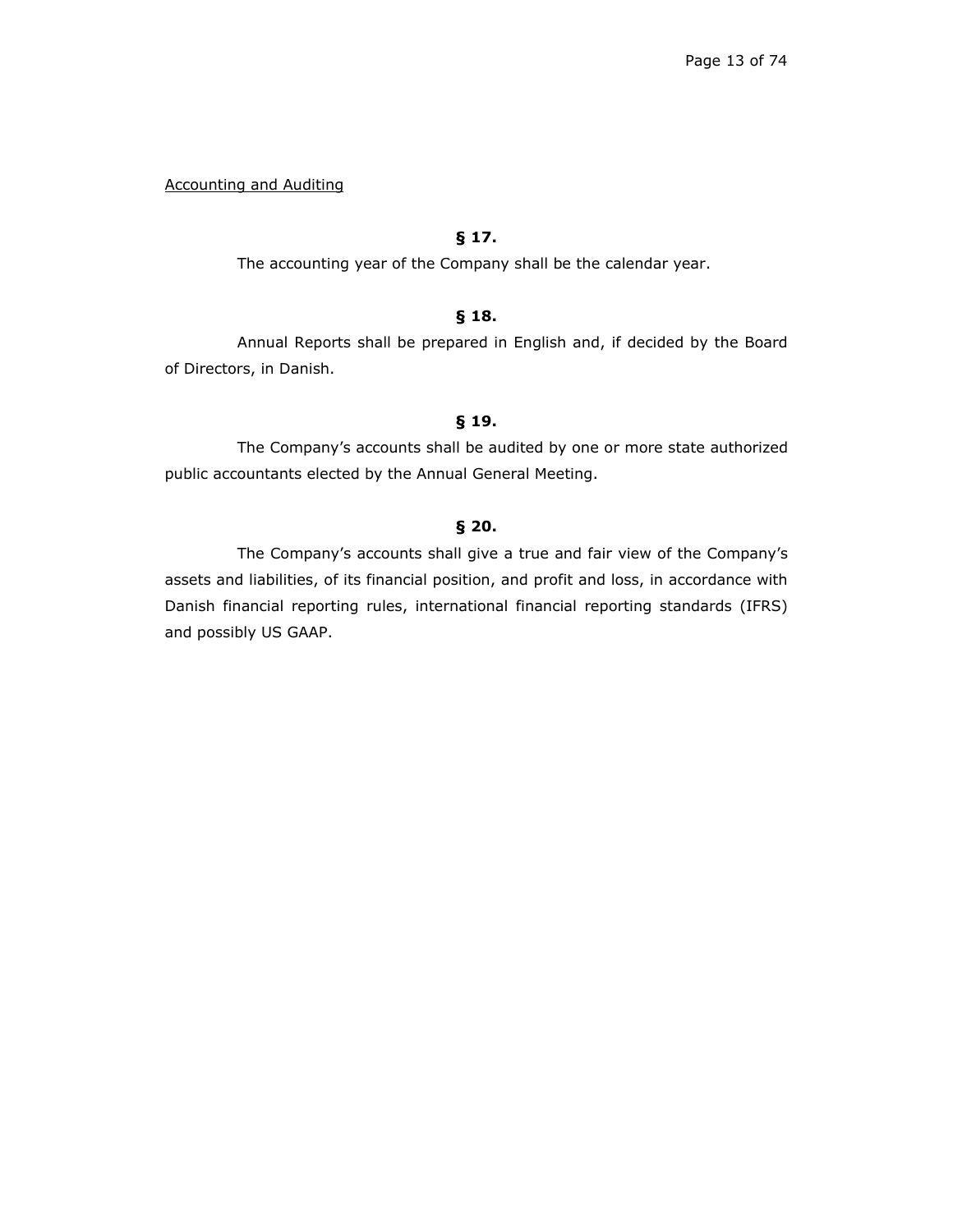### **Schedule A**

Under the authorizations of April 17, 2013 to issue 600,000 warrants and of April 9, 2014 to issue 500,000 warrants, the Board of Directors has on June 11, 2015 issued warrants to subscribe for up to 11,100 of the Company's shares, each with a nominal value of DKK 1 to employees of the Company and one of the Company's subsidiaries. The Board of Directors has at the same time resolved the necessary cash issue of shares in the amount of DKK 11,100 related to the warrants issued. All of these warrants have been exercised or have lapsed upon termination of employees' employment. The decisions of the Board of Directors are set out in schedule D to these Articles of Association and are an integral part of these articles. Of the lapsed warrants, 675 have been re-issued on December 15, 2017 as set out in this Schedule A. The decisions of the Board of Directors are set out in schedule E to these Articles of Association and are an integral part of these articles.

Under the authorizations of April 17, 2013 to issue 600,000 warrants and of April 9, 2014 to issue 500,000 warrants, the Board of Directors has on October 7, 2015 issued warrants to subscribe for up to 41,000 of the Company's shares, each with a nominal value of DKK 1 to employees of the Company and the Company's subsidiaries. The Board of Directors has at the same time resolved the necessary cash issue of shares in the amount of DKK 41,000 related to the warrants issued. 31,500 of these warrants had on May 17, 2022 been exercised and 6,250 had on March 31, 2022 lapsed upon termination of employees' employment. Of the lapsed warrants, 1,000 have been re-issued on October 6, 2016 as set out in this Schedule A. The decisions of the Board of Directors are set out in schedule D to these Articles of Association and are an integral part of these articles. Of the lapsed warrants, additionally 2,250 have been re-issued on March 28, 2017 and 3,000 have been re-issued on December 15, 2017 as set out in this Schedule A. The decisions of the Board of Directors are set out in schedule E to these Articles of Association and are an integral part of these articles.

Under the authorizations of April 25, 2012 to issue 250,000 warrants, of April 17, 2013 to issue 600,000 warrants and of April 9, 2014 to issue 500,000 warrants, the Board of Directors has on December 10, 2015 issued warrants to subscribe for up to 101,750 of the Company's shares, each with a nominal value of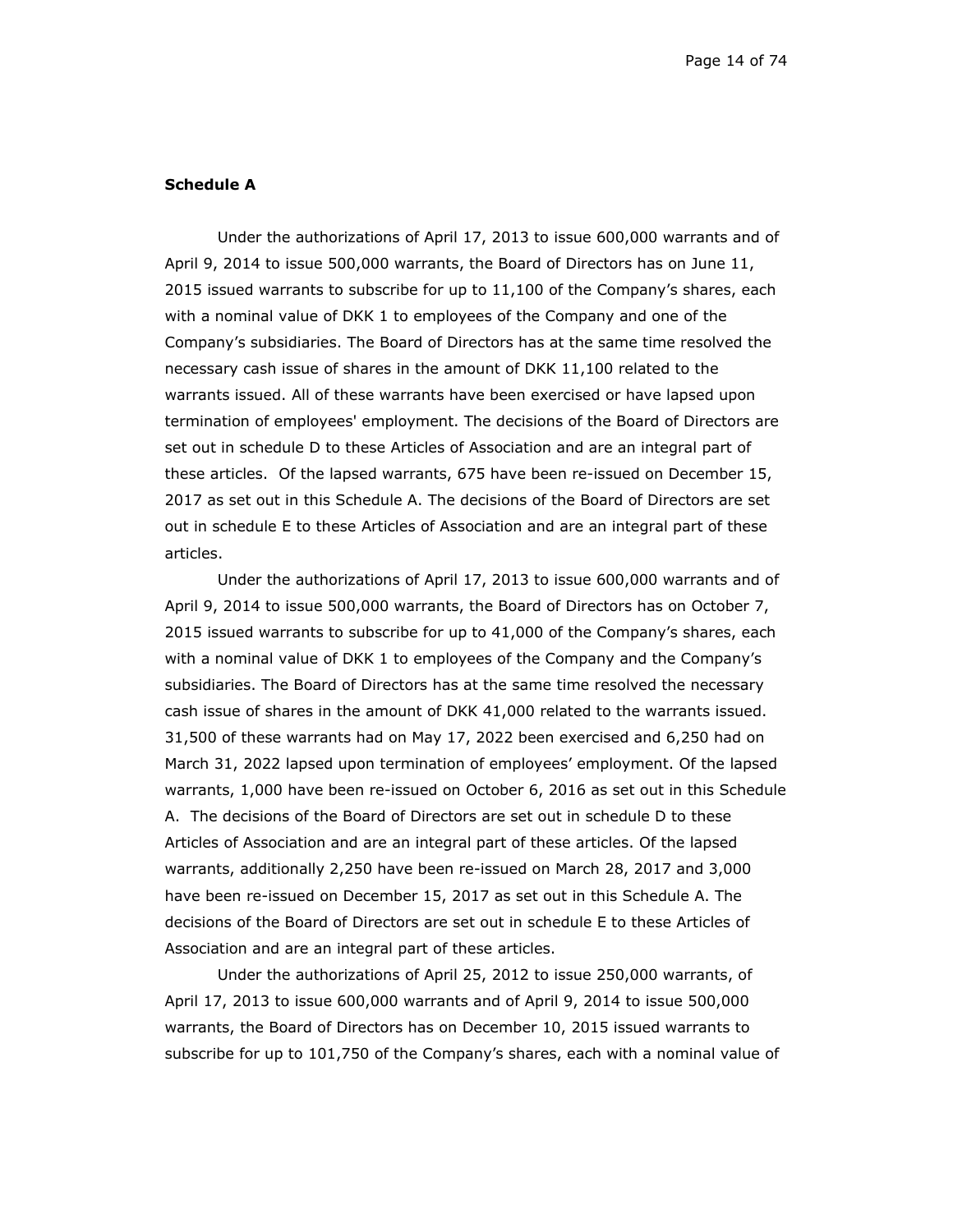Page 15 of 74

DKK 1 to employees of the Company and the Company's subsidiaries. The Board of Directors has at the same time resolved the necessary cash issue of shares in the amount of DKK 101,750 related to the warrants issued. 79,439 of these warrants had on May 17, 2022 been exercised and 5,999 had on March 31, 2022 lapsed upon termination of employees' employment. Of the lapsed warrants, 500 have been re-issued on June 9, 2016 as set out in this Schedule A. The decisions of the Board of Directors are set out in schedule D to these Articles of Association and are an integral part of these articles. Of the lapsed warrants, additionally 1,500 have been re-issued on March 28, 2017, 1,687 have been re-issued on June 8, 2017, 250 have been re-issued on April 10, 2018, 1,125 have been re-issued on December 10, 2018 and 687 have been re-issued on March 1, 2019 as set out in this Schedule A. The decisions of the Board of Directors are set out in schedule E to these Articles of Association and are an integral part of these articles.

Under the authorization of April 9, 2014 to issue 500,000 warrants, the Board of Directors has on March 17, 2016 issued warrants to subscribe for up to 24,350 of the Company's shares, each with a nominal value of DKK 1 to employees of the Company and one of the Company's subsidiaries. The Board of Directors has at the same time resolved the necessary cash issue of shares in the amount of DKK 24,350 related to the warrants issued. 11,372 of these warrants had on February 22, 2022 been exercised and 7,737 had on March 31, 2022 lapsed upon termination of employees' employment. The decisions of the Board of Directors are set out in schedule D to these Articles of Association and are an integral part of these articles. Of the lapsed warrants, 2,037 have been re-issued on June 8, 2017, 663 have been re-issued on October 5, 2017, 2,025 have been re-issued on April 10, 2018 and 2,000 have been re-issued on March 1, 2019 as set out in this Schedule A. The decisions of the Board of Directors are set out in schedule E to these Articles of Association and are an integral part of these articles.

Under the authorizations of April 25, 2012 to issue 250,000 warrants, of April 17, 2013 to issue 600,000 warrants and of April 9, 2014 to issue 500,000 warrants, the Board of Directors has on June 9, 2016 issued warrants to subscribe for up to 16,800 of the Company's shares, each with a nominal value of DKK 1 to employees of the Company and one of the Company's subsidiaries. The Board of Directors has at the same time resolved the necessary cash issue of shares in the amount of DKK 16,800 related to the warrants issued. 6,556 of these warrants had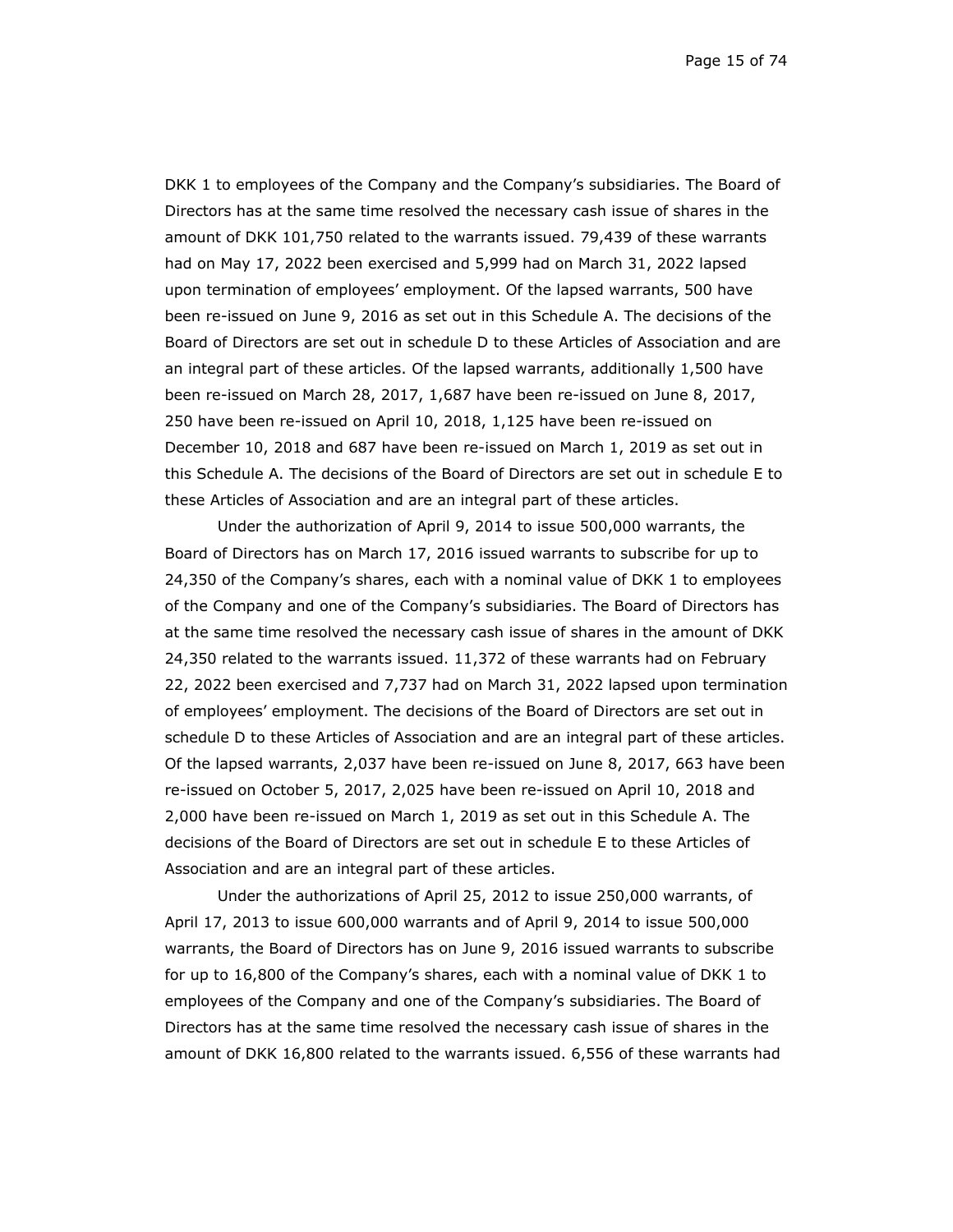Page 16 of 74

on February 22, 2022 been exercised and 1,349 had on March 31, 2022 lapsed upon termination of employees' employment. The decisions of the Board of Directors are set out in schedule D to these Articles of Association and are an integral part of these articles. Of the lapsed warrants, 1,012 have been re-issued on June 7, 2018 as set out in this Schedule A. The decisions of the Board of Directors are set out in schedule E to these Articles of Association and are an integral part of these articles.

Under the authorization of April 9, 2014 to issue 500,000 warrants, the Board of Directors has on October 6, 2016 issued warrants to subscribe for up to 19,450 of the Company's shares, each with a nominal value of DKK 1 to employees of the Company and one of the Company's subsidiaries. The Board of Directors has at the same time resolved the necessary cash issue of shares in the amount of DKK 19,450 related to the warrants issued. 8,136 of these warrants had on May 17, 2022 been exercised and 1,000 had on March 31, 2022 lapsed upon termination of employees' employment. The decisions of the Board of Directors are set out in schedule D to these Articles of Association and are an integral part of these articles.

Under the authorization of April 9, 2014 to issue 500,000 warrants, the Board of Directors has on December 15, 2016 issued warrants to subscribe for up to 89,465 of the Company's shares, each with a nominal value of DKK 1 to managers and employees of the Company and the Company's subsidiaries. The Board of Directors has at the same time resolved the necessary cash issue of shares in the amount of DKK 89,465 related to the warrants issued. 28,886 of these warrants had on May 17, 2022 been exercised and 7,369 had on March 31, 2022 lapsed upon termination of employees' employment. The decisions of the Board of Directors are set out in schedule D to these Articles of Association and are an integral part of these articles. Of the lapsed warrants, 482 have been re-issued on October 5, 2017, 1,236 have been re-issued on April 10, 2018, 535 have been re-issued on December 10, 2018 and 419 have been re-issued on March 1, 2019 as set out in this Schedule A. The decisions of the Board of Directors are set out in schedule E to these Articles of Association and are an integral part of these articles.

Under the authorization of April 9, 2014 to issue 500,000 warrants, the Board of Directors has on February 10, 2017 issued warrants to subscribe for up to 1,976 of the Company's shares, each with a nominal value of DKK 1 to employees of the Company and one of the Company's subsidiaries. The Board of Directors has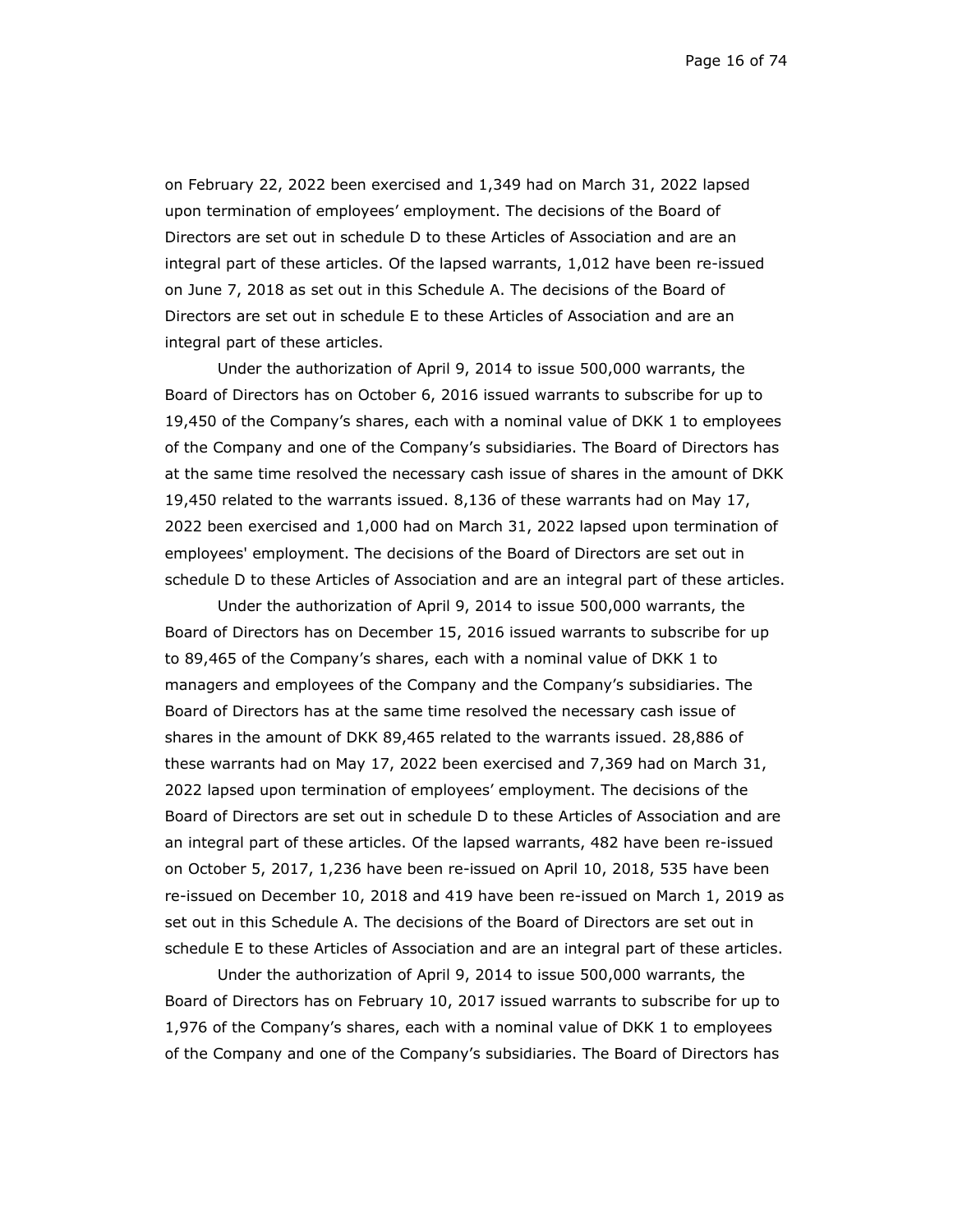Page 17 of 74

at the same time resolved the necessary cash issue of shares in the amount of DKK 1,976 related to the warrants issued. 660 of these warrants had on August 17, 2021 been exercised and 370 had on March 31, 2022 lapsed upon termination of employees' employment. The decisions of the Board of Directors are set out in schedule D to these Articles of Association and are an integral part of these articles. Of the lapsed warrants, 73 have been re-issued on December 15, 2017 and additionally 297 have been re-issued on September 21, 2018 as set out in this Schedule A. The decisions of the Board of Directors are set out in schedule E to these Articles of Association and are an integral part of these articles.

Under the authorizations of April 17, 2013 to issue 600,000 warrants and of April 9, 2014 to issue 500,000 warrants, the Board of Directors has on March 28, 2017 issued warrants to subscribe for up to 8,736 of the Company's shares, each with a nominal value of DKK 1 to employees of the Company and the Company's subsidiaries. The Board of Directors has at the same time resolved the necessary cash issue of shares in the amount of DKK 8,736 related to the warrants issued. 1,626 of these warrants had on July 6, 2021 been exercised. The decisions of the Board of Directors are set out in schedule E to these Articles of Association and are an integral part of these articles.

Under the authorization of April 9, 2014 to issue 500,000 warrants, the Board of Directors has on March 29, 2017 issued warrants to subscribe for up to 8,400 of the Company's shares, each with a nominal value of DKK 1 to a manager of the Company. The Board of Directors has at the same time resolved the necessary cash issue of shares in the amount of DKK 8,400 related to the warrants issued. None of these warrants to subscribe shares have been exercised. The decisions of the Board of Directors are set out in schedule E to these Articles of Association and are an integral part of these articles.

Under the authorizations of April 17, 2013 to issue 600,000 warrants and of April 9, 2014 to issue 500,000 warrants, the Board of Directors has on June 8, 2017 re-issued warrants (respectively 1,500 and 3,724 warrants under the authorizations) to subscribe for up to 5,224 of the Company's shares, each with a nominal value of DKK 1 to employees of the Company and of two of the Company's subsidiaries. The Board of Directors has at the same time resolved the necessary cash issue of shares in the amount of DKK 5,224 related to the re-issued warrants. 3,877 of these warrants had on March 2, 2021 been exercised and 73 had on March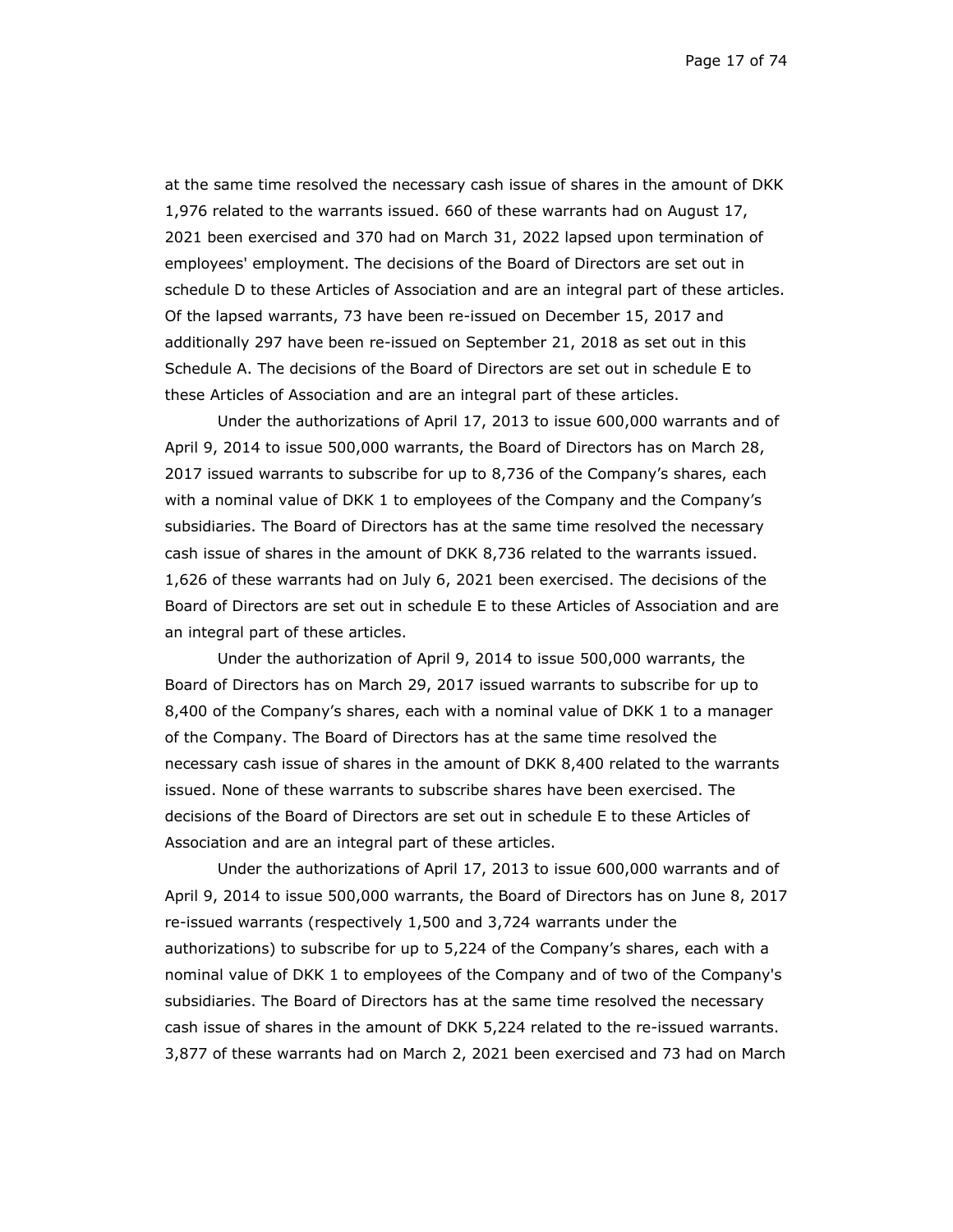Page 18 of 74

31, 2022 lapsed upon termination of employees' employment. The decisions of the Board of Directors are set out in schedule E to these Articles of Association and are an integral part of these articles.

Under the authorization of April 9, 2014 to issue 500,000 warrants, the Board of Directors has on October 5, 2017 re-issued 1,145 warrants and issued 17,611 new warrants to subscribe for up to 18,756 of the Company's shares, each with a nominal value of DKK 1 to employees of the Company and of two of the Company's subsidiaries. The Board of Directors has at the same time resolved the necessary cash issue of shares in the amount of DKK 18,756 related to the issued warrants. 15,467 of these warrants had on February 22, 2022 been exercised and 855 had on March 31, 2022 lapsed upon termination of employees' employment. Of the lapsed warrants 778 have been re-issued on September 21, 2018, and 77 have been re-issued on March 1, 2019 as set out in this Schedule A. The decisions of the Board of Directors are set out in schedule E to these Articles of Association and are an integral part of these articles.

Under the authorizations of April 9, 2014 to issue 500,000 warrants and of March 28, 2017 to issue 500,000 warrants, the Board of Directors has on December 15, 2017 re-issued 3,748 warrants and issued warrants (respectively 64,099 and 71,750 under the authorizations) to subscribe for up to 139,597 of the Company's shares, each with a nominal value of DKK 1 to managers and employees of the Company and of two of the Company's subsidiaries. The Board of Directors has at the same time resolved the necessary cash issue of shares in the amount of DKK 139,597 related to the issued warrants. 32,406 of these warrants had on May 17, 2022 been exercised and 28,453 had on March 31, 2022 lapsed upon termination of employees' employment. Of the lapsed warrants 314 have been re-issued on April 10, 2018, 3,398 have been re-issued on September 21, 2018, 1,745 have been reissued on December 10, 2018, 503 have been re-issued on March 1, 2019, and 976 have been re-issued on March 26, 2020 as set out in this Schedule A. The decisions of the Board of Directors are set out in schedule E to these Articles of Association and are an integral part of these articles. Of the lapsed warrants, additionally 15,610 have been re-issued on February 26, 2021 as set out in this Schedule A. The decisions of the Board of Directors are set out in schedule F to these Articles of Association and are an integral part of these articles.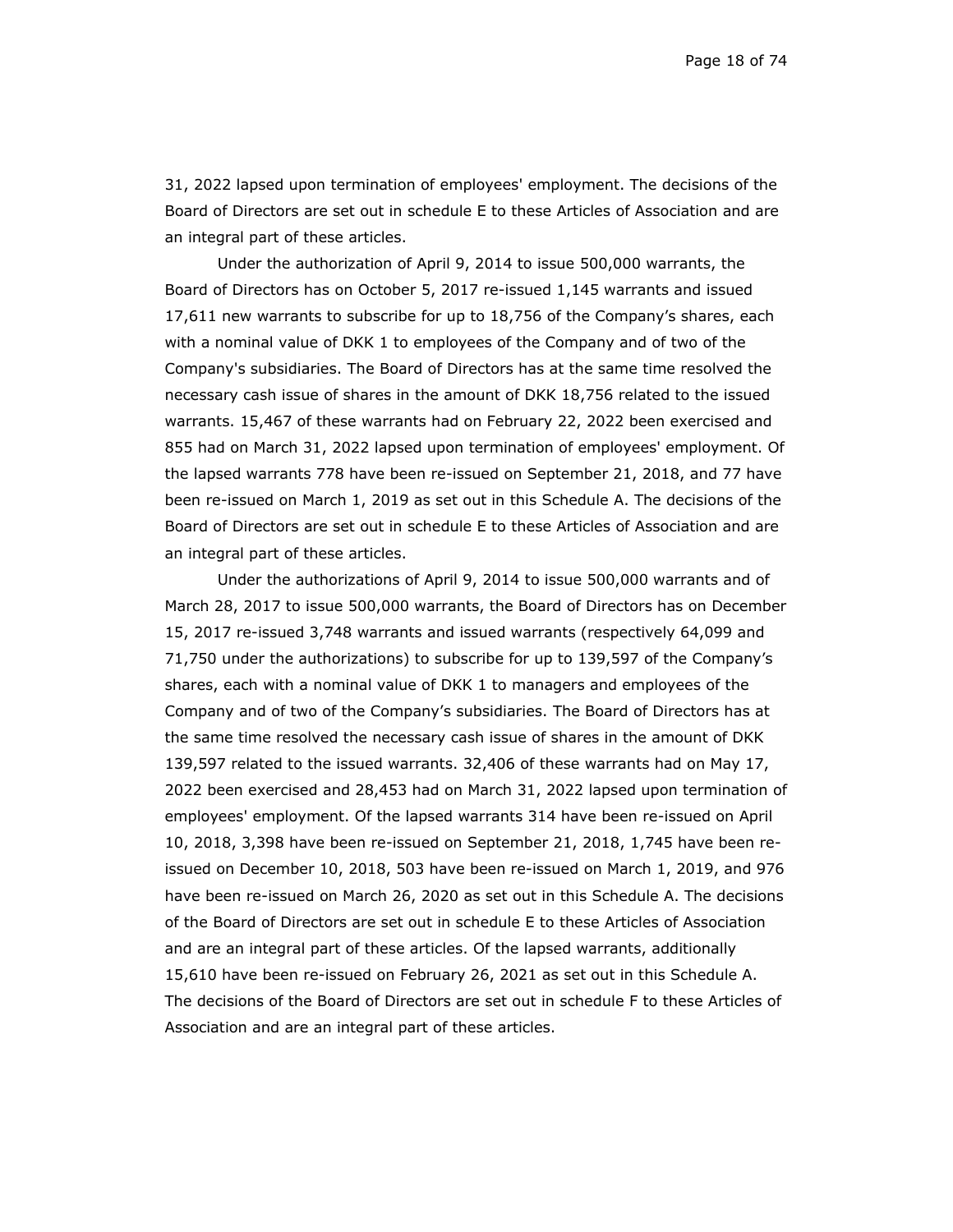Page 19 of 74

Under the authorizations of April 9, 2014 to issue 500,000 warrants and of March 28, 2017 to issue 500,000 warrants, the Board of Directors has on April 10, 2018 re-issued 6,150 warrants and issued 8,804 warrants to subscribe for up to 14,954 of the Company's shares, each with a nominal value of DKK 1 to employees of the Company and of two of the Company's subsidiaries. The Board of Directors has at the same time resolved the necessary cash issue of shares in the amount of DKK 14,954 related to the issued warrants. 4,082 of these warrants had on February 22, 2022 been exercised and 816 had on March 31, 2022 lapsed upon termination of employees' employment. The decisions of the Board of Directors are set out in schedule E to these Articles of Association and are an integral part of these articles.

Under the authorizations of April 9, 2014 to issue 500,000 warrants and of March 28, 2017 to issue 500,000 warrants, the Board of Directors has on June 7, 2018 re-issued 1,012 warrants and issued 13,702 warrants to subscribe for up to 14,714 of the Company's shares, each with a nominal value of DKK 1 to employees of the Company and of two of the Company's subsidiaries. The Board of Directors has at the same time resolved the necessary cash issue of shares in the amount of DKK 14,714 related to the issued warrants. 8,123 of these warrants had on February 22, 2022 been exercised and 359 had on March 31, 2022 lapsed upon termination of employees' employment. Of the lapsed warrants 150 have been reissued on June 6, 2019 as set out in this Schedule A. The decisions of the Board of Directors are set out in schedule E to these Articles of Association and are an integral part of these articles. Of the lapsed warrants, additionally 209 have been re-issued on February 26, 2021 as set out in this Schedule A. The decisions of the Board of Directors are set out in schedule F to these Articles of Association and are an integral part of these articles.

Under the authorizations of April 9, 2014 to issue 500,000 warrants and of March 28, 2017 to issue 500,000 warrants, the Board of Directors has on September 21, 2018 re-issued 4,473 warrants and issued 28,753 warrants to subscribe for up to 33,226 of the Company's shares, each with a nominal value of DKK 1 to employees of the Company and of two of the Company's subsidiaries. The Board of Directors has at the same time resolved the necessary cash issue of shares in the amount of DKK 33,226 related to the issued warrants. 10,325 of these warrants had on February 22, 2022 been exercised and 6,729 had on March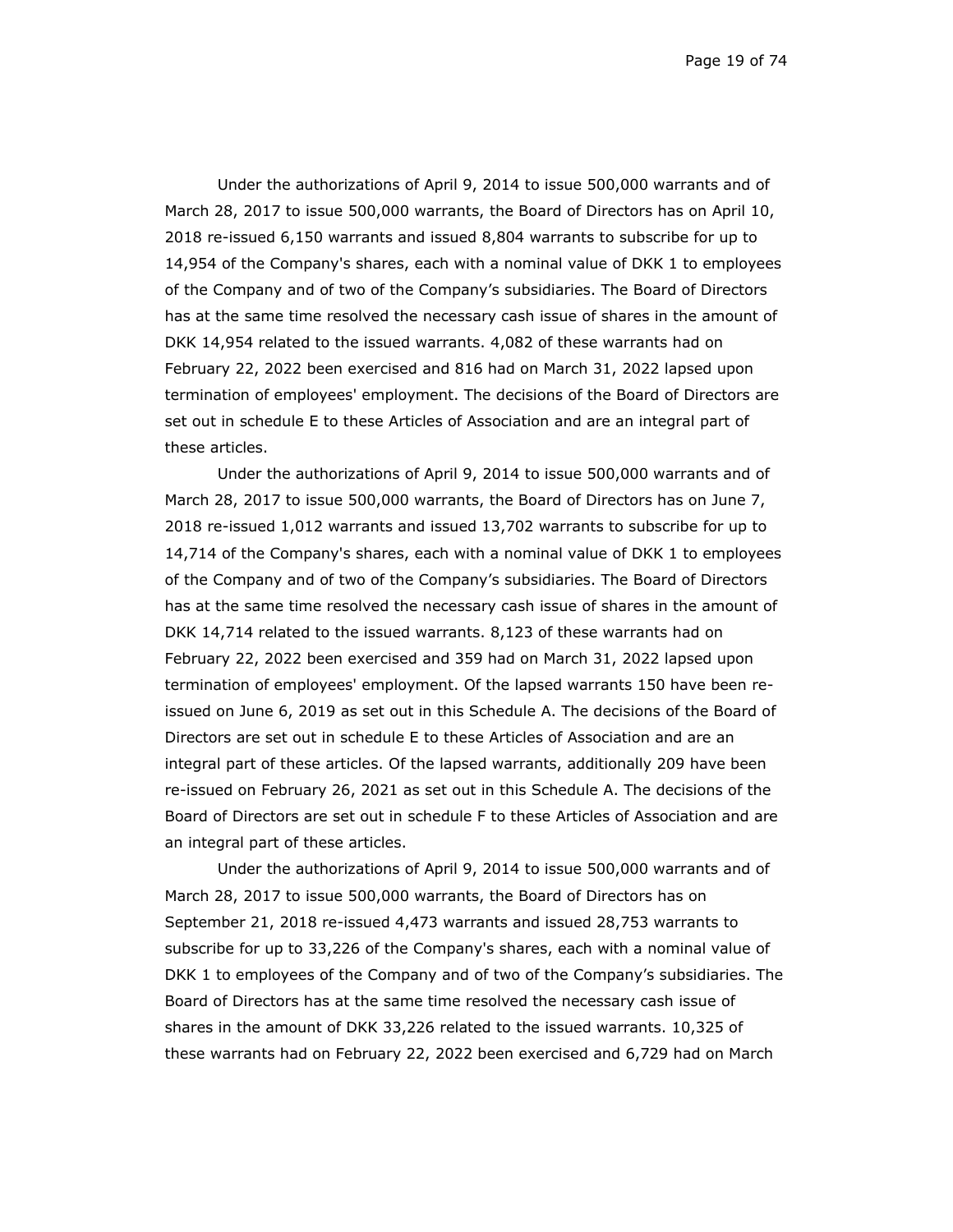Page 20 of 74

31, 2022 lapsed upon termination of employees' employment. Of the lapsed warrants 2,315 have been re-issued on June 6, 2019, and 3,732 have been reissued on March 26, 2020 as set out in this Schedule A. The decisions of the Board of Directors are set out in schedule E to these Articles of Association and are an integral part of these articles. Of the lapsed warrants, additionally 682 have been re-issued on February 26, 2021 as set out in this Schedule A. The decisions of the Board of Directors are set out in schedule F to these Articles of Association and are an integral part of these articles.

Under the authorizations of April 9, 2014 to issue 500,000 warrants and of March 28, 2017 to issue 500,000 warrants, the Board of Directors has on December 10, 2018 re-issued 3,405 warrants and issued 210,208 new warrants to subscribe for up to 213,613 of the Company's shares, each with a nominal value of DKK 1 to managers and employees of the Company and of two of the Company's subsidiaries. The Board of Directors has at the same time resolved the necessary cash issue of shares in the amount of DKK 213,613 related to the issued warrants. 28,526 of these warrants had on May 17, 2022 been exercised and 31,261 had on March 31, 2022 lapsed upon termination of employees' employment. Of the lapsed warrants 3,176 have been re-issued on March 1, 2019, 1,414 have been re-issued on June 6, 2019, and 2,911 have been re-issued on March 26, 2020 as set out in this Schedule A. The decisions of the Board of Directors are set out in schedule E to these Articles of Association and are an integral part of these articles. Of the lapsed warrants, additionally 23,760 have been re-issued on February 26, 2021 as set out in this Schedule A. The decisions of the Board of Directors are set out in schedule F to these Articles of Association and are an integral part of these articles.

Under the authorizations of April 9, 2014 to issue 500,000 warrants and of March 28, 2017 to issue 500,000 warrants, the Board of Directors has on March 1, 2019 re-issued 6,862 warrants and issued 13,120 new warrants to subscribe for up to 19,982 of the Company's shares, each with a nominal value of DKK 1 to employees of the Company and of two of the Company's subsidiaries. The Board of Directors has at the same time resolved the necessary cash issue of shares in the amount of DKK 19,982 related to the issued warrants. 5,434 of these warrants had on May 17, 2022 been exercised and 954 had on March 31, 2022 lapsed upon termination of employees' employment. Of the lapsed warrants 152 have been reissued on March 26, 2020, and 188 have been re-issued on October 7, 2021 as set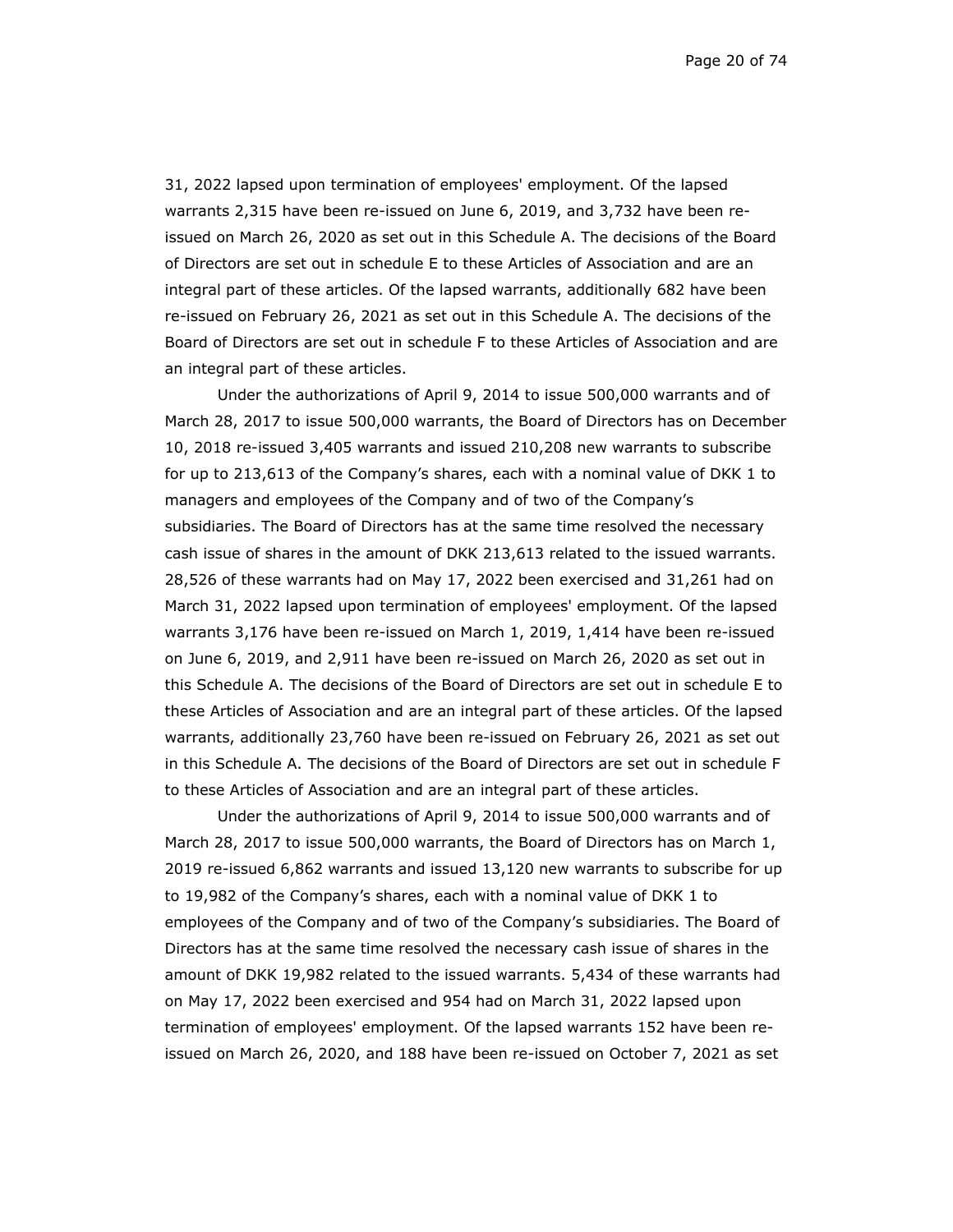Page 21 of 74

out in this Schedule A. The decisions of the Board of Directors are set out in schedule E to these Articles of Association and are an integral part of these articles. Of the lapsed warrants, additionally 302 have been re-issued on February 26, 2021 and 312 have been re-issued on June 22, 2021 as set out in this Schedule A. The decisions of the Board of Directors are set out in schedule F to these Articles of Association and are an integral part of these articles.

Under the authorization of March 29, 2019 to issue 500,000 warrants, the Board of Directors has on March 29, 2019 issued 8,035 new warrants to subscribe for up to 8,035 of the Company's shares, each with a nominal value of DKK 1 to employees of the Company and of two of the Company's subsidiaries. The Board of Directors has at the same time resolved the necessary cash issue of shares in the amount of DKK 8,035 related to the issued warrants. 234 of these warrants had on May 17, 2022 been exercised and 373 had on March 31, 2022 lapsed upon termination of employees' employment. Of the lapsed warrants, 76 have been reissued on October 11, 2019 as set out in this Schedule A. The decisions of the Board of Directors are set out in schedule E to these Articles of Association and are an integral part of these articles. Of the lapsed warrants, additionally 297 have been re-issued on February 25, 2022 as set out in this Schedule A. The decisions of the Board of Directors are set out in schedule F to these Articles of Association and are an integral part of these articles.

Under the authorizations of March 28, 2017 to issue 500,000 warrants and March 29, 2019 to issue 500,000 warrants, the Board of Directors has on June 6, 2019 re-issued 3,879 warrants and issued 17,464 new warrants to subscribe for up to 21,343 of the Company's shares, each with a nominal value of DKK 1 to employees of the Company and of three of the Company's subsidiaries. The Board of Directors has at the same time resolved the necessary cash issue of shares in the amount of DKK 21,343 related to the issued warrants. None of these warrants to subscribe for shares have been exercised, but 4,134 had on March 31, 2022 lapsed upon termination of employees' employment. Of the lapsed warrants, 998 have been re-issued on October 7, 2020 as set out in this Schedule A. The decisions of the Board of Directors are set out in schedule E to these Articles of Association and are an integral part of these articles. Of the lapsed warrants, additionally 1,055 have been re-issued on February 26, 2021, 243 have been re-issued on June 22, 2021, and 1,838 have been re-issued on February 25, 2022 as set out in this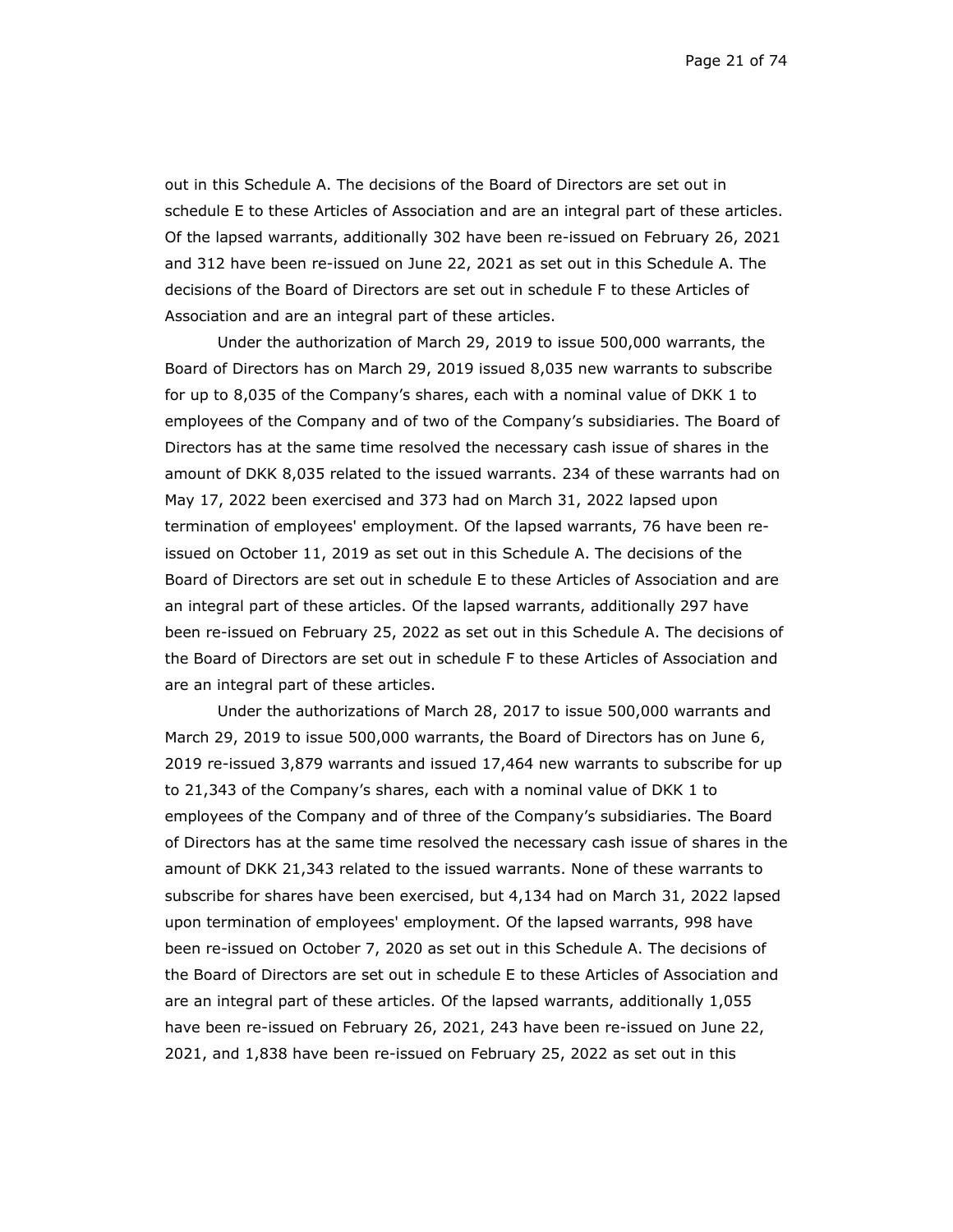Schedule A. The decisions of the Board of Directors are set out in schedule F to these Articles of Association and are an integral part of these articles.

Under the authorization of March 29, 2019 to issue 500,000 warrants, the Board of Directors has on October 11, 2019 re-issued 76 warrants and issued 62,772 new warrants to subscribe for up to 62,848 of the Company's shares, each with a nominal value of DKK 1 to employees of the Company and of two of the Company's subsidiaries. The Board of Directors has at the same time resolved the necessary cash issue of shares in the amount of DKK 62,848 related to the issued warrants. None of these warrants to subscribe for shares have been exercised, but 10,751 had on March 31, 2022 lapsed upon termination of employees' employment. Of the lapsed warrants, 3,725 have been re-issued on October 7, 2020, and 105 have been re-issued on December 15, 2020 as set out in this Schedule A. The decisions of the Board of Directors are set out in schedule E to these Articles of Association and are an integral part of these articles. Of the lapsed warrants, additionally 4,922 have been re-issued on February 26, 2021, 1,873 have been reissued on February 25, 2022, and 126 have been re-issued on June 9, 2022 as set out in this Schedule A. The decisions of the Board of Directors are set out in schedule F to these Articles of Association and are an integral part of these articles.

Under the authorization of March 29, 2019 to issue 500,000 warrants, the Board of Directors has on December 5, 2019 issued 195,011 new warrants to subscribe for up to 195,011 of the Company's shares, each with a nominal value of DKK 1 to employees of the Company and the Company's subsidiaries. The Board of Directors has at the same time resolved the necessary cash issue of shares in the amount of DKK 195,011 related to the issued warrants. None of these warrants to subscribe for shares have been exercised, but 15,080 had on March 31, 2022 lapsed upon termination of employees' employment. Of the lapsed warrants, 1,873 have been re-issued on October 7, 2020, and 2,789 have been re-issued on December 15, 2020 as set out in this Schedule A. The decisions of the Board of Directors are set out in schedule E to these Articles of Association and are an integral part of these articles. Of the lapsed warrants, additionally 4,946 have been re-issued on February 26, 2021, 2,163 have been re-issued on February 25, 2022, and 3,309 have been re-issued on June 9, 2022 as set out in this Schedule A. The decisions of the Board of Directors are set out in schedule F to these Articles of Association and are an integral part of these articles.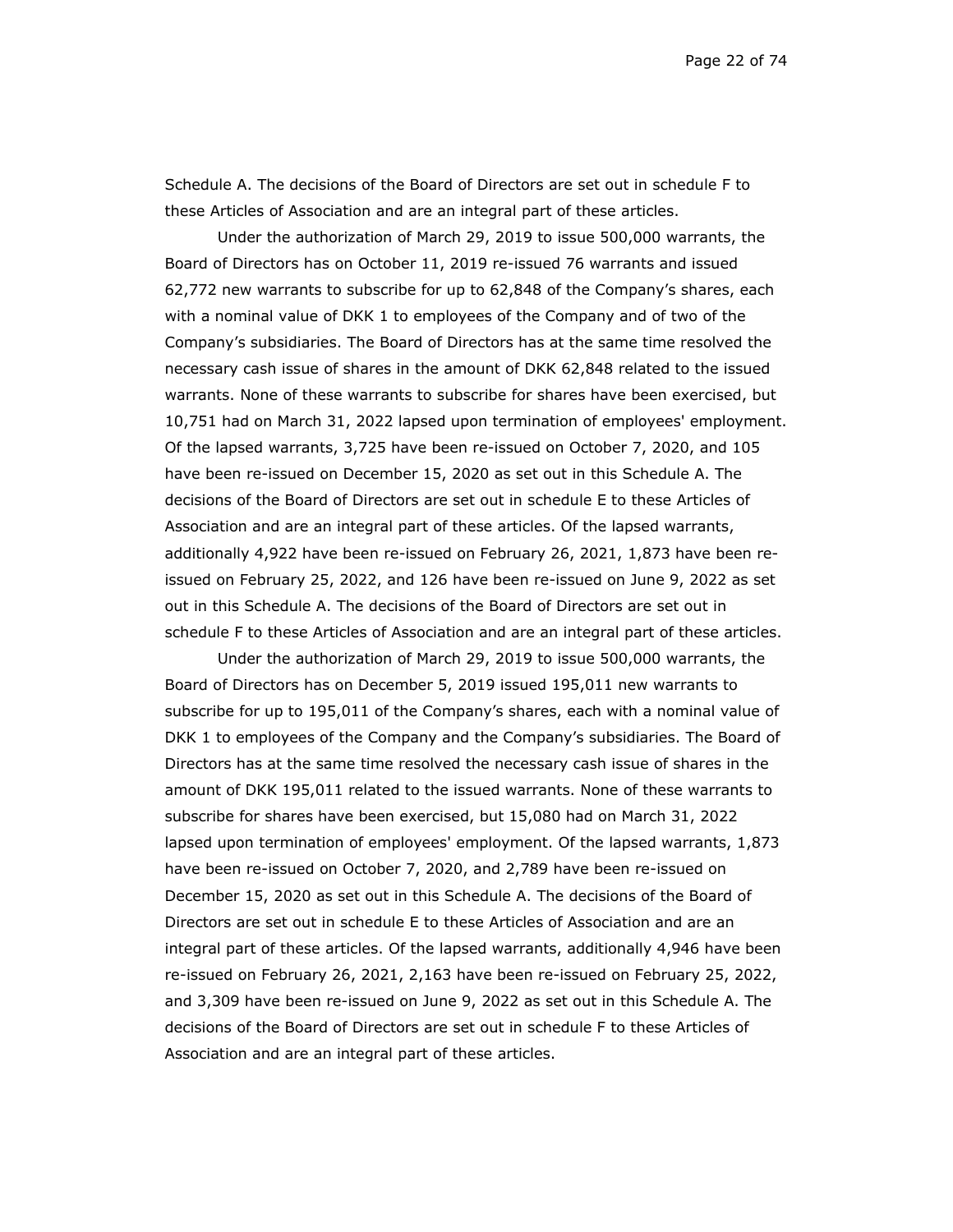Page 23 of 74

Under the authorizations of March 28, 2017 to issue 500,000 warrants and March 29, 2019 to issue 500,000 warrants, the Board of Directors has on March 26, 2020 re-issued 7,771 warrants and issued 25,907 new warrants to subscribe for up to 33,678 of the Company's shares, each with a nominal value of DKK 1 to a manager and employees of the Company and of three of the Company's subsidiaries. The Board of Directors has at the same time resolved the necessary cash issue of shares in the amount of DKK 33,678 related to the issued warrants. None of these warrants to subscribe for shares have been exercised, but 2,032 had on March 31, 2022 lapsed upon termination of employees' employment. Of the lapsed warrants, 105 have been re-issued on December 15, 2020 as set out in this Schedule A. The decisions of the Board of Directors are set out in schedule E to these Articles of Association and are an integral part of these articles. Of the lapsed warrants, additionally 1,519 have been re-issued on February 25, 2022, and 408 have been re-issued on June 9, 2022 as set out in this Schedule A. The decisions of the Board of Directors are set out in schedule F to these Articles of Association and are an integral part of these articles.

Under the authorization of March 29, 2019 to issue 500,000 warrants, the Board of Directors has on June 3, 2020 re-issued 3,909 warrants and issued 11,736 new warrants to subscribe for up to 15,645 of the Company's shares, each with a nominal value of DKK 1 to employees of the Company and three of the Company's subsidiaries. The Board of Directors has at the same time resolved the necessary cash issue of shares in the amount of DKK 15,645 related to the issued warrants. None of these warrants to subscribe for shares have been exercised, but 1,592 had on March 31, 2022 lapsed upon termination of employees' employment. Of the lapsed warrants, 63 have been re-issued on December 15, 2020 as set out in this Schedule A. The decisions of the Board of Directors are set out in schedule E to these Articles of Association and are an integral part of these articles. Of the lapsed warrants, additionally 684 have been re-issued on February 25, 2022, and 845 have been re-issued on June 9, 2022 as set out in this Schedule A. The decisions of the Board of Directors are set out in schedule F to these Articles of Association and are an integral part of these articles.

Under the authorization of March 29, 2019 to issue 500,000 warrants, the Board of Directors has on October 7, 2020 re-issued 2,687 warrants and issued 41,254 new warrants to subscribe for up to 43,941 of the Company's shares, each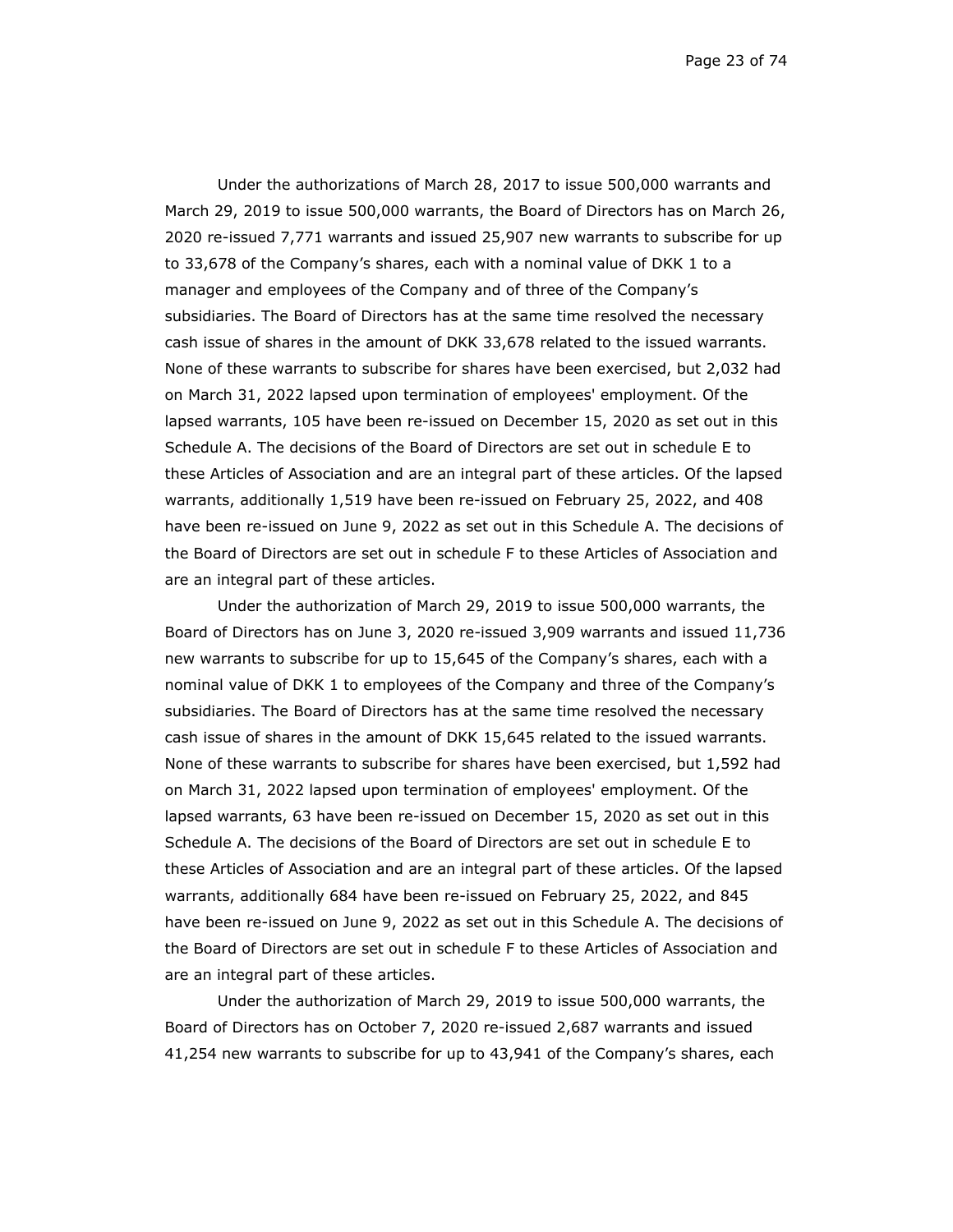Page 24 of 74

with a nominal value of DKK 1 to employees of the Company and three of the Company's subsidiaries. The Board of Directors has at the same time resolved the necessary cash issue of shares in the amount of DKK 43,941 related to the issued warrants. None of these warrants to subscribe for shares have been exercised, but 8,941 had on March 31, 2022 lapsed upon termination of employees' employment. Of the lapsed warrants, 300 have been re-issued on February 26, 2021, 6,692 have been re-issued on February 25, 2022, and 1,949 have been re-issued on June 9, 2022 as set out in this Schedule A. The decisions of the Board of Directors are set out in schedule F to these Articles of Association and are an integral part of these articles.

Under the authorization of March 29, 2019 to issue 500,000 warrants, the Board of Directors has on December 15, 2020 re-issued 3,062 warrants and issued 21,902 new warrants to subscribe for up to 24,964 of the Company's shares, each with a nominal value of DKK 1 to employees of the Company and three of the Company's subsidiaries. The Board of Directors has at the same time resolved the necessary cash issue of shares in the amount of DKK 24,964 related to the issued warrants. None of these warrants to subscribe for shares have been exercised, but 1,782 had on March 31, 2022 lapsed upon termination of employees' employment. Of the lapsed warrants, 1,203 have been re-issued on February 25, 2022, and 579 have been re-issued on June 9, 2022 as set out in this Schedule A. The decisions of the Board of Directors are set out in schedule F to these Articles of Association and are an integral part of these articles.

Under the authorization of March 29, 2019 to issue 500,000 warrants, the Board of Directors has on January 28, 2021 issued 14,220 new warrants to subscribe for up to 14,220 of the Company's shares, each with a nominal value of DKK 1 to employees of the Company and three of the Company's subsidiaries. The Board of Directors has at the same time resolved the necessary cash issue of shares in the amount of DKK 14,220 related to the issued warrants. None of these warrants to subscribe for shares have been exercised, but 3,937 had on March 31, 2022 lapsed upon termination of employees' employment. Of the lapsed warrants, 1,891 have been re-issued on February 25, 2022, and 2,046 have been re-issued on June 9, 2022 as set out in this Schedule A. The decisions of the Board of Directors are set out in schedule F to these Articles of Association and are an integral part of these articles.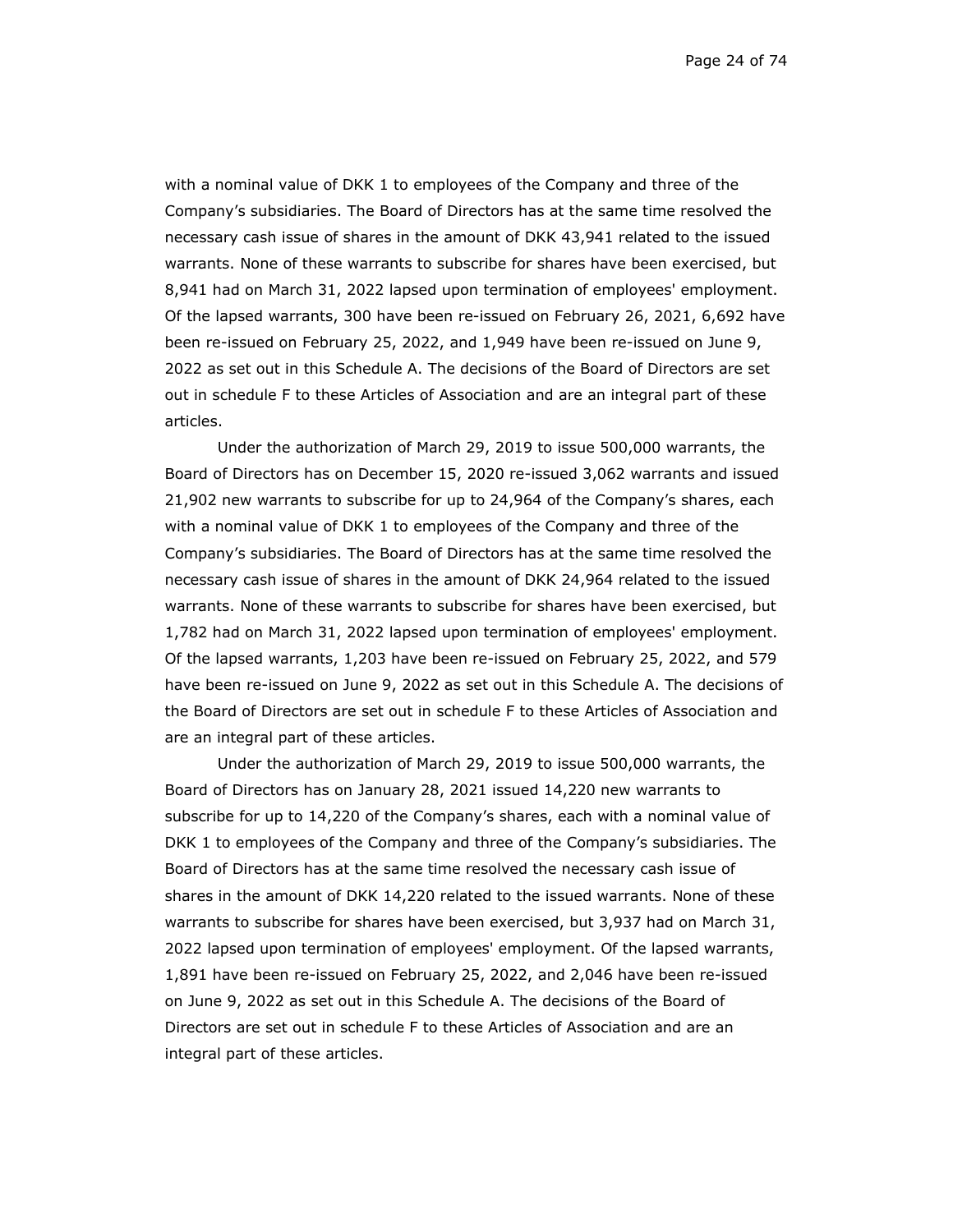Page 25 of 74

Under the authorization of March 28, 2017 to issue 500,000 warrants, the Board of Directors has on February 26, 2021 re-issued 41,081 warrants and issued 48,152 new warrants, and under the authorization of March 29, 2019 to issue 500,000 warrants, the Board of Directors has furthermore on February 26, 2021 reissued 10,705 warrants to subscribe for up to 99,938 of the Company's shares, each with a nominal value of DKK 1 to employees of the Company and the Company's subsidiaries. The Board of Directors has at the same time resolved the necessary cash issue of shares in the amount of DKK 99,938 related to the issued warrants. None of these warrants to subscribe for shares have been exercised, but 4,805 had on March 31, 2022 lapsed upon termination of employees' employment. Of the lapsed warrants, 167 have been re-issued on October 7, 2021, 544 have been re-issued on November 22, 2021, and 2,387 have been re-issued on February 25, 2022 as set out in this Schedule A. The decisions of the Board of Directors are set out in schedule F to these Articles of Association and are an integral part of these articles.

Under the authorization of March 28, 2017 to issue 500,000 warrants, the Board of Directors has on April 13, 2021 issued 1,287 new warrants to a manager of the Company. Furthermore, under the authorization March 29, 2019 to issue 500,000 warrants, the Board of Directors has on April 13, 2021 issued 15,788 new warrants to employees of the Company and the Company's subsidiaries. The Board of Directors has at the same time resolved the necessary cash issue of shares in the amount of DKK 17,075 of the Company's shares, each with a nominal value of DKK 1. None of these warrants to subscribe for shares have been exercised, but 1,508 had on March 31, 2022 lapsed upon termination of employees' employment. Of the lapsed warrants, 195 have been re-issued on February 25, 2022, and 1,313 have been re-issued on June 9, 2022 as set out in this Schedule A. The decisions of the Board of Directors are set out in schedule F to these Articles of Association and are an integral part of these articles.

Under the authorization of March 28, 2017 to issue 500,000 warrants, the Board of Directors has on June 22, 2021 re-issued 555 warrants and issued 15,780 new warrants to subscribe for up to 16,335 of the Company's shares, each with a nominal value of DKK 1 to employees of the Company and the Company's subsidiaries. The Board of Directors has at the same time resolved the necessary cash issue of shares in the amount of DKK 16,335 related to the issued warrants.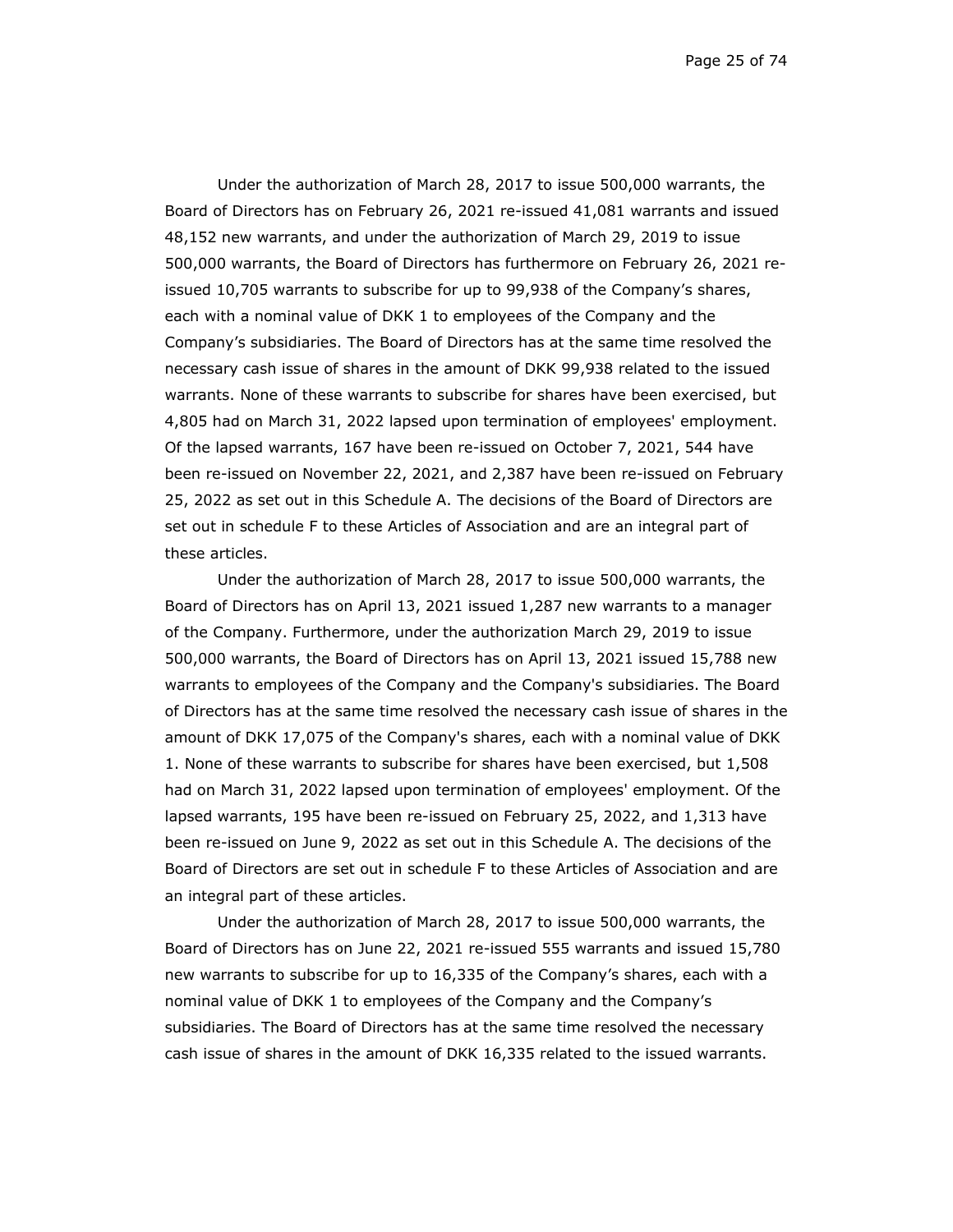Page 26 of 74

None of these warrants to subscribe for shares have been exercised, but 1,445 had on March 31, 2022 lapsed upon termination of employees' employment. Of the lapsed warrants, 100 have been re-issued on November 22, 2021, and 974 have been re-issued on February 25, 2022 as set out in this Schedule A. The decisions of the Board of Directors are set out in schedule F to these Articles of Association and are an integral part of these articles.

Under the authorization of March 28, 2017 to issue 500,000 warrants, the Board of Directors has on October 7, 2021 re-issued 355 warrants and issued 21,182 new warrants to subscribe for up to 21,537 of the Company's shares, each with a nominal value of DKK 1 to employees of the Company and the Company's subsidiaries. The Board of Directors has at the same time resolved the necessary cash issue of shares in the amount of DKK 21,537 related to the issued warrants. None of these warrants to subscribe for shares have been exercised, but 1,008 had on March 31, 2022 lapsed upon termination of employees' employment. Of the lapsed warrants, 23 have been re-issued on February 25, 2022 as set out in this Schedule A. The decisions of the Board of Directors are set out in schedule F to these Articles of Association and are an integral part of these articles.

Under the authorization of March 28, 2017 to issue 500,000 warrants, the Board of Directors has on November 22, 2021 re-issued 644 warrants and issued 6,235 new warrants to subscribe for up to 6,879 of the Company's shares, each with a nominal value of DKK 1 to employees of the Company and the Company's subsidiaries. The Board of Directors has at the same time resolved the necessary cash issue of shares in the amount of DKK 6,879 related to the issued warrants. None of these warrants to subscribe for shares have been exercised, but 153 had on March 31, 2022 lapsed upon termination of employees' employment. The decisions of the Board of Directors are set out in schedule F to these Articles of Association and are an integral part of these articles.

Under the authorization of March 28, 2017 to issue 500,000 warrants, the Board of Directors has on January 25, 2022 issued 11,027 new warrants to employees of the Company and the Company's subsidiaries. Furthermore, under the authorization of March 29, 2019 to issue 500,000 warrants, the Board of Directors has on January 25, 2022 issued 6,814 new warrants to employees of the Company and the Company's subsidiaries. The Board of Directors has at the same time resolved the necessary cash issue of shares in the amount of DKK 17,841 of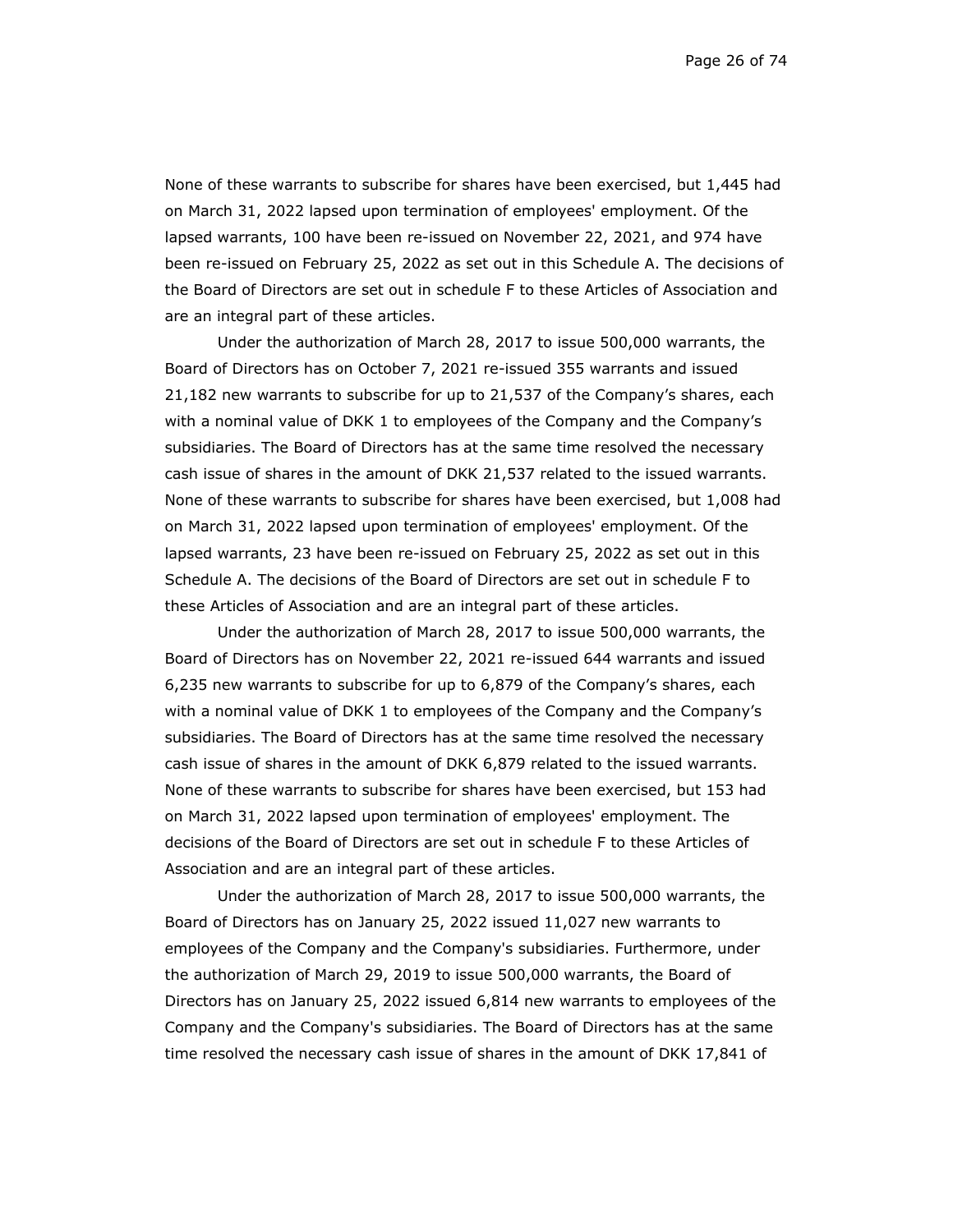Page 27 of 74

the Company's shares, each with a nominal value of DKK 1, related to the issued warrants. None of these warrants to subscribe for shares have been exercised. The decisions of the Board of Directors are set out in schedule F to these Articles of Association and are an integral part of these articles.

Under the authorization of March 28, 2017 to issue 500,000 warrants, the Board of Directors has on February 25, 2022 issued 50,000 new warrants and reissued 3,164 warrants to employees of the Company and the Company's subsidiaries. Furthermore, under the authorization of March 29, 2019 to issue 500,000 warrants, the Board of Directors has on February 25, 2022 issued 79,097 new warrants and re-issued 18,575 warrants to employees of the Company and the Company's subsidiaries. Moreover, under the authorization of April 13, 2021 to issue 750,000 warrants, the Board of Directors has on February 25, 2022 issued 24,759 new warrants to employees of the Company and the Company's subsidiaries The Board of Directors has at the same time resolved the necessary cash issue of shares in the amount of DKK 175,595 of the Company's shares, each with a nominal value of DKK 1, related to the issued warrants. None of these warrants to subscribe for shares have been exercised, but 1,982 had on March 31, 2022 lapsed upon termination of employees' employment. Of the lapsed warrants, 1,951 have been re-issued on June 9, 2022 as set out in this Schedule A. The decisions of the Board of Directors are set out in schedule F to these Articles of Association and are an integral part of these articles.

Under the authorization of April 13, 2021 to issue 750,000 warrants, the Board of Directors has on March 29, 2022 issued 13,912 new warrants to employees of the Company and the Company's subsidiaries. The Board of Directors has at the same time resolved the necessary cash issue of shares in the amount of DKK 13,912 of the Company's shares, each with a nominal value of DKK 1, related to the issued warrants. None of these warrants to subscribe for shares have been exercised. The decisions of the Board of Directors are set out in schedule F to these Articles of Association and are an integral part of these articles.

Under the authorization of March 29, 2019 to issue 500,000 warrants, the Board of Directors has on June 9, 2022 re-issued 11,193 warrants to employees of the Company and the Company's subsidiaries. Furthermore, under the authorization of April 13, 2021 to issue 750,000 warrants, the Board of Directors has on June 9, 2022 re-issued 1,333 warrants and issued 10,238 new warrants to employees of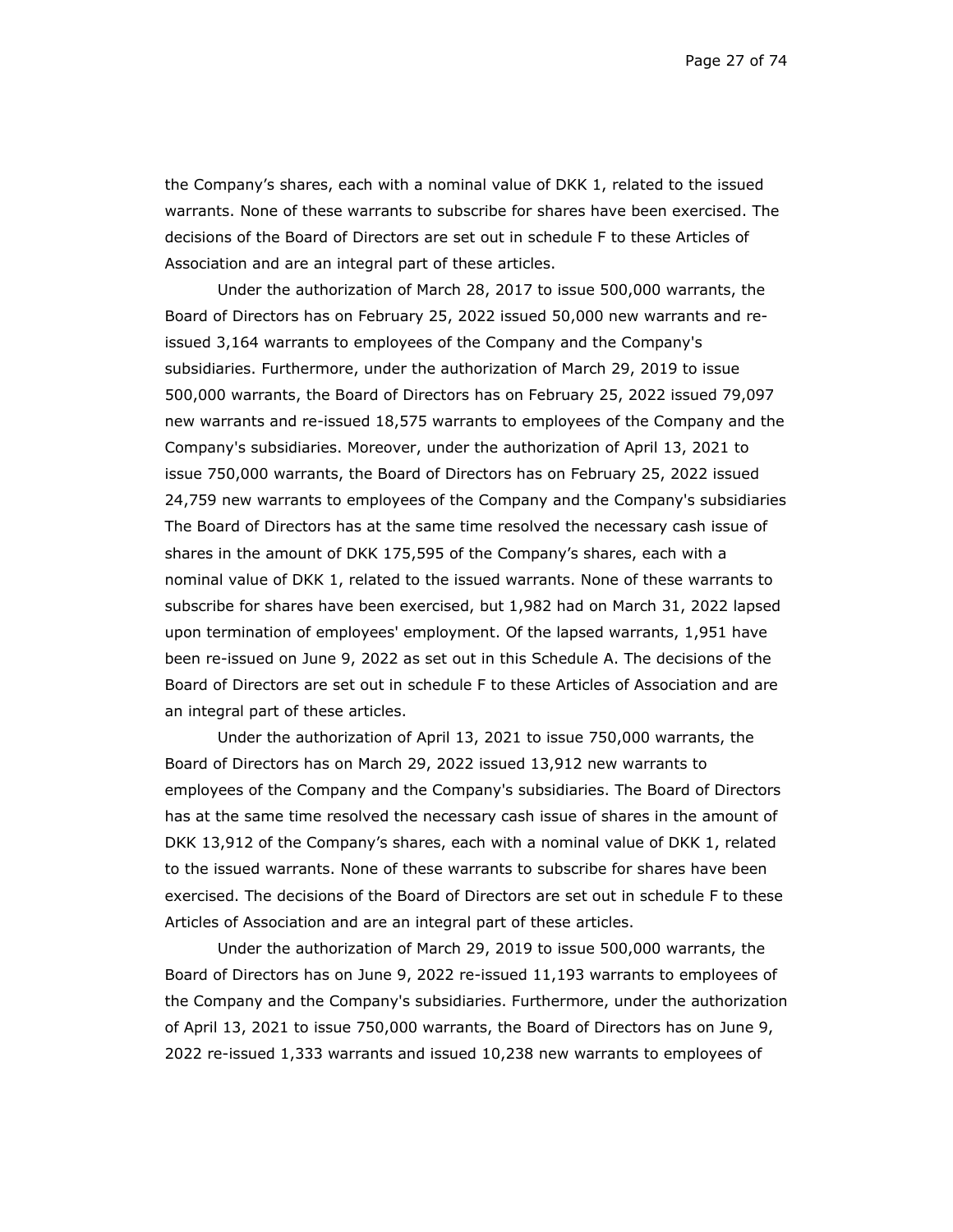the Company and the Company's subsidiaries. The Board of Directors has at the same time resolved the necessary cash issue of shares in the amount of DKK 22,764 of the Company's shares, each with a nominal value of DKK 1, related to the issued warrants. None of these warrants to subscribe for shares have been exercised. The decisions of the Board of Directors are set out in schedule F to these Articles of Association and are an integral part of these articles.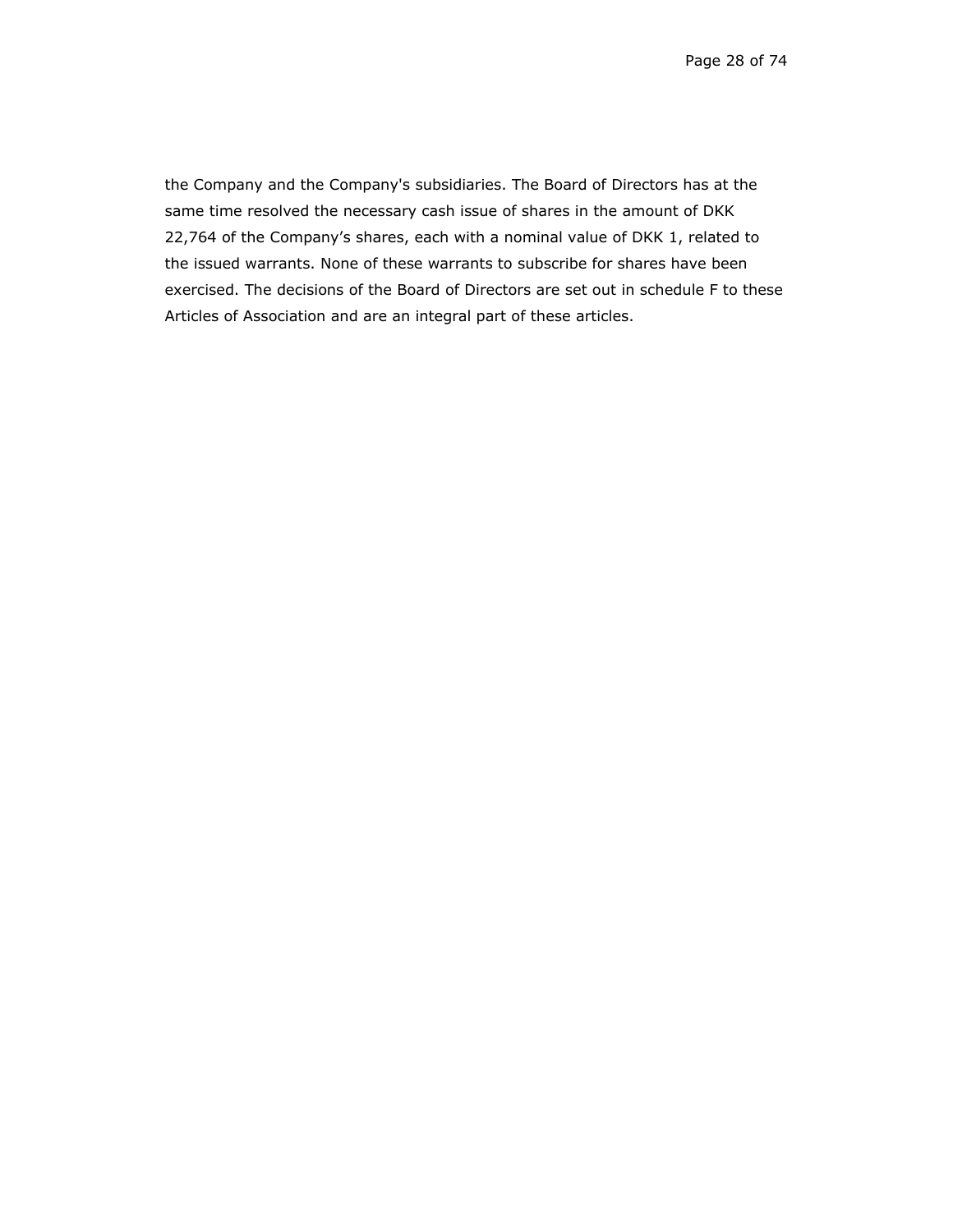# **Schedule B**

[DELETED BY DECISION BY THE GENERAL MEETING ON APRIL 15, 2009]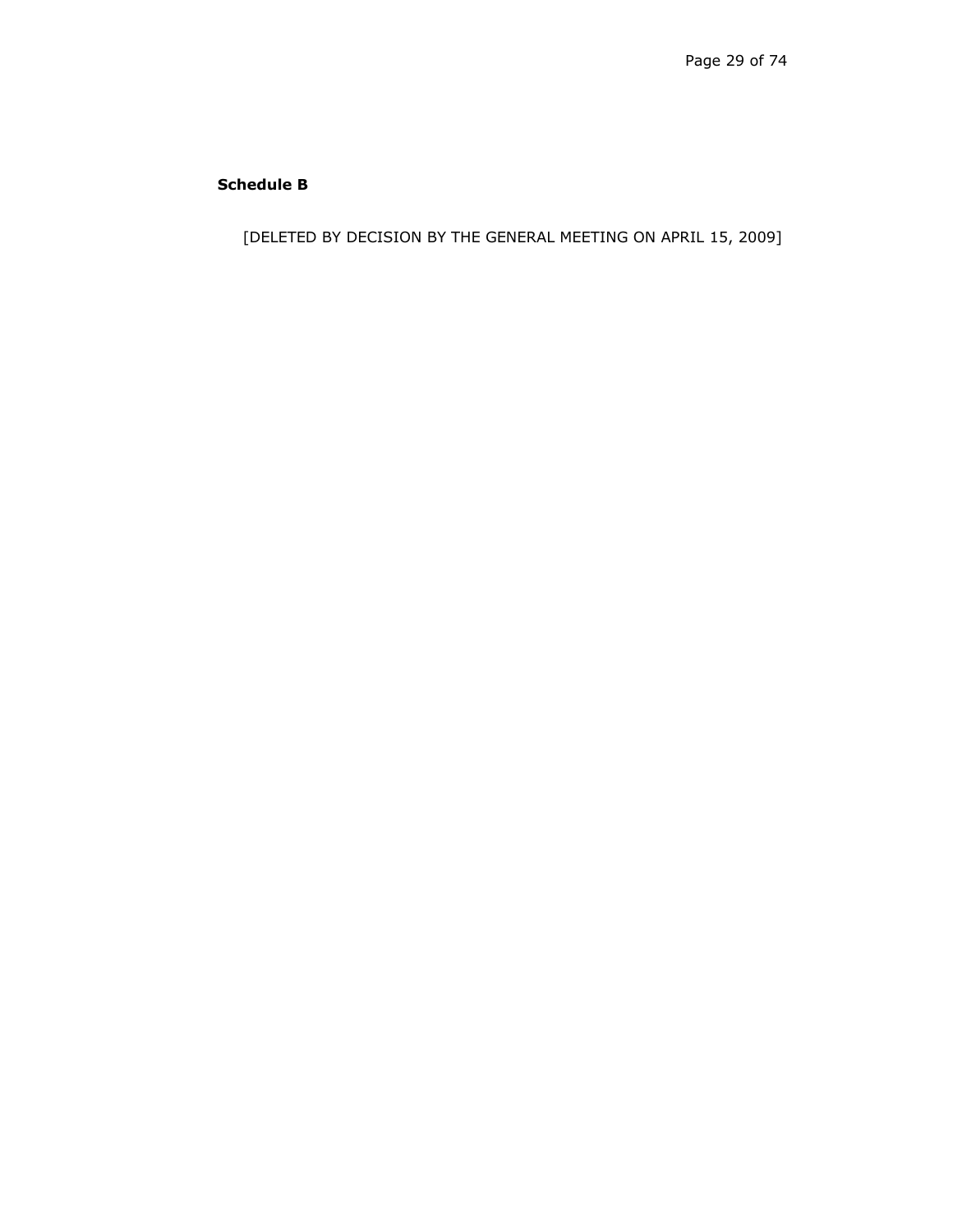#### **Schedule C**

Under the authorizations by the General Meeting of April 24, 2003, April 1, 2004, April 20, 2005, April 25, 2006, April 19, 2007 and April 23, 2008 the Board of Directors has as of December 8, 2011 granted warrants to subscribe for shares in the Company as follows:

#### **Employees and consultants**

The Board of Directors issued on August 3, 2004 615,550 warrants with the right to subscribe 615,550 ordinary shares each with a nominal value of DKK 1 at a price of DKK 86 to employees of the Company and its subsidiaries as well as to the Company's management.

The Board of Directors issued on September 22, 2004 33,575 warrants with the right to subscribe 33,575 ordinary shares each with a nominal value of DKK 1 at a price of DKK 89.50 to employees of the Company and its subsidiaries.

The Board of Directors issued on December 1, 2004 81,750 warrants with the right to subscribe 81,750 ordinary shares each with a nominal value of DKK 1 at a price of DKK 97 to employees of the Company and its subsidiaries.

The Board of Directors issued on April 20, 2005 67,500 warrants with the right to subscribe 67,500 ordinary shares each with a nominal value of DKK 1 at a price of DKK 116 to employees of the Company and its subsidiaries.

The Board of Directors issued on June 7, 2005 304,000 warrants with the right to subscribe 304,000 ordinary shares each with a nominal value of DKK 1 at a price of DKK 114 to employees of the Company and its subsidiaries.

The Board of Directors issued on August 10, 2005 307,000 warrants with the right to subscribe 307,000 ordinary shares each with a nominal value of DKK 1 at a price of DKK 101 to employees of the Company and its subsidiaries.

The Board of Directors issued on September 21, 2005 7,250 warrants with the right to subscribe 7,250 ordinary shares each with a nominal value of DKK 1 at a price of DKK 115 to employees of the Company and its subsidiaries.

The Board of Directors issued on December 1, 2005 23,250 warrants with the right to subscribe 23,250 ordinary shares each with a nominal value of DKK 1 at a price of DKK 130 to employees of the Company and its subsidiaries.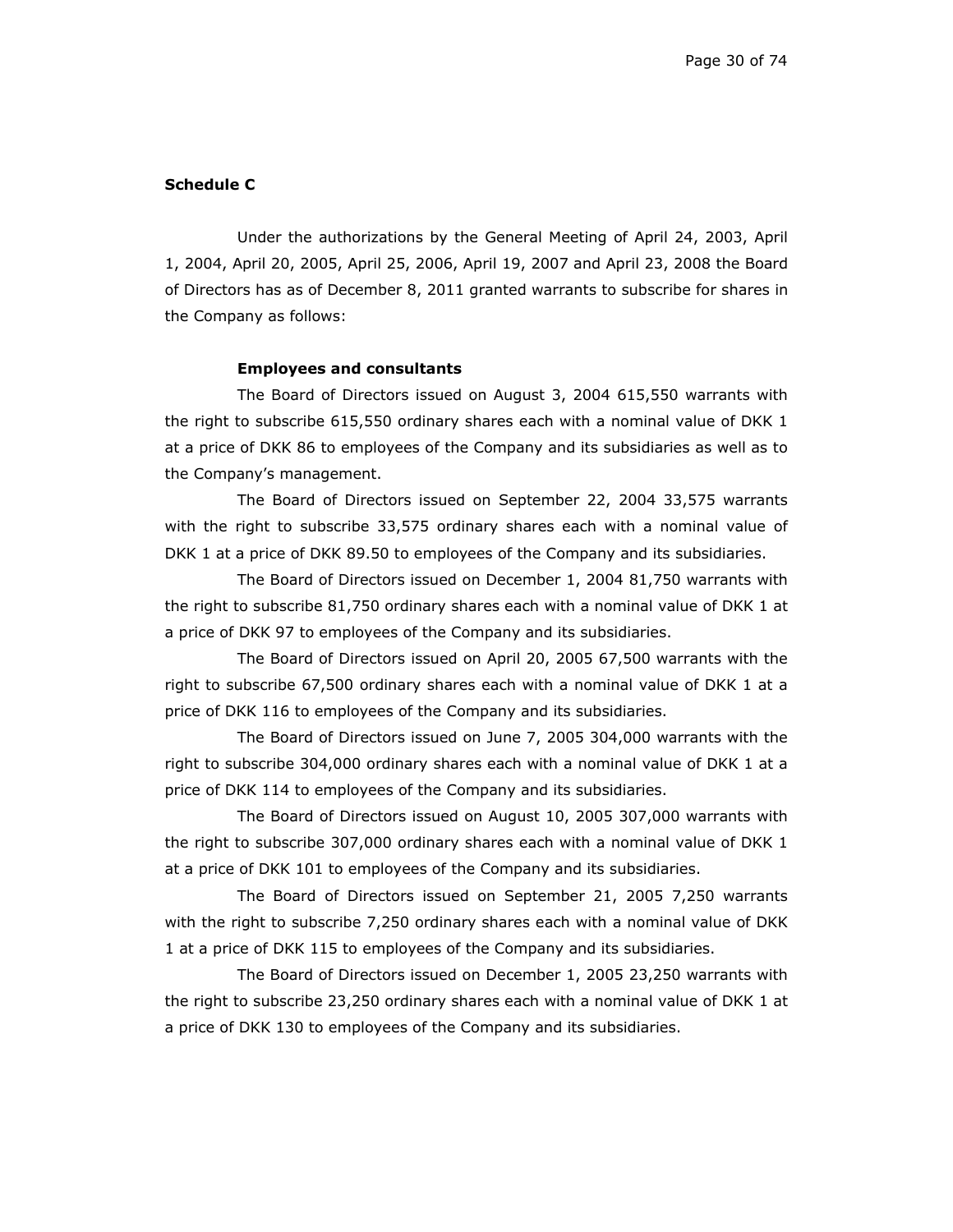The Board of Directors issued on March 2, 2006 148,375 warrants with the right to subscribe 148,375 ordinary shares each with a nominal value of DKK 1 at a price of DKK 184 to employees of the Company and its subsidiaries.

The Board of Directors issued on April 25, 2006 54,500 warrants with the right to subscribe 54,500 ordinary shares each with a nominal value of DKK 1 at a price of DKK 210.5 to employees of the Company and its subsidiaries.

The Board of Directors issued on June 21, 2006 314,000 warrants with the right to subscribe 314,000 ordinary shares each with a nominal value of DKK 1 at a price of DKK 173 to employees of the Company and its subsidiaries.

The Board of Directors issued on September 19, 2006 146,550 warrants with the right to subscribe 146,500 ordinary shares each with a nominal value of DKK 1 at a price of DKK 224 to employees of the Company and its subsidiaries.

The Board of Directors issued on December 13, 2006 80,500 warrants with the right to subscribe 80,500 ordinary shares each with a nominal value of DKK 1 at a price of DKK 330 to employees of the Company and its subsidiaries.

The Board of Directors issued on April 19, 2007 322,400 warrants with the right to subscribe 322,400 ordinary shares each with a nominal value of DKK 1 at a price of DKK 364 to employees of the Company and its subsidiaries.

The Board of Directors issued on June 27, 2007 721,045 warrants with the right to subscribe 721,045 ordinary shares each with a nominal value of DKK 1 at a price of DKK 352.50 to employees of the Company and its subsidiaries.

The Board of Directors issued on October 4, 2007 188,900 warrants with the right to subscribe 188,900 ordinary shares each with a nominal value of DKK 1 at a price of DKK 326.50 to employees of the Company and its subsidiaries.

The Board of Directors issued on December 13, 2007 132,030 warrants with the right to subscribe 132,030 ordinary shares each with a nominal value of DKK 1 at a price of DKK 329 to employees of the Company and its subsidiaries.

The Board of Directors issued on April 24, 2008 715,600 warrants with the right to subscribe 715,600 ordinary shares each with a nominal value of DKK 1 at a price of DKK 254 to employees of the Company and its subsidiaries.

The Board of Directors issued on June 4, 2008 231,500 warrants with the right to subscribe 231,500 ordinary shares each with a nominal value of DKK 1 at a price of DKK 246 to employees of the Company and its subsidiaries.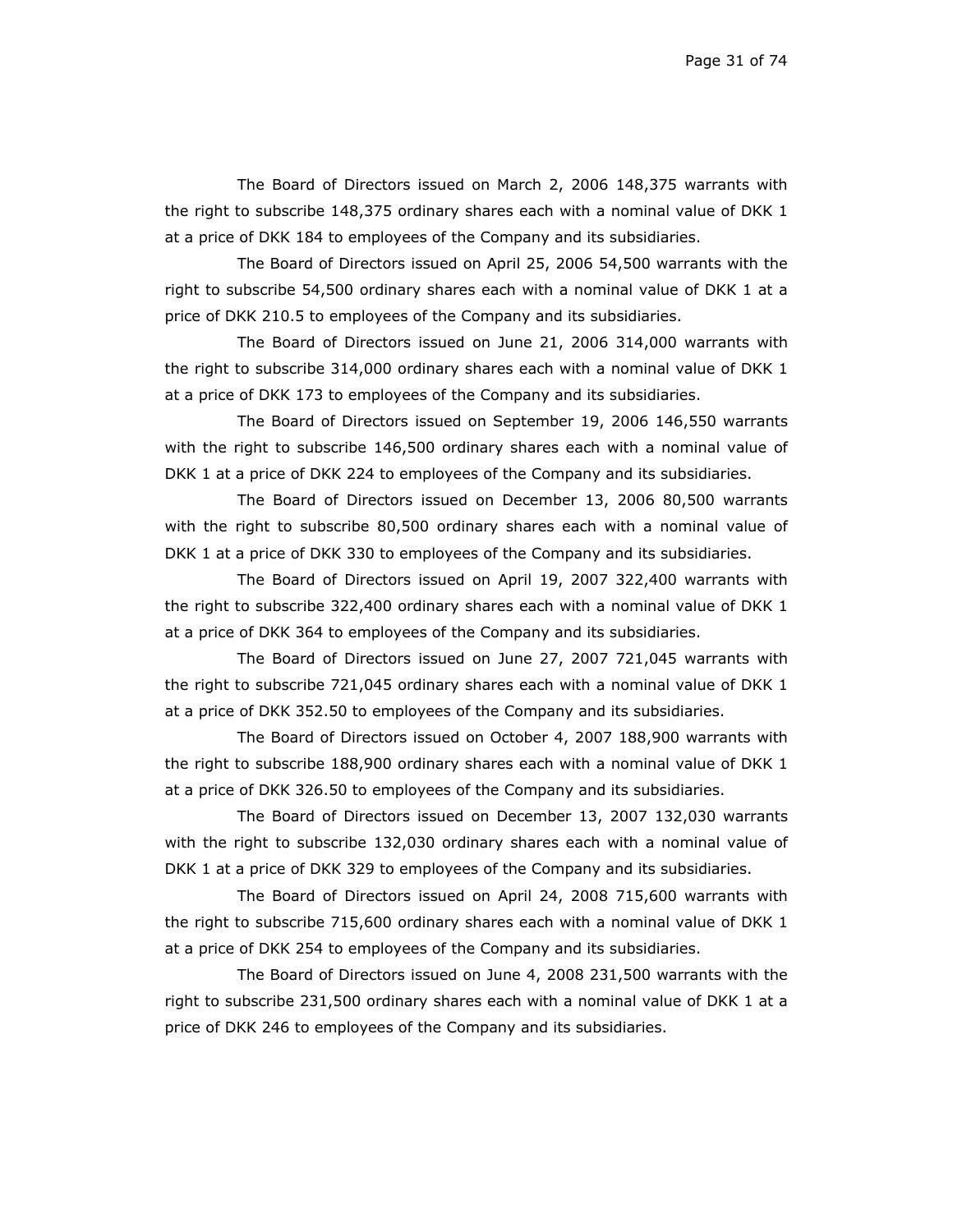The Board of Directors issued on October 8, 2008 421,250 warrants with the right to subscribe 421,250 ordinary shares each with a nominal value of DKK 1 at a price of DKK 272 to managers and employees of the Company and its subsidiaries.

The Board of Directors issued on December 17, 2008 39,500 warrants with the right to subscribe 39,500 ordinary shares each with a nominal value of DKK 1 at a price of DKK 234.75 to employees of the Company and its subsidiaries.

The Board of Directors issued on April 15, 2009 70,450 warrants with the right to subscribe 70,450 ordinary shares each with a nominal value of DKK 1 at a price of DKK 234 to employees of the Company and its subsidiaries.

The Board of Directors issued on June 17, 2009 277,000 warrants with the right to subscribe 277,000 ordinary shares each with a nominal value of DKK 1 at a price of DKK 174 to managers and employees of the Company and its subsidiaries.

The Board of Directors issued on October 8, 2009 200,750 warrants with the right to subscribe 200,750 ordinary shares each with a nominal value of DKK 1 at a price of DKK 129.75 to employees of the Company and its subsidiaries.

The Board of Directors issued on December 9, 2009 12,500 warrants with the right to subscribe 12,500 ordinary shares each with a nominal value of DKK 1 at a price of DKK 77 to employees of the Company and its subsidiaries.

The Board of Directors issued on April 21, 2010 64,500 warrants with the right to subscribe 64,500 ordinary shares each with a nominal value of DKK 1 at a price of DKK 68.65 to employees of the Company and its subsidiaries.

The Board of Directors issued on June 2, 2010 270,000 warrants with the right to subscribe 270,000 ordinary shares each with a nominal value of DKK 1 at a price of DKK 46.74 to managers and employees of the Company and its subsidiaries.

The Board of Directors issued on October 14, 2010 49,500 warrants with the right to subscribe 49,500 ordinary shares each with a nominal value of DKK 1 at a price of DKK 67.50 to employees of the Company and its subsidiaries.

The Board of Directors issued on December 9, 2010 118,000 warrants with the right to subscribe 118,000 ordinary shares each with a nominal value of DKK 1 at a price of DKK 66.60 to managers and employees of the Company and its subsidiaries.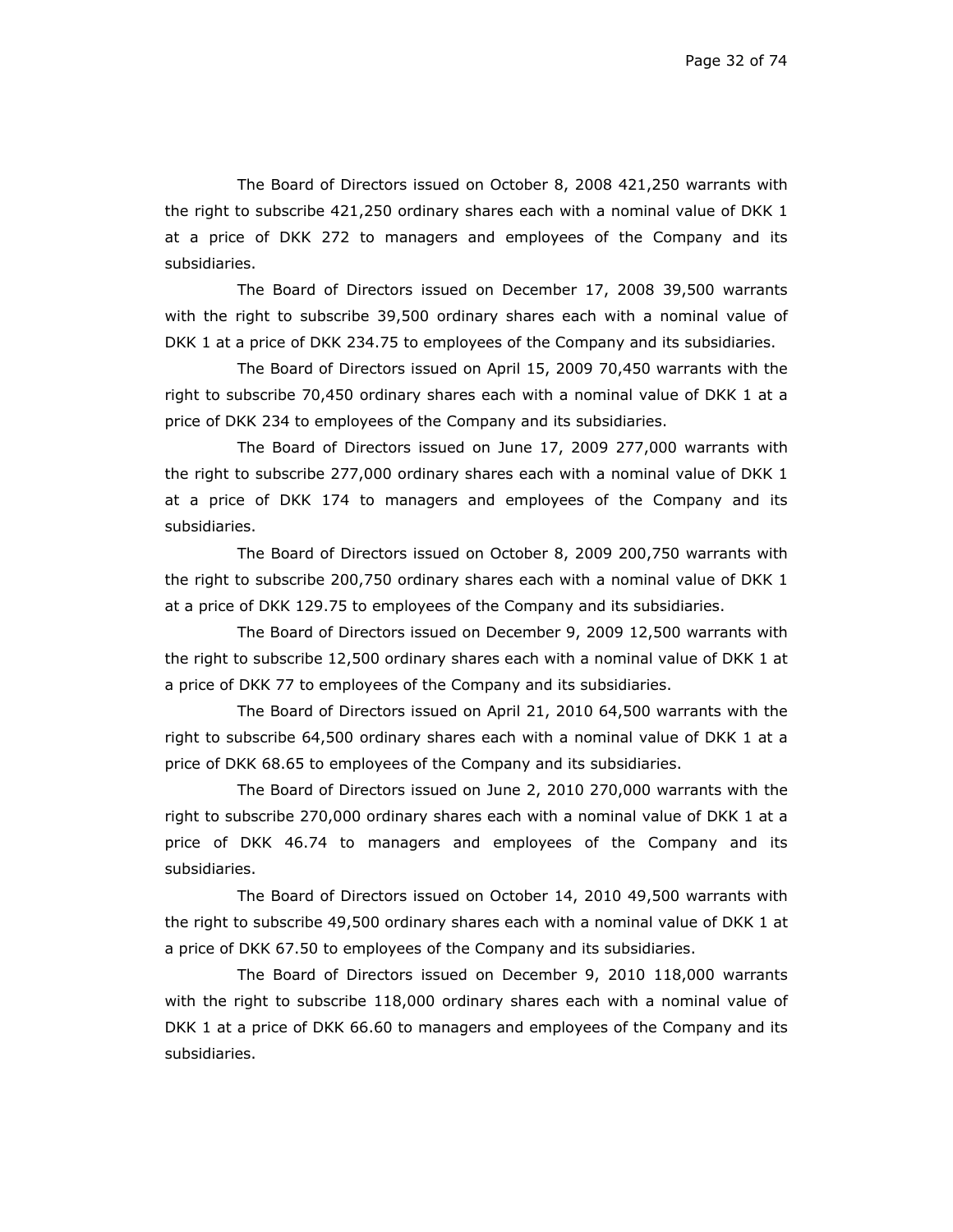The Board of Directors issued on April 6, 2011 39,500 warrants with the right to subscribe 39,500 ordinary shares each with a nominal value of DKK 1 at a price of DKK 55.85 to employees of the Company and its subsidiaries.

The Board of Directors issued on June 22, 2011 247,000 warrants with the right to subscribe 247,000 ordinary shares each with a nominal value of DKK 1 at a price of DKK 40.41 to managers and employees of the Company and its subsidiaries.

The Board of Directors issued on October 14, 2011 47,750 warrants with the right to subscribe 47,750 ordinary shares each with a nominal value of DKK 1 at a price of DKK 31.75 to employees of the Company and its subsidiaries.

The Board of Directors issued on December 8, 2011 3,750 warrants with the right to subscribe 3,750 ordinary shares each with a nominal value of DKK 1 at a price of DKK 26.75 to employees of the Company and its subsidiaries.

### **Members of the Board of Directors**

The Board of Directors issued on August 3, 2004 115,000 warrants with the right to subscribe 115,000 ordinary shares each with a nominal value of DKK 1 at a price of DKK 86 to members of the Board of Directors of the Company.

The Board of Directors issued on June 7, 2005 261,000 warrants with the right to subscribe 261,000 ordinary shares each with a nominal value of DKK 1 at a price of DKK 114 to members of the Board of Directors of the Company.

The Board of Directors issued on June 21, 2006 290,000 warrants with the right to subscribe 290,000 ordinary shares each with a nominal value of DKK 1 at a price of DKK 173 to members of the Board of Directors of the Company.

The Board of Directors issued on April 19, 2007 50,000 warrants with the right to subscribe 50,000 ordinary shares each with a nominal value of DKK 1 at a price of DKK 364 to members of the Board of Directors of the Company.

The Board of Directors issued on June 27, 2007 105,000 warrants with the right to subscribe 105,000 ordinary shares each with a nominal value of DKK 1 at a price of DKK 352.50 to members of the Board of Directors of the Company.

The Board of Directors issued on October 8, 2008 84,000 warrants with the right to subscribe 84,000 ordinary shares each with a nominal value of DKK 1 at a price of DKK 272 to members of the Board of Directors of the Company.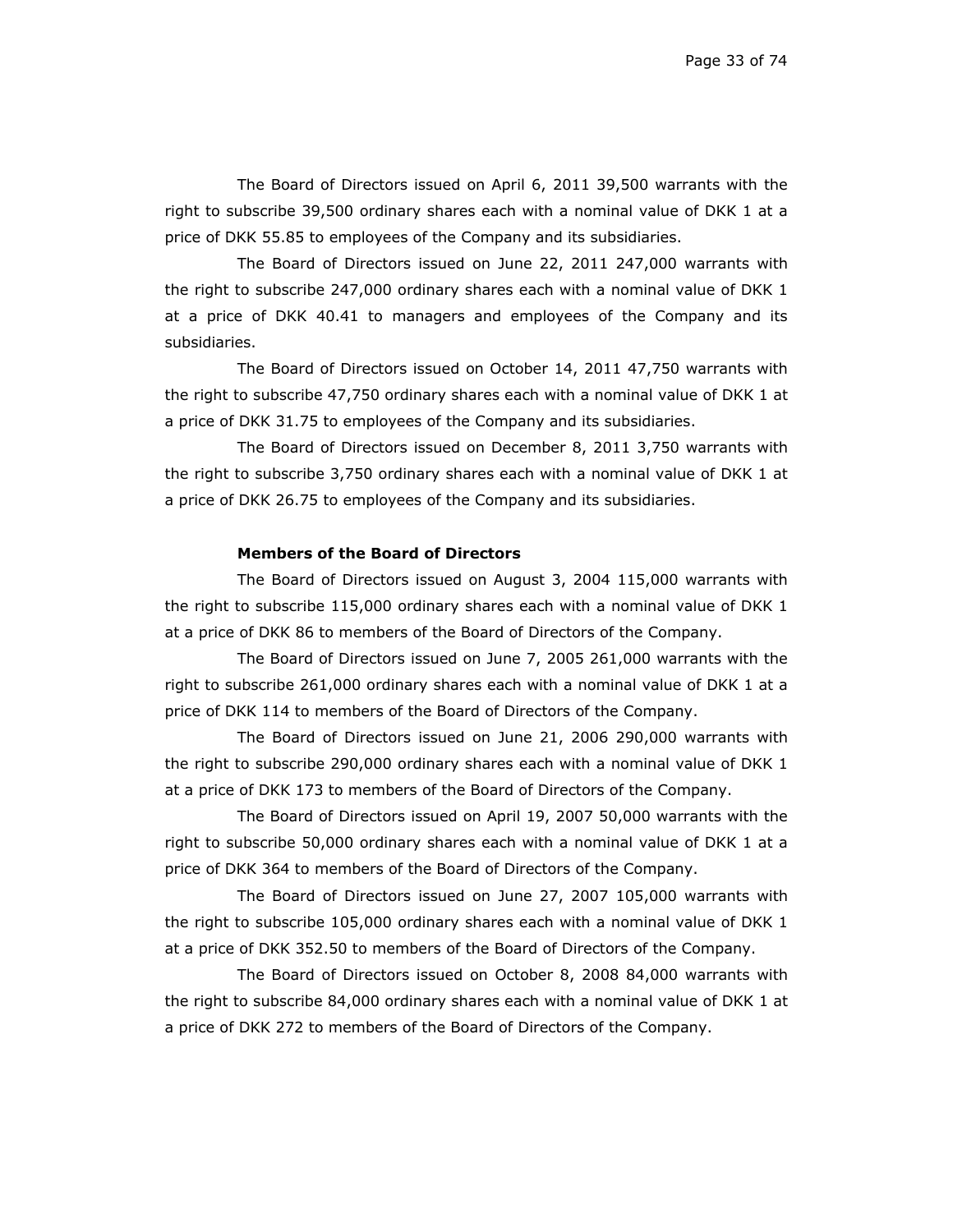The Board of Directors issued on June 17, 2009 60,000 warrants with the right to subscribe 60,000 ordinary shares each with a nominal value of DKK 1 at a price of DKK 174 to members of the Board of Directors of the Company.

The Board of Directors issued on June 2, 2010 67,500 warrants with the right to subscribe 67,500 ordinary shares each with a nominal value of DKK 1 at a price of DKK 46.74 to members of the Board of Directors of the Company.

The Board of Directors issued on April 6, 2011 15,000 warrants with the right to subscribe 15,000 ordinary shares each with a nominal value of DKK 1 at a price of DKK 55.85 to a member of the Board of Directors of the Company.

The Board of Directors issued on June 22, 2011 100,000 warrants with the right to subscribe 100,000 ordinary shares each with a nominal value of DKK 1 at a price of DKK 40.41 to members of the Board of Directors of the Company.

**All warrants have been issued on the following terms and conditions:** 

#### **A. General description of warrants.**

A warrant means a right – but not an obligation – of the owner (the "Owner") to subscribe for ordinary shares in the Company at a price fixed in advance (the exercise price).

The Owner of the warrant can for a given period choose to subscribe for shares in the Company by paying the exercise price.

The warrant does not entitle the Owner to vote at the Company's general meeting or to receive dividends.

When a warrant is exercised, the value may be calculated as the difference between the market value of the shares subscribed and the exercise price. The value cannot become negative without the Owner's acceptance because a warrant is a right – but not an obligation – to subscribe for shares in the Company. If the market price of the shares at the time of subscription is lower than the exercise price the Owner can abstain from subscribing for shares in the Company.

The Owner of the warrant is obligated to give notice to the Company of changes in the Owner's contact information.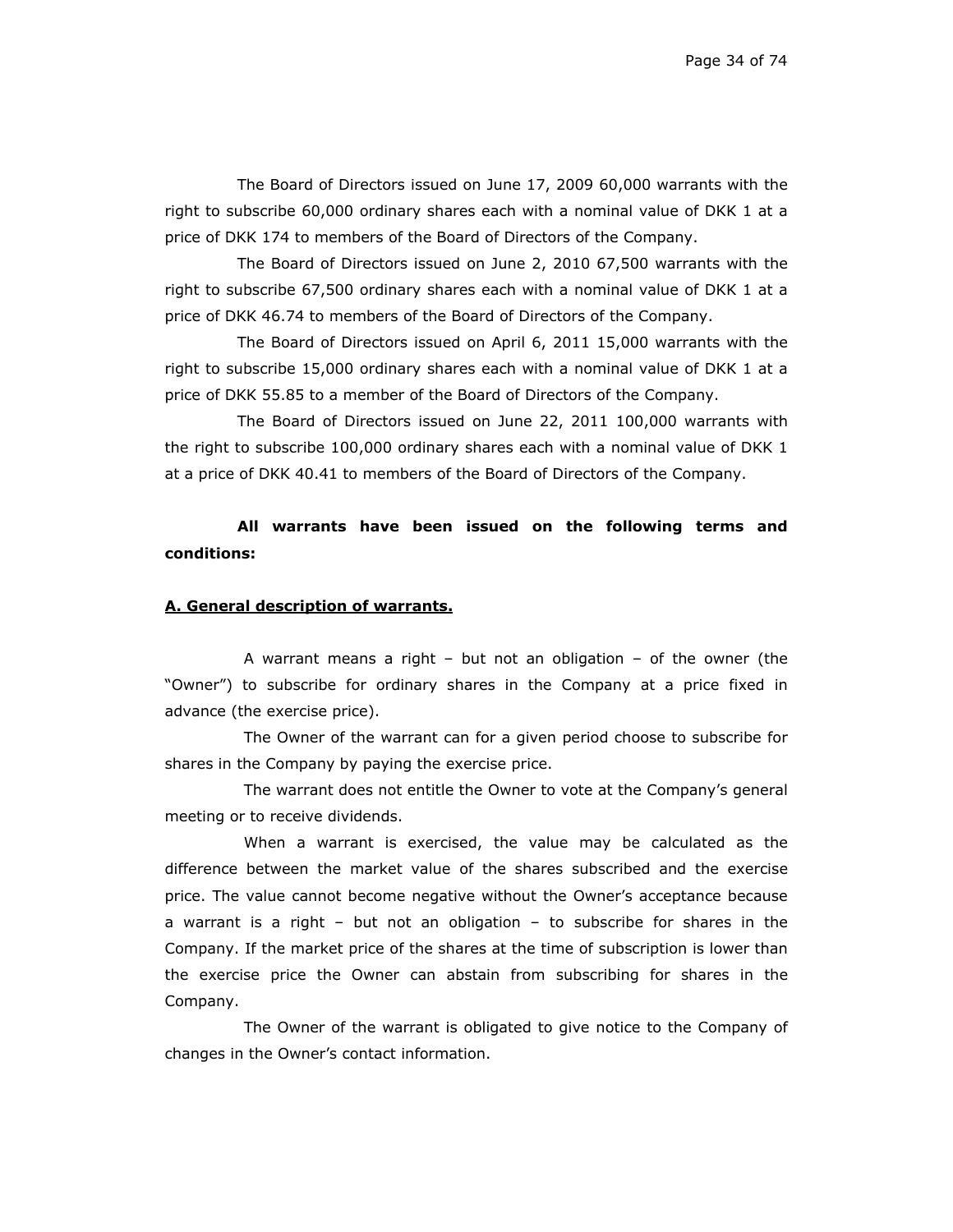## **B. Conditions for exercise of Warrants.**

The Warrants are not granted due to work already performed by the Owners, but are granted in order to motivate the Owners, as described below, during the years following the date of issue of the Warrants.

Thus, the Warrants are issued and granted in order to increase and motivate the Owners' focus on a positive development of the market price of the shares of the Company and to motivate the Owners to work for a future value increase in the Company and its subsidiaries.

Consequently, the right to exercise the Warrants is earned during the following four years as set out in Clause II below.

#### (I) Exercise Price.

Warrants are issued to the Owner free of charge.

One Warrant entitles the Owner to subscribe for one ordinary share of a nominal value of DKK 1 at a price per share (the "Exercise Price") determined by the Board of Directors at the time of issue, but which cannot be lower than the price of the Company's shares as listed on Nasdaq Copenhagen at close of business on the day of issue by the Board of Directors (the "Date of Issue").

#### (II) Exercise Period & Vesting Schedule.

(a) The Warrants will lapse automatically, without prior notice and without compensation on the tenth  $(10<sup>th</sup>)$  anniversary of the Date of Issue (the "Expiry Date").

From the Date of Issue and until the Expiry Date ("The Exercise Period"), an Owner earns the right to keep and exercise Warrants only in accordance with the following rules: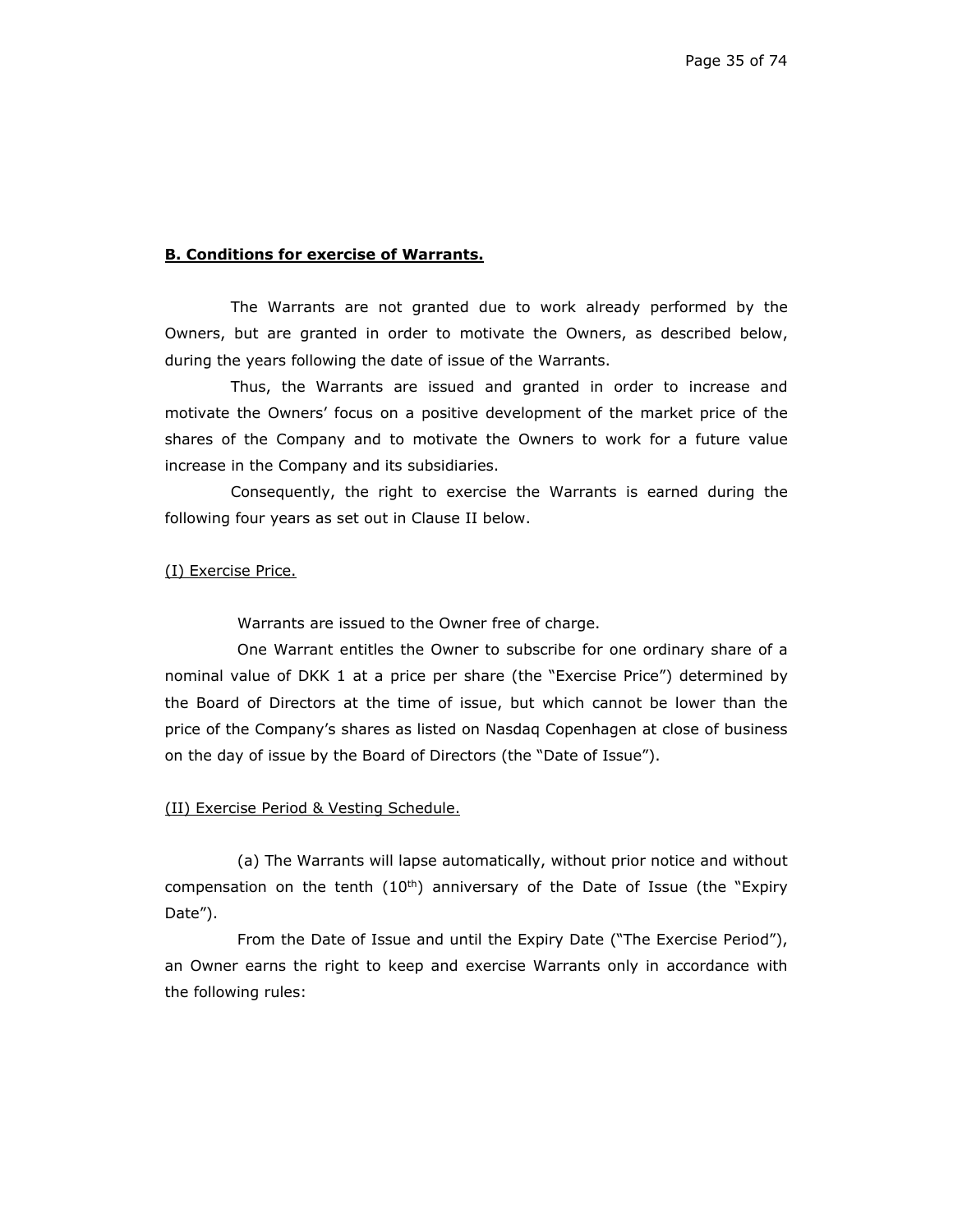- Until one (1) year from the Date of Issue of a particular grant of Warrants, no such Warrants are earned/can be exercised.
- For a period starting one (1) year after the Date of Issue (a "Vesting Date") of such particular grant of Warrants and ending on the Expiry Date, the Owner has earned and may exercise up to 25 % of such Warrants provided that the Owner's employment/consultancy relationship or board membership (as the case may be) has not expired on or before such Vesting Date due to one of the reasons set out below under heading (c).
- For a period starting two (2) years from the Date of Issue (a "Vesting Date") of such particular grant of Warrants and ending on the Expiry Date, the Owner has earned and may exercise up to an additional 25 % of such Warrants provided that the Owner's employment/consultancy relationship or board membership (as the case may be) has not expired on or before such Vesting Date due to one of the reasons set out below under heading (c).
- For a period starting three (3) years from the Date of Issue (a "Vesting Date") of such particular grant of Warrants and ending on the Expiry Date, the Owner has earned and may exercise up to an additional 25 % of such Warrants provided that the Owner's employment/consultancy relationship or board membership (as the case may be) has not expired on or before such Vesting Date due to one of the reasons set out below under heading (c).
- For a period starting four (4) years from the Date of Issue (a "Vesting Date") of such particular grant of Warrants and ending on the Expiry Date, the Owner has earned and may exercise all of such Warrants provided that the Owner's employment/consultancy relationship or board membership (as the case may be) has not expired on or before such Vesting Date due to one of the reasons set out below under heading (c).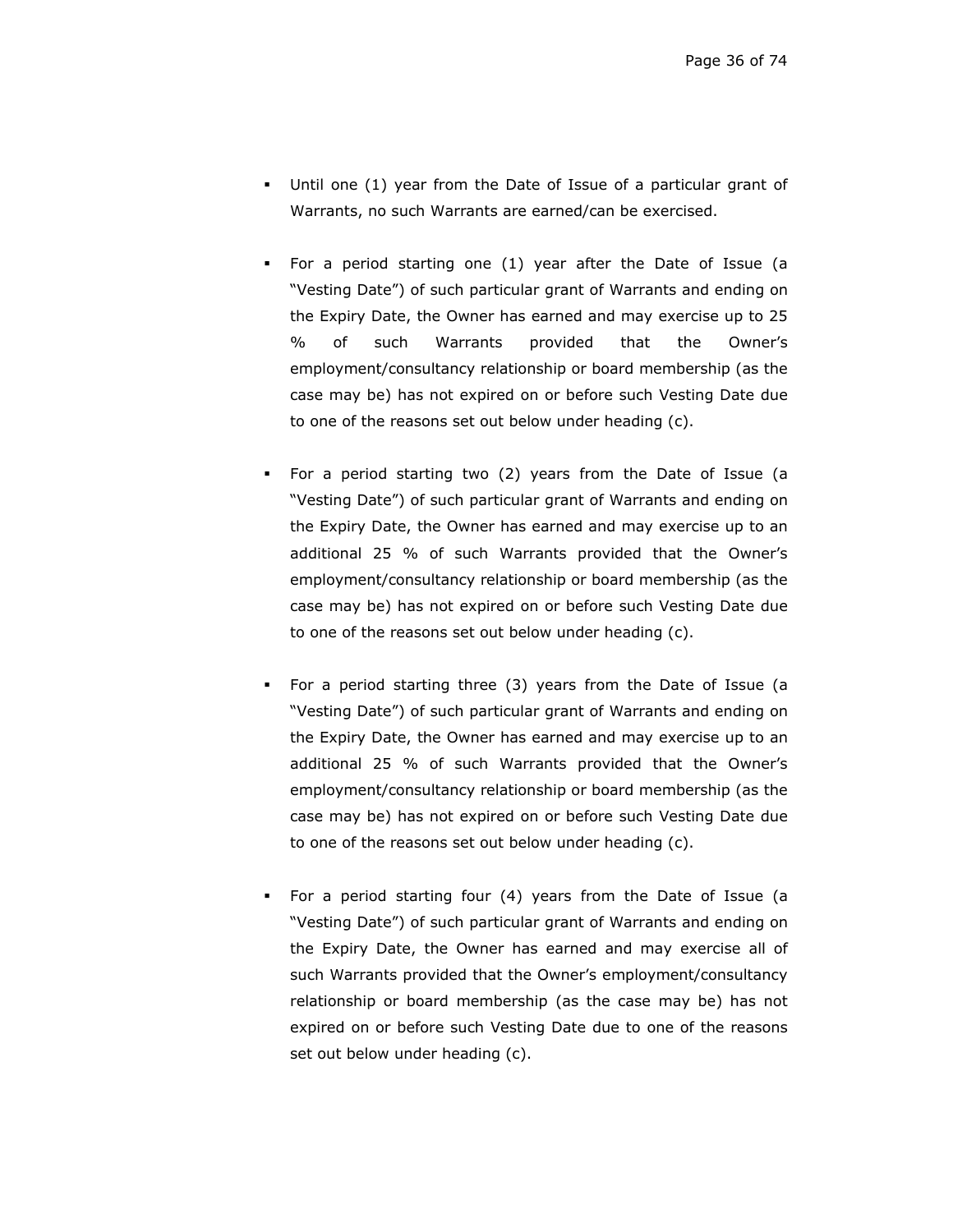For the sake of clarity it is noted that in no event can Warrants be exercised earlier than one (1) year after the Date of Issue of the Warrants in question.

(b) In case of termination of the employment/consultancy relationship with the Company or one of its subsidiaries the Owner or his/her estate shall be entitled to keep and exercise all Warrants issued to the Owner in instances where

- the Company or one of its subsidiaries terminates the Owner's employment/consultancy relationship without the Owner having given the Company/subsidiary good reason to do so. However, provided that the Owner is comprised by the Danish Act no. 309 of May 5th, 2004 regarding the use of stock options etc. in employment relationships), the Company/subsidiary shall only be deemed to have terminated the Owner's employment with good reason to the extent the termination is made due to the Owner's breach of his/her employment relationship; or
- the Owner terminates the employment/consultancy relationship as a result of a material breach on the part of the Company/subsidiary; or
- the employment/consultancy relationship is terminated as a result of the Owner's death, sickness or injury (other than termination by the employer due to excessive absenteeism or absence without notice), or retirement at an age where the Owner is eligible for Company or governmental pension.

Any exercise may however, only take place within the time periods where the Warrants in question would otherwise become exercisable and with the given percentages), cf. above under heading (a) had the employment/consultancy relationship continued unchanged – that is, the Owner in question cannot be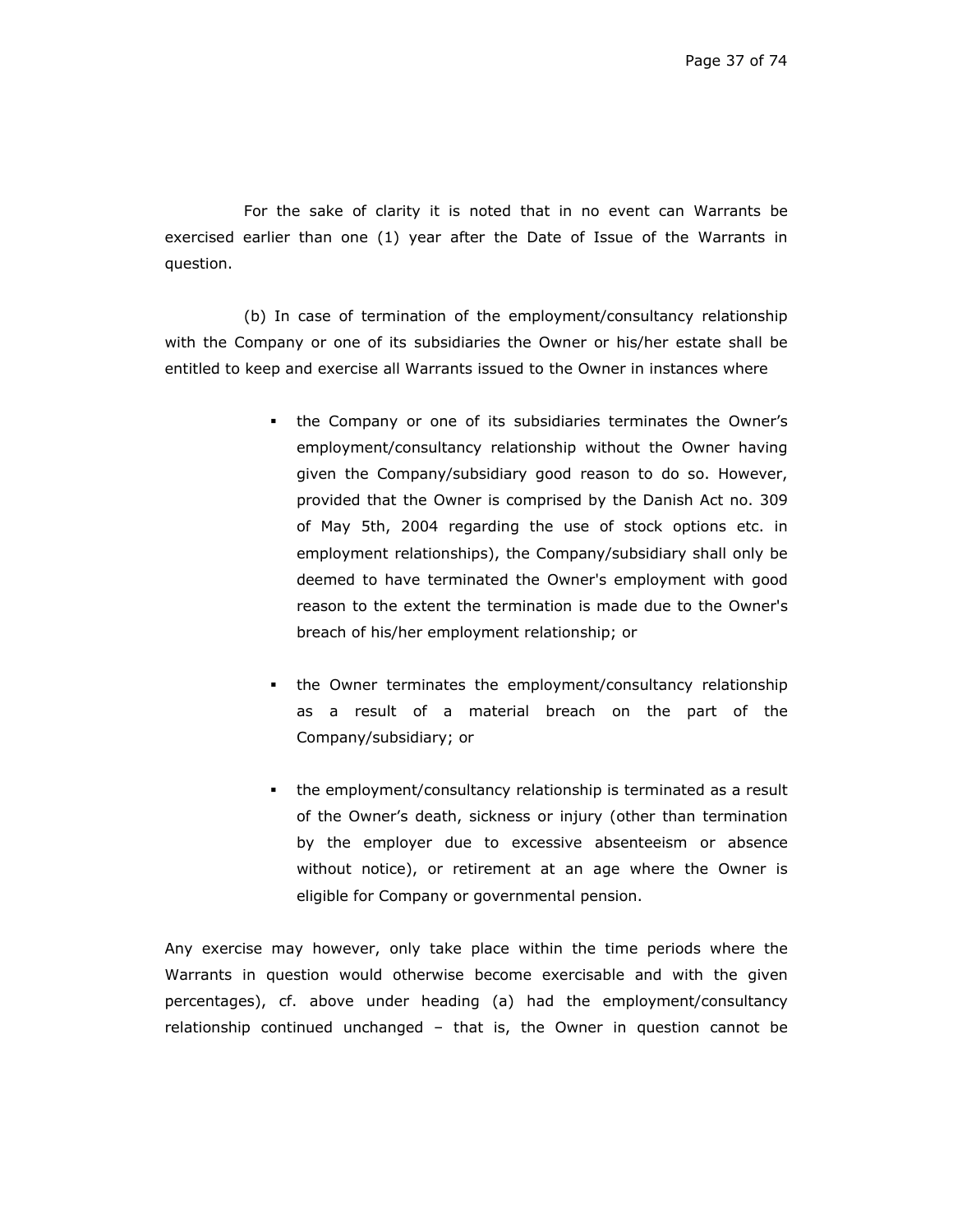treated more favourably than the continuing employees/consultants of the Company or its subsidiaries.

(c) In case of termination of the Owner's employment/consultancy relationship with the Company or one of its subsidiaries in all other instances than those described above under heading (b), the Owner's right to exercise the Owner's Warrants shall be limited as described under heading (a) above.

(d) In relation to board members, the vesting shall cease on the termination date of the board membership regardless of the reason therefore unless in case of termination of the board membership as a result of the Owner's death, sickness or injury, retirement at an age where the Owner is eligible for Company or governmental pension or as agreed otherwise with the Board of Directors.

(e) In case of a direct or indirect transfer of shares in the Company which entails that the acquirer achieves any one or more of the following:

- 1) holds at least a third of the voting rights in the Company, unless it is clearly demonstrated that such holding does not constitute a controlling influence over the Company,
- 2) by way of an agreement with other investors controls at least a third of the voting rights in the Company,
- 3) is able to control the Company's financial and operational matters due to the content of the Company's articles of association or as a result of any agreement, or
- 4) is able to appoint or dismiss a majority of the members of the Board of Directors, and the Board of Directors has controlling influence over the Company,

then, the Owner shall immediately be granted the right to exercise all the Owner's Warrants. However, to the extent (i) the Owner has at the time of the transfer of shares received or given notice of termination of the Owner's employment/consultancy relationship with the Company or its subsidiaries, (ii) such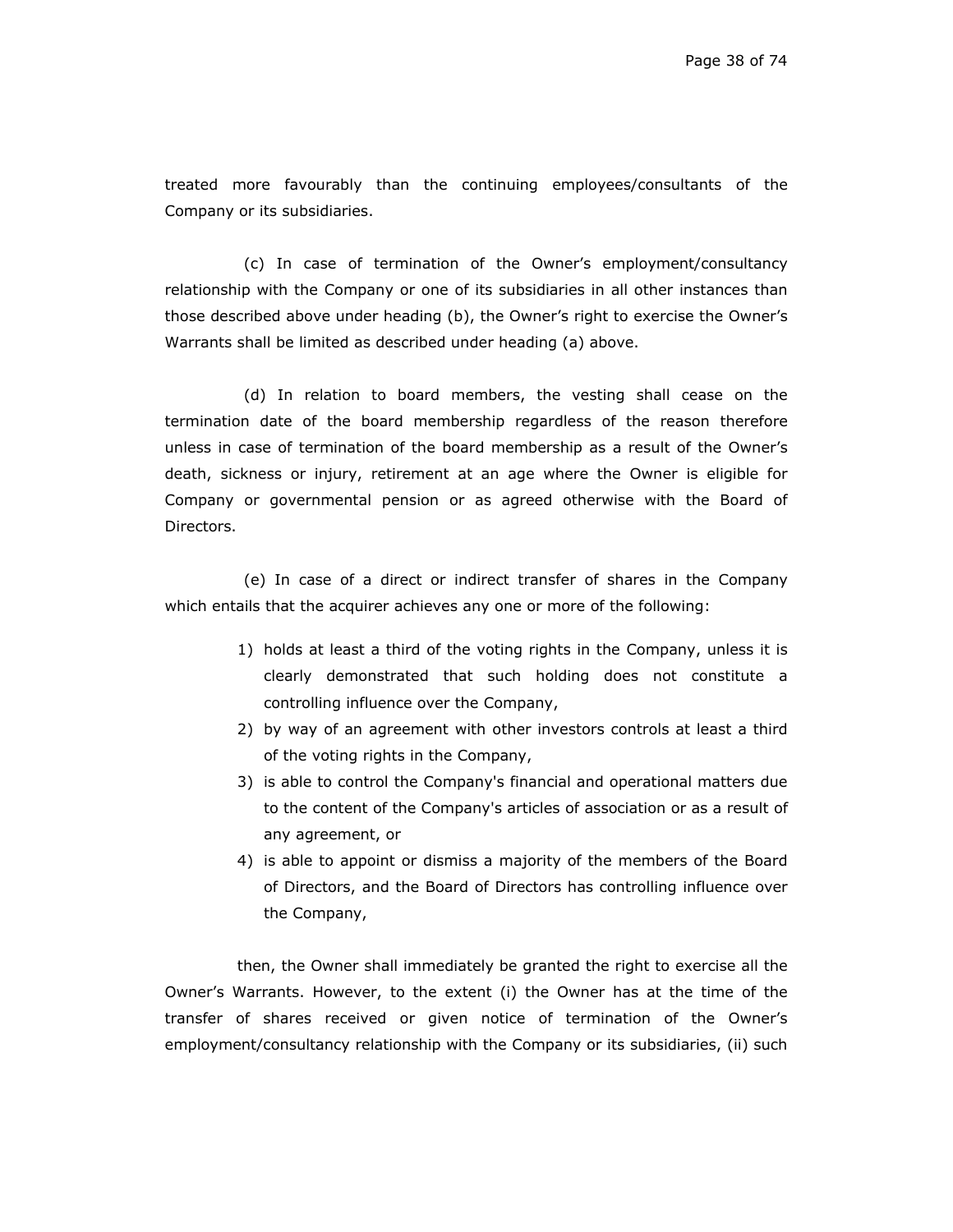Page 39 of 74

termination notice has become effective prior to the transfer of shares, and (iii) such notice is received or given prior to the transfer of shares due to reasons comprised by heading (c) above, the Owner will only have the right to exercise the number of Warrants following from heading (a) above. Likewise, Owners that are former board members will only be able to exercise such number of Warrants that he or she would otherwise be entitled to cf. heading (d) above. Termination in connection with or due to a transfer of shares as described above shall not be deemed made with a good reason as set out under heading (a) above.

(f) Exercise of Warrants to subscribe shares is dependant upon the availability of the Company's Board of Directors to make the necessary resolutions to increase the share capital of the Company. Any Owner must respect that the Board of Directors may in its discretion decide to defer the processing of any request to fit the working schedule of the Board of Directors as well as to allow that other requests to exercise Warrants are processed at the same time.

(g) Any exercise of Warrants must respect the stock exchange regulation in force from time to time, including the prohibition against insider trading.

## (III) Procedure for Exercise.

Warrants must be exercised by the Owner sending a written request to the Board of Directors of the Company for the issue of new shares within the Exercise Periods. The request shall specify the number of shares subscribed for as well as the Owner's account with VP Securities A/S at which the shares shall be registered. The cash subscription amount (i.e. the Exercise Price times the number of shares subscribed for) shall be paid to the Company in full at the same time or no later than within 7 days after the request is made. The Board of Directors may require that requests to exercise are made using special forms.

## (IV) Non-transferability.

(a) The Warrants issued are personal and may never be the subject of transfer or assignment. Warrants may not be pledged or otherwise serve as the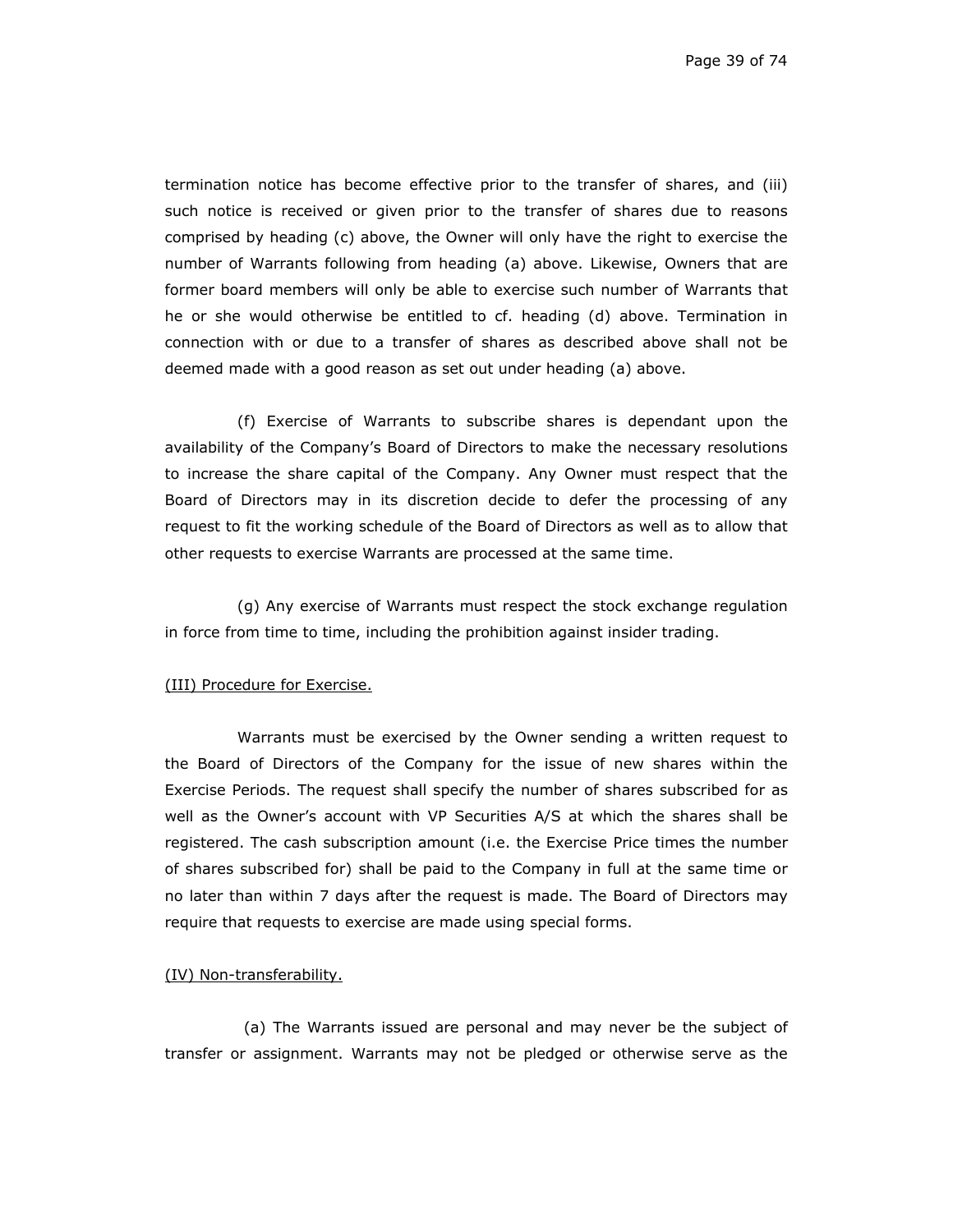basis for settlement of claims by the Owner's creditors. However, transfer can be made to heirs in case of the Owner's death.

(b) Irrespective of heading (a) above, an Owner may transfer his/her Warrants to a company that is wholly-owned (100%) by the Owner. In such case, a principle of transparency will apply causing the receiving company's rights and obligations (including but not limited to the possibility of earning the right to exercise the Warrants) to be identical to those of the Owner. If an Owner transfers his/her Warrants to a company that is wholly-owned by the Owner, the Owner shall without undue delay notify the Company and present appropriate proof of the transfer.

(c) Irrespective of heading (a) above, the Board of Directors can on a case-by-case basis decide that an Owner may transfer his/her Warrants to a third party. The Board of Directors will determine the conditions for such transfer on a case-by-case basis.

(d) If an Owner enters into an agreement with the Company or its subsidiaries to make use of S. 7H of the Danish Tax Assessment Act then the Owner will be prohibited from transferring Warrants to a fully-owned company or – on the basis of the Board of Director's permission – transferring Warrants to a third party, cf. headings (b) to (c) above.

## **C. General Terms.**

(a) Existing shareholders of the Company do not have a right of preemption to the shares issued on the basis of the Owner's exercise of Warrants. The shares issued on the basis of Warrants shall be negotiable instruments issued to the bearer and they may be entered in the name of their holders in the Company's Register of Shareholders. No restrictions shall apply to the transferability of the shares except as may otherwise be provided by the laws of the jurisdiction of the Owner's domicile (other than Danish law). No shares shall confer any special rights upon the holder, and no shareholder shall be under an obligation to allow his/her shares to be redeemed.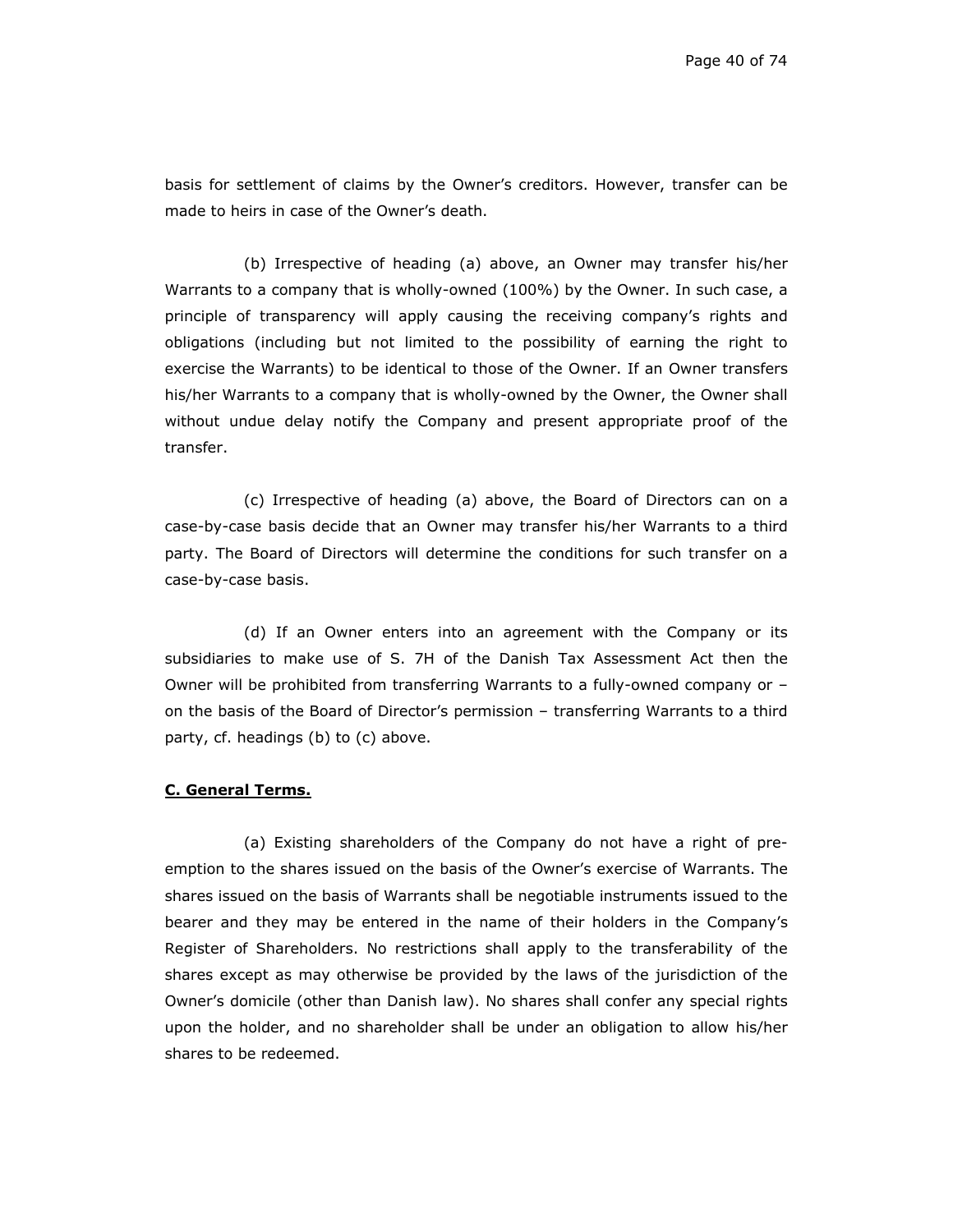(b) At the request of the Owner, the Board of Directors of the Company shall issue certificates concerning the Owner's right to Warrants.

## **D. Adjustment of the Exercise Price and/or the Share Number.**

(a) If changes to the capital structure of the Company are implemented causing the value of the non-exercised warrants to be increased or reduced, an adjustment of the Exercise Price and/or the number of shares which may be subscribed for on the basis of the non-exercised warrants (the "Share Number") shall be made. Main examples of such changes in the capital structure of the Company are capital increases and capital decreases not done at market price, payment of dividend, cf. heading (b) below, issuance of bonus shares, change of the denomination of the shares in the Company, purchase and sale of own shares, issuance of warrants and/or convertible instruments, cf. heading (c) below, merger and demerger.

However, no adjustment of the Exercise Price nor the Share Number shall be made as a result of capital increases implemented on the basis of the exercise of the warrants comprised by this Scheme or by Schedule A or Schedule B to the Company's Articles of Association.

(b) If the Company in an accounting year distributes dividend of more than DKK 5 per share at DKK 1, the Exercise Price shall be reduced to such an extent that the value of the warrants is unaffected by the part of the dividend exceeding the said amount.

(c) Irrespective of heading (a) above, if the Company resolves to issue stock options, shares, warrants, convertible instruments or the like to the Company's and/or its subsidiaries' employees, managers, consultants or members of the Board of Directors or buys or sells own shares in this connection, no adjustment of the Exercise Price nor the Share Number shall be made. This applies irrespective of whether the issued share instruments provide the right to acquire shares at a price lower than the market price on the Company's shares at the time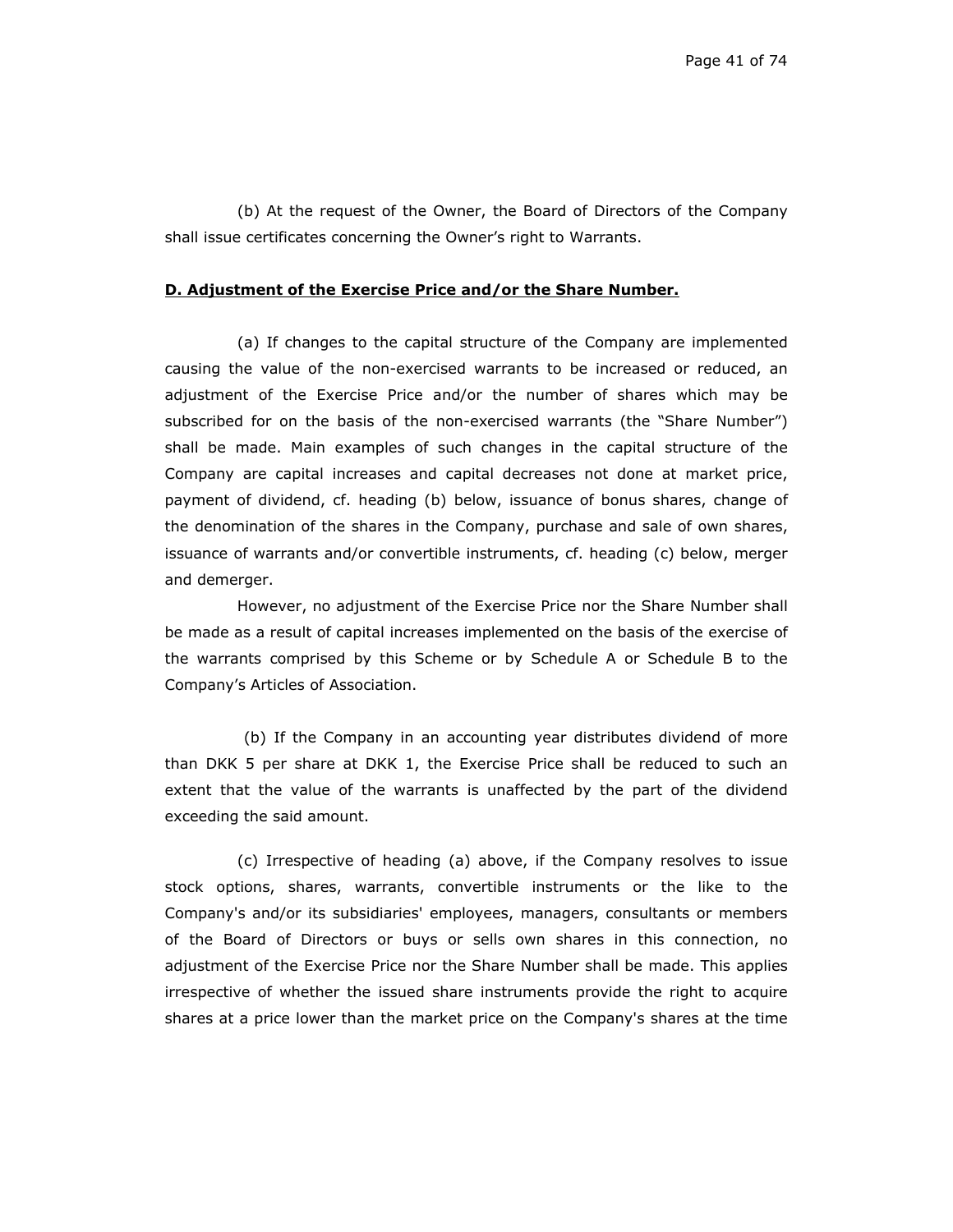of allotment or whether the purchase/sale of own shares takes place at a price higher or lower than the market price on the Company's shares.

(d) If adjustments pursuant to this Clause D causes the Exercise Price to become lower than par, the warrants may as a starting point not be exercised. However, an Owner may exercise the warrants in accordance with the provisions hereof, if the Owner accepts that the Exercise Price is increased to par without providing the Owner with a right to compensation.

(e) The Company's Board of Directors shall determine whether an implemented change in the capital causes for an adjustment of the Exercise Price and/or the Share Number.

If so determined, the adjustment of the Exercise Price and/or the Share Number shall be made by the Company's Board of Directors as soon as possible after the implementation of the relevant change and to the extent possible according to generally accepted principles therefore and otherwise in such a manner that the market value of the warrants as estimated by the Board of Directors after the relevant change to the extent possible corresponds to the market value of the warrants as estimated by the Board of Directors immediately prior to the change.

(f) The Owner is entitled to demand that the adjustment of the Exercise Price and/or Share Number made pursuant to heading (e) above (but not the decision as to whether an adjustment shall be made or not) is subjected to a valuation by a special expert valuer appointed by the Institute of State Authorised Public Accountants. A demand for a valuation must be made by the Owner to the Company not later than two weeks after the Owner has been notified of the Board of Directors' adjustment. Thereafter, the valuation shall be made as quickly as possible.

(g) Where a valuer is appointed pursuant to heading (f) above, and the valuer's valuation deviates from the adjustments made by the Board of Directors,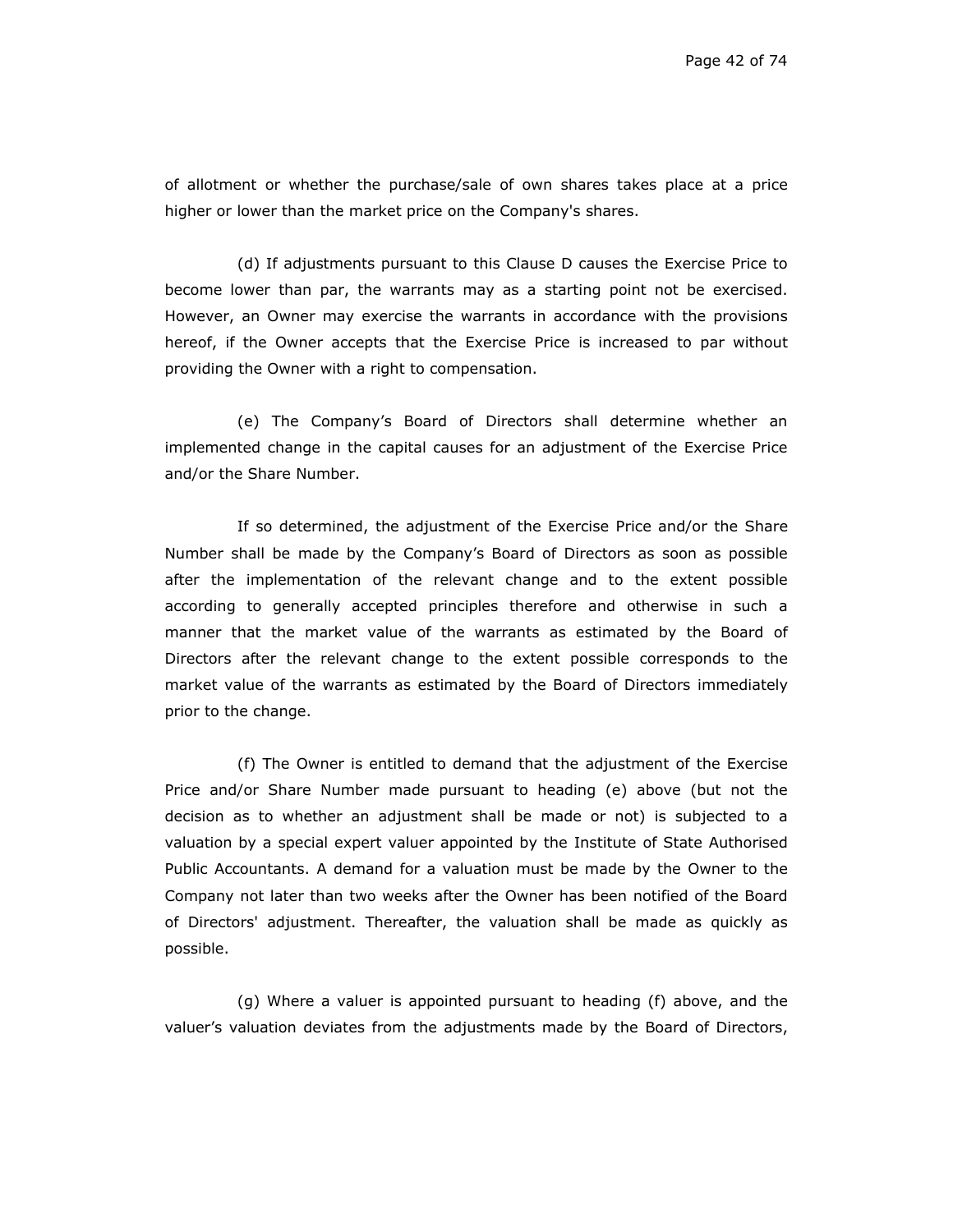the valuer's valuation shall be used as a basis for adjusting the Exercise Price and/or Share Number.

The valuation of the valuer is final and binding on both the Owners and the Company and cannot be brought before the courts or arbitration. The costs of the valuation shall be borne by the Owner or Owners (as the case may be) and the Company each paying half of the costs irrespective of the outcome of the valuation.

### **E. Merger**

If the Company is the surviving or continuing company in a merger ("the absorbing company"), Warrants shall remain unaffected. Where a final resolution is passed to merge or consolidate the Company with or into another company that will be the absorbing company all outstanding non-exercised Warrants shall automatically be considered converted into a right to subscribe for new shares in the absorbing company. The Exercise Price and/or Share Number applicable at the time of the merger shall be adjusted on the basis of the conversion ratio applicable between the Company's shares and the shares of the absorbing company at the time of the merger or consolidation and otherwise in accordance with Clause D above. For the period after the merger, the adjusted Exercise Price and Share number shall be adjusted in accordance with the rules otherwise contained in this Warrant Scheme.

## **F. Liquidation of the Company**

(i) Warrants that have not been exercised shall automatically lapse in the event of the liquidation of the Company. The lapse becomes effective when the general meeting has adopted the final liquidation accounts.

(ii) Prior to the lapse of non-exercised Warrants, the right to exercise all an Owner's Warrants shall be granted to such Owner. However, to the extent (i) an Owner has received or given notice of termination of the Owner's employment/consultancy relationship with the Company or its subsidiaries, (ii) such notice has become effective at the time when the right to exercise Warrants due to the liquidation is granted, and (iii) such notice is received or given due to reasons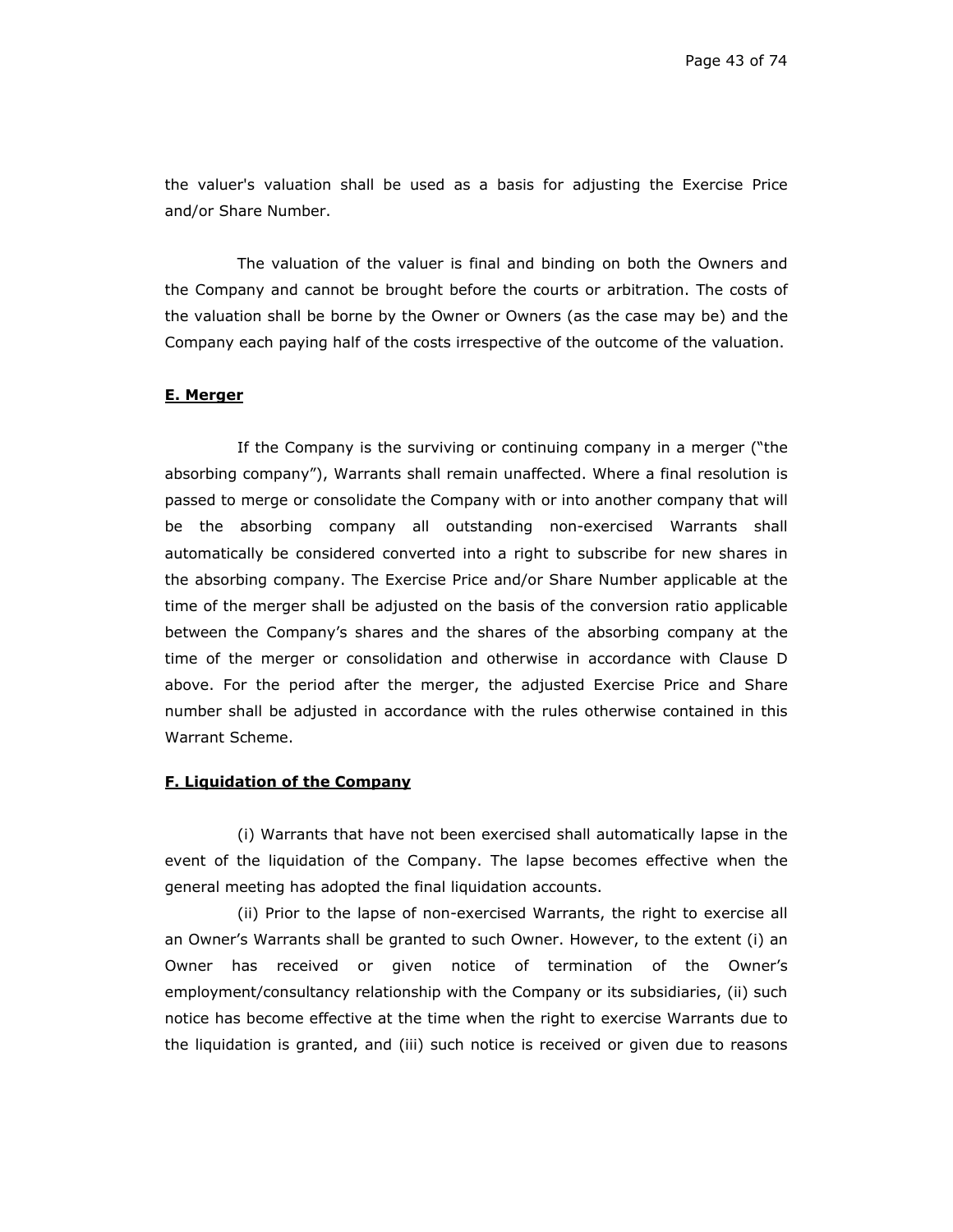Page 44 of 74

comprised by Clause B.II, heading (c) above, the Owner will only be able to exercise the number of Warrants following from Clause B.II, heading (a) above. Likewise, (former) board members will only be able to exercise the number of Warrants that they would otherwise be entitled to under heading II (d) above.

## **G. Demerger**

(i) Where a final resolution is passed to divide the Company so that assets and liabilities as a whole are transferred to several existing or newly set up public or private limited companies against issue of shares and, if relevant, cash to the Company's shareholders, the obligation to issue shares upon the exercise of outstanding Warrants shall, at the Company's discretion, be transferred to one of the new companies or be transferred proportionately among the new companies. In the latter situation, the transfer shall be made in the same proportion as that in which the Company's shareholders receive shares in the new companies to replace shares of the Company. After such a demerger, the right to subscribe for shares on the basis of the Warrants transferred shall remain in existence as a right to subscribe for shares in the company(ies) that has(ve) taken over such an obligation after the demerger.

 (ii) In the event of a demerger where the Company remains in existence concurrently with the Company transferring some of its assets and liabilities to one or more existing or newly set up public or private limited companies, the right to Warrants shall be maintained as a right to Warrants in the Company.

(iii) In the event of a demerger as set out in item (i) or (ii) above, the Exercise Price and/or Share Number shall be adjusted according to Clause D above.

(iv) No adjustment of the Exercise Price and/or the Share Number shall be made in the event of a demerger where certain assets and/or liabilities of the Company are divested by the Company into a subsidiary without payment to the shareholders of the Company.

# **H. Tax Implications.**

The Company and its subsidiaries shall have no responsibility for the tax consequences (including social security contributions triggered) for the Owner in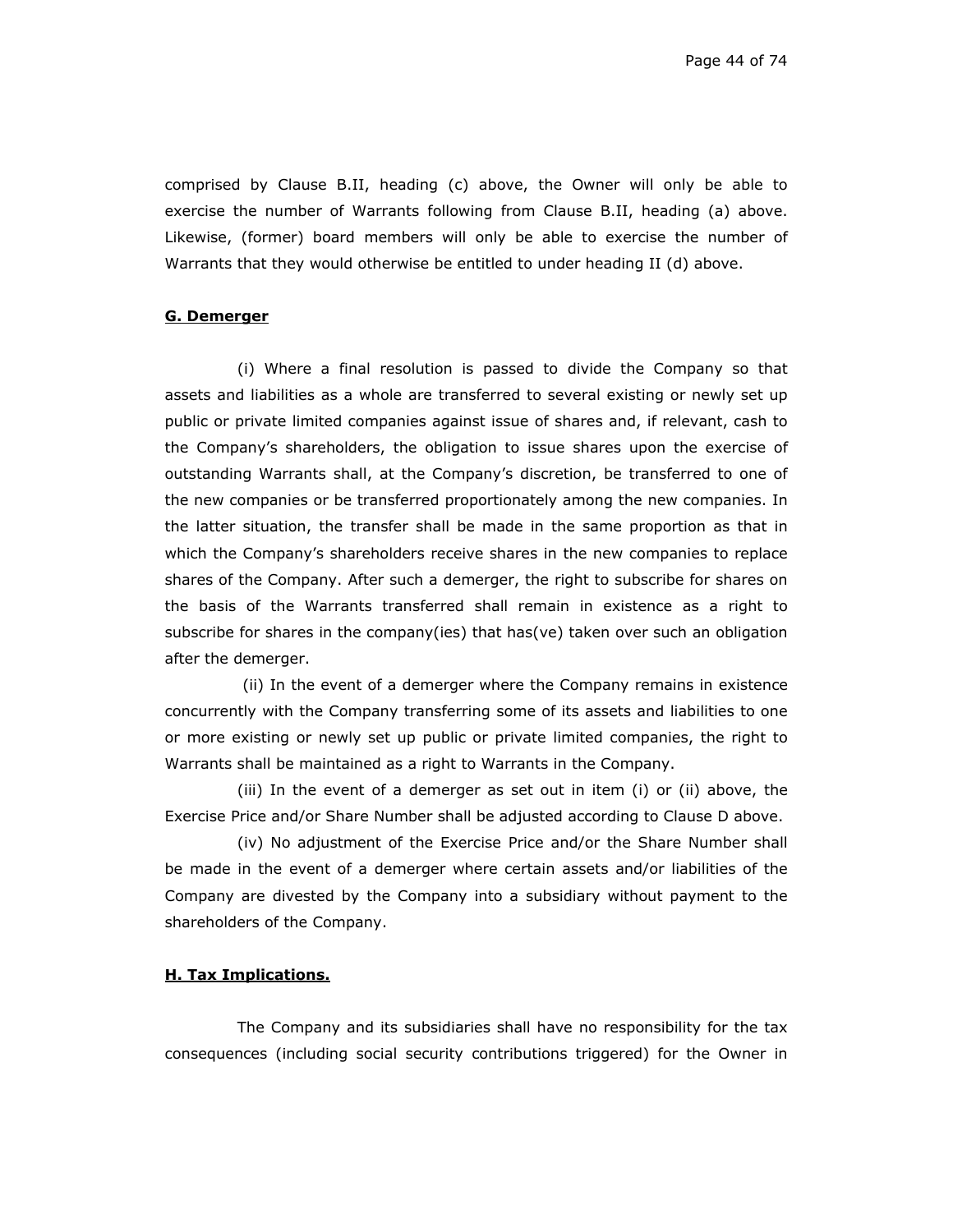connection with the allotment, exercise or potential transfer of the Warrants or any transfer of shares acquired on the basis of exercise of Warrants or any tax consequences for the Owner connected with any restructuring of the Company. However, the Company shall be entitled to withhold and pay to tax authorities any applicable taxes or social contributions that the Owner may be the subject of.

# **I. No exterritorial applicability of mandatory laws.**

Nothing herein shall be deemed to confer upon employees whose employment relationship is governed by foreign (Non-Danish) law, any benefit under mandatory Danish employment laws and no such laws or regulation is included into this Warrant Scheme by reference.

# **J. Arbitration.**

The interpretation of this Warrant Scheme and Warrants issued pursuant hereto including contents, scope, expiry or breach hereof as well as other disputes shall be governed by Danish law and shall be settled in accordance with the rules of procedure of the Copenhagen Arbitration. Place of arbitration shall be Copenhagen, Denmark.

(as amended by the General Meeting on April 21, 2010 and the Board of Directors on October 15, 2014)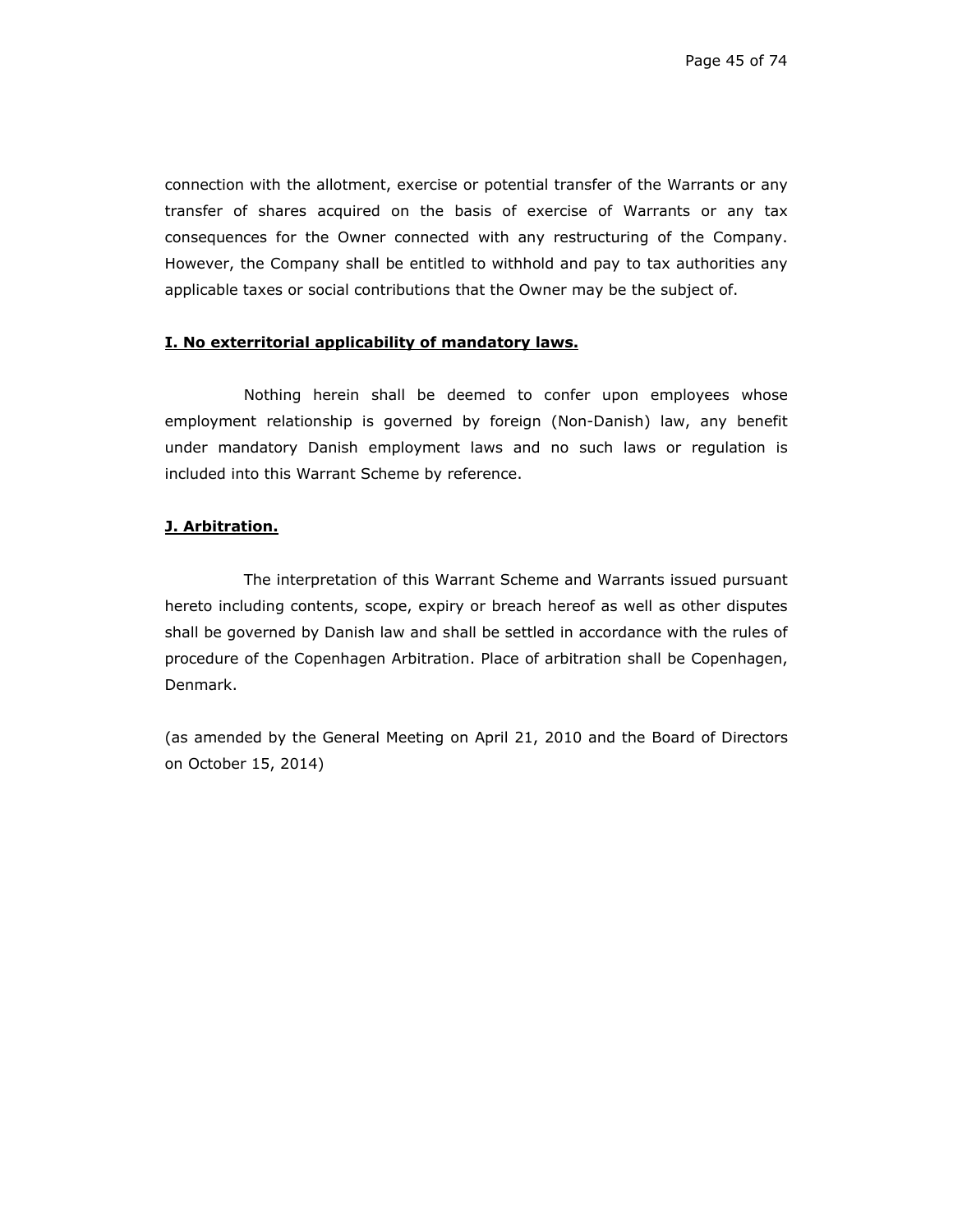#### **Schedule D**

Under the authorizations by the General Meeting of April 23, 2008, April 25, 2012, April 17, 2013 and April 9, 2014 the Board of Directors has as of February 10, 2017 granted warrants to subscribe for shares in the Company as follows:

#### **Employees and consultants**

The Board of Directors issued on April 25, 2012 27,000 warrants with the right to subscribe 27,000 ordinary shares each with a nominal value of DKK 1 at a price of DKK 45.24 to employees of the Company and its subsidiaries.

The Board of Directors issued on October 9, 2012 31,500 warrants with the right to subscribe 31,500 ordinary shares each with a nominal value of DKK 1 at a price of DKK 79.25 to employees of the Company and its subsidiaries.

The Board of Directors issued on December 5, 2012 235,000 warrants with the right to subscribe 235,000 ordinary shares each with a nominal value of DKK 1 at a price of DKK 88.55 to managers and employees of the Company and its subsidiaries.

The Board of Directors issued on January 31, 2013 4,250 warrants with the right to subscribe 4,250 ordinary shares each with a nominal value of DKK 1 at a price of DKK 98 to employees of the Company and its subsidiaries.

The Board of Directors issued on April 17, 2013 3,000 warrants with the right to subscribe 3,000 ordinary shares each with a nominal value of DKK 1 at a price of DKK 147.50 to an employee of the Company's subsidiary.

The Board of Directors issued on June 12, 2013 3,000 warrants with the right to subscribe 3,000 ordinary shares each with a nominal value of DKK 1 at a price of DKK 199 to an employee of the Company's subsidiary.

The Board of Directors issued on October 10, 2013 32,500 warrants with the right to subscribe 32,500 ordinary shares each with a nominal value of DKK 1 at a price of DKK 231.50 to employees of the Company and its subsidiary.

The Board of Directors issued on December 6, 2013 358.500 warrants with the right to subscribe 358.500 ordinary shares each with a nominal value of DKK 1 at a price of DKK 225.90 to managers and employees of the Company and its subsidiaries.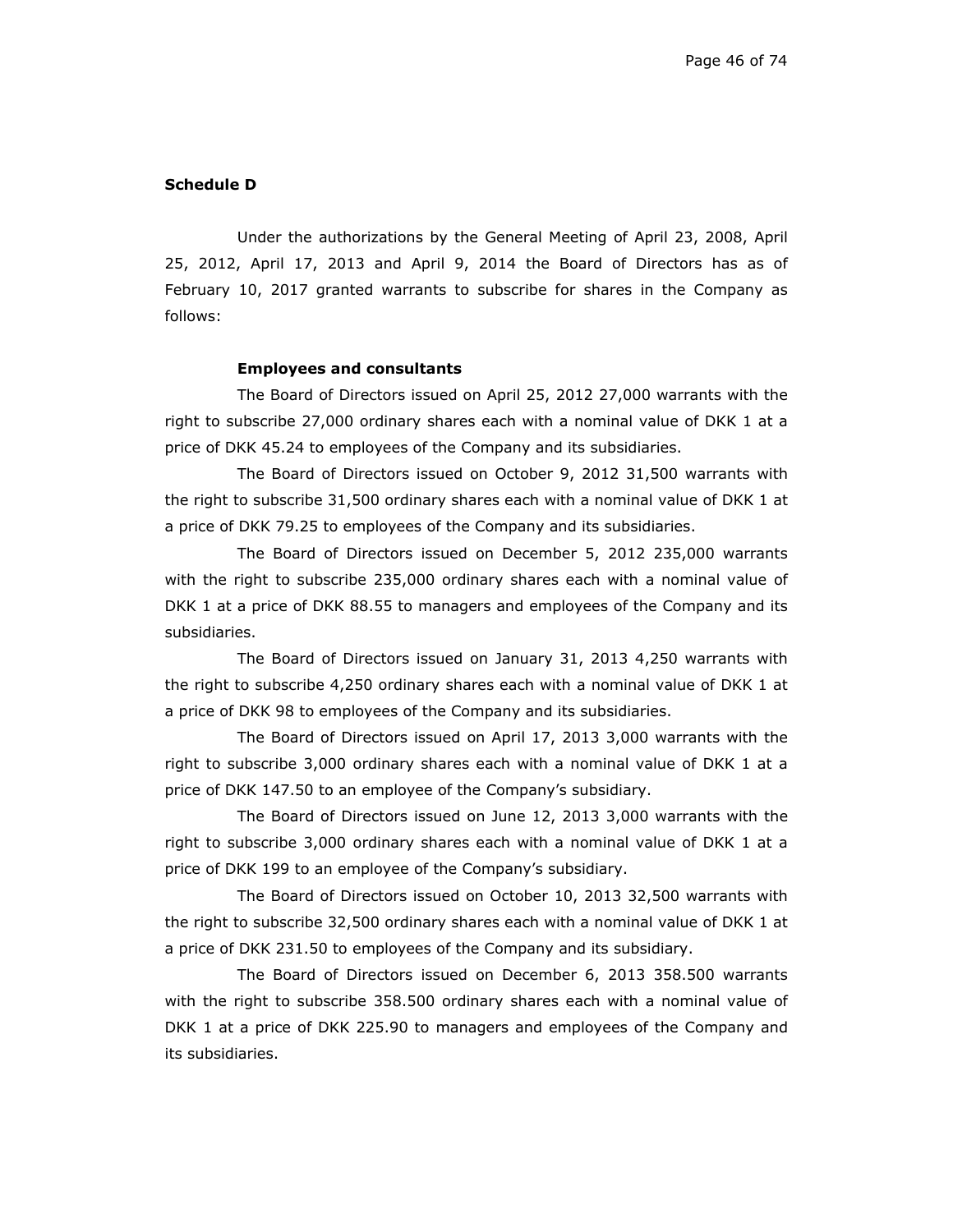The Board of Directors issued on February 10, 2014 14,750 warrants with the right to subscribe 14,750 ordinary shares each with a nominal value of DKK 1 at a price of DKK 210 to employees of the Company and its subsidiary.

The Board of Directors issued on April 9, 2014 8,000 warrants with the right to subscribe 8,000 ordinary shares each with a nominal value of DKK 1 at a price of DKK 215.60 to employees of the Company and one of the Company's subsidiaries.

The Board of Directors issued on June 12, 2014 17,000 warrants with the right to subscribe 17,000 ordinary shares each with a nominal value of DKK 1 at a price of DKK 225.30 to employees of the Company and one of the Company's subsidiaries.

The Board of Directors issued on October 15, 2014 57,750 warrants with the right to subscribe 57,750 ordinary shares each with a nominal value of DKK 1 at a price of DKK 220.40 to employees of the Company and the Company's subsidiaries.

The Board of Directors issued on December 15, 2014 157,525 warrants with the right to subscribe 157,525 ordinary shares each with a nominal value of DKK 1 at a price of DKK 337.40 to managers and employees of the Company and the Company's subsidiaries.

The Board of Directors issued on March 26, 2015 22,050 warrants with the right to subscribe 22,050 ordinary shares each with a nominal value of DKK 1 at a price of DKK 466.20 to employees of the Company and the Company's subsidiaries.

The Board of Directors issued on June 11, 2015 11,100 warrants with the right to subscribe 11,100 ordinary shares each with a nominal value of DKK 1 at a price of DKK 623.50 to employees of the Company and one of the Company's subsidiaries.

The Board of Directors issued on October 7, 2015 41,000 warrants with the right to subscribe 41,000 ordinary shares each with a nominal value of DKK 1 at a price of DKK 636.50 to employees of the Company and the Company's subsidiaries.

 The Board of Directors issued on December 10, 2015 101,750 warrants with the right to subscribe 101,750 ordinary shares each with a nominal value of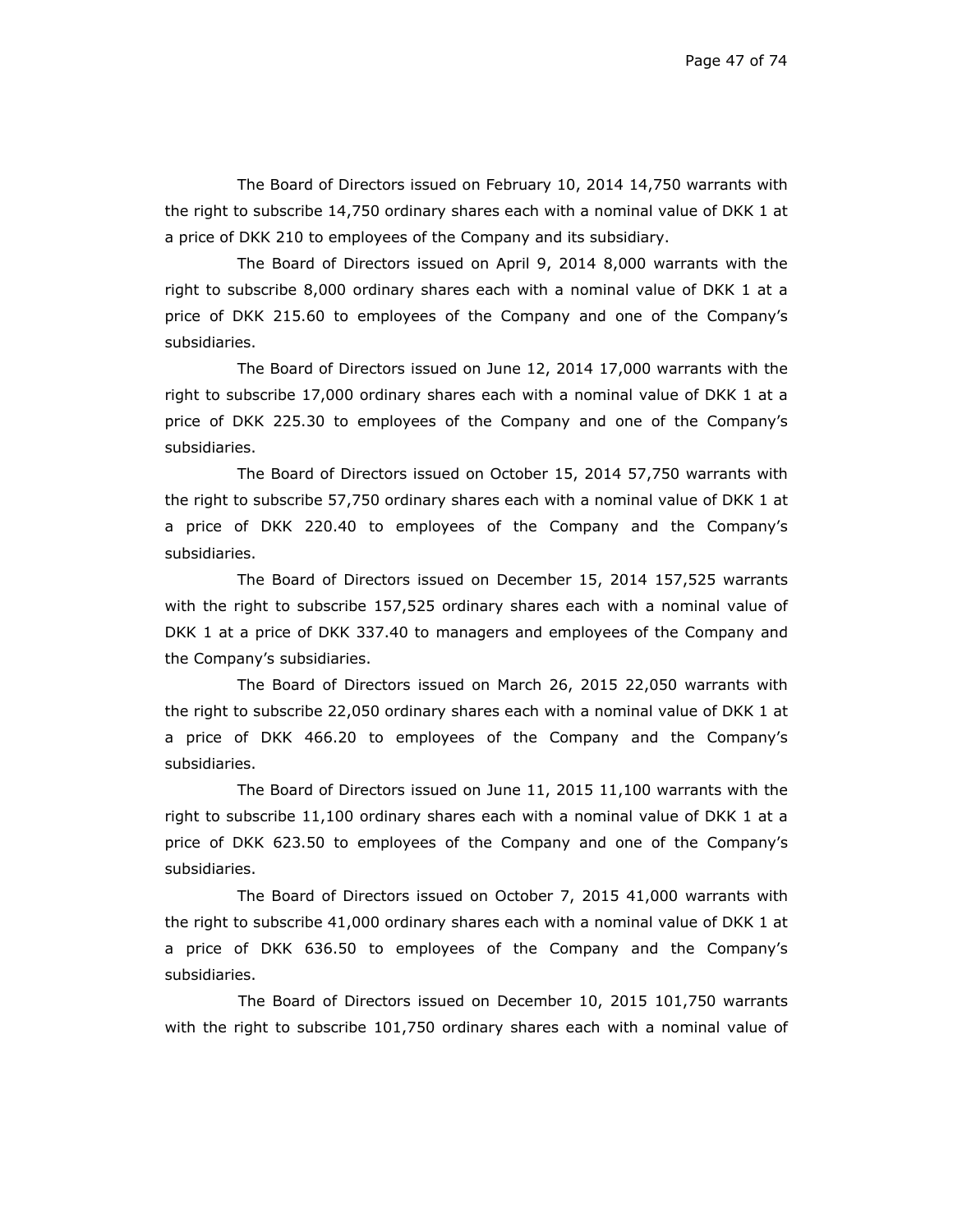DKK 1 at a price of DKK 939.50 to employees of the Company and the Company's subsidiaries.

 The Board of Directors issued on March 17, 2016 24,350 warrants with the right to subscribe 24,350 ordinary shares each with a nominal value of DKK 1 at a price of DKK 815.50 to employees of the Company and one of the Company's subsidiaries.

The Board of Directors issued on June 9, 2016 16,800 warrants with the right to subscribe 16,800 ordinary shares each with a nominal value of DKK 1 at a price of DKK 1,233 to employees of the Company and one of the Company's subsidiaries.

The Board of Directors issued on October 6, 2016 19,450 warrants with the right to subscribe 19,450 ordinary shares each with a nominal value of DKK 1 at a price of DKK 1,136 to employees of the Company and one of the Company's subsidiaries.

The Board of Directors issued on December 15, 2016 89,465 warrants with the right to subscribe 89,465 ordinary shares each with a nominal value of DKK 1 at a price of DKK 1,145 to managers and employees of the Company and the Company's subsidiaries.

The Board of Directors issued on February 10, 2017 1,976 warrants with the right to subscribe 1,976 ordinary shares each with a nominal value of DKK 1 at a price of DKK 1,424 to employees of the Company and one of the Company's subsidiaries.

## **Members of the Board of Directors**

The Board of Directors issued on December 5, 2012 90,000 warrants with the right to subscribe 90,000 ordinary shares each with a nominal value of DKK 1 at a price of DKK 88.55 to members of the Board of Directors of the Company.

The Board of Directors issued on April 17, 2013 25,000 warrants with the right to subscribe 25,000 ordinary shares each with a nominal value of DKK 1 at a price of DKK 147.50 to a member of the Board of Directors of the Company.

The Board of Directors issued on December 6, 2013 70,000 warrants with the right to subscribe 70,000 ordinary shares each with a nominal value of DKK 1 at a price of DKK 225.90 to members of the Board of Directors of the Company.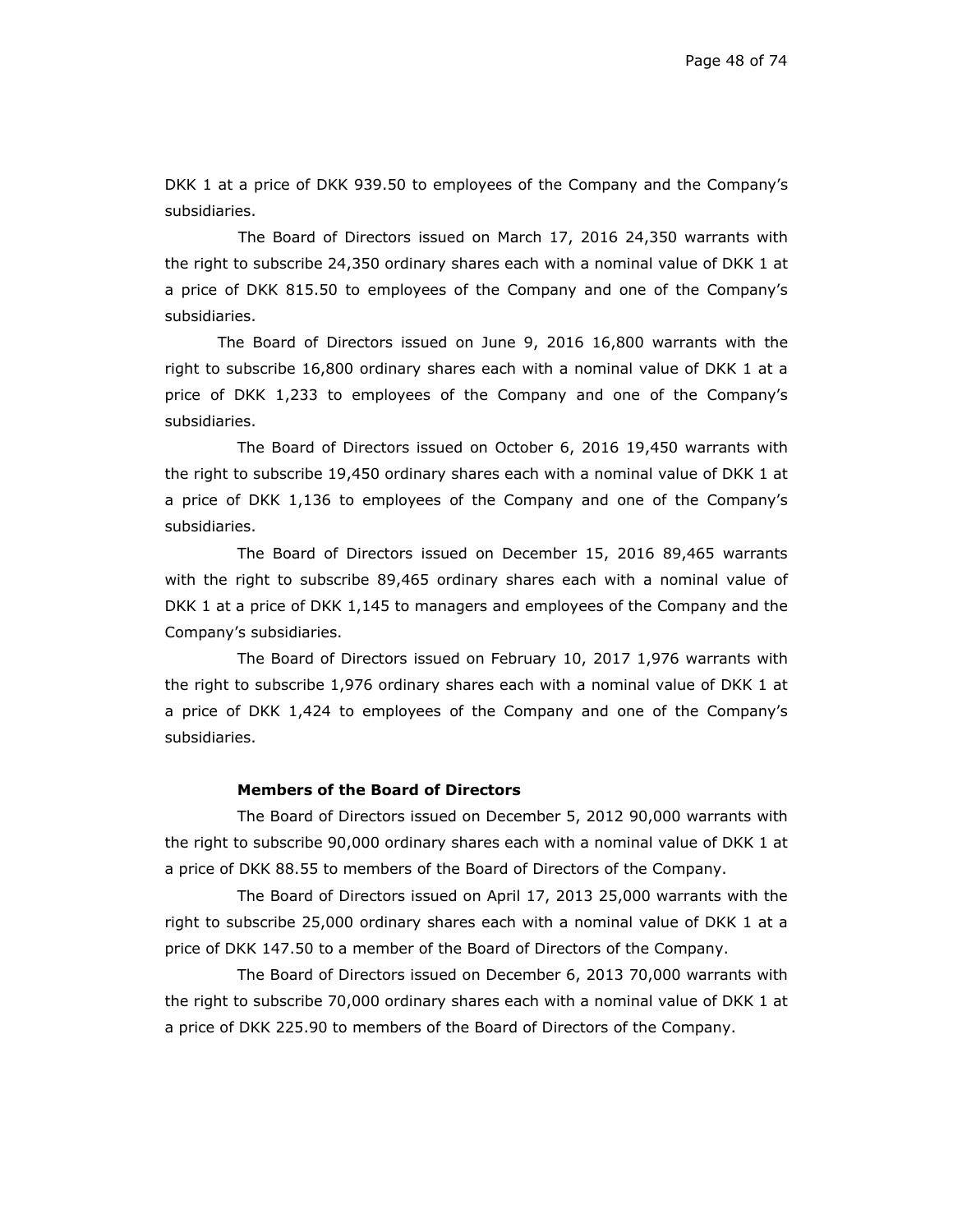**All warrants are issued on terms identical with the terms in Schedule C except that the Expiry Date set out in "(II) Exercise Period &**  Vesting Schedule" is the seventh (7<sup>th</sup>) anniversary instead of the tenth **(10th) anniversary.**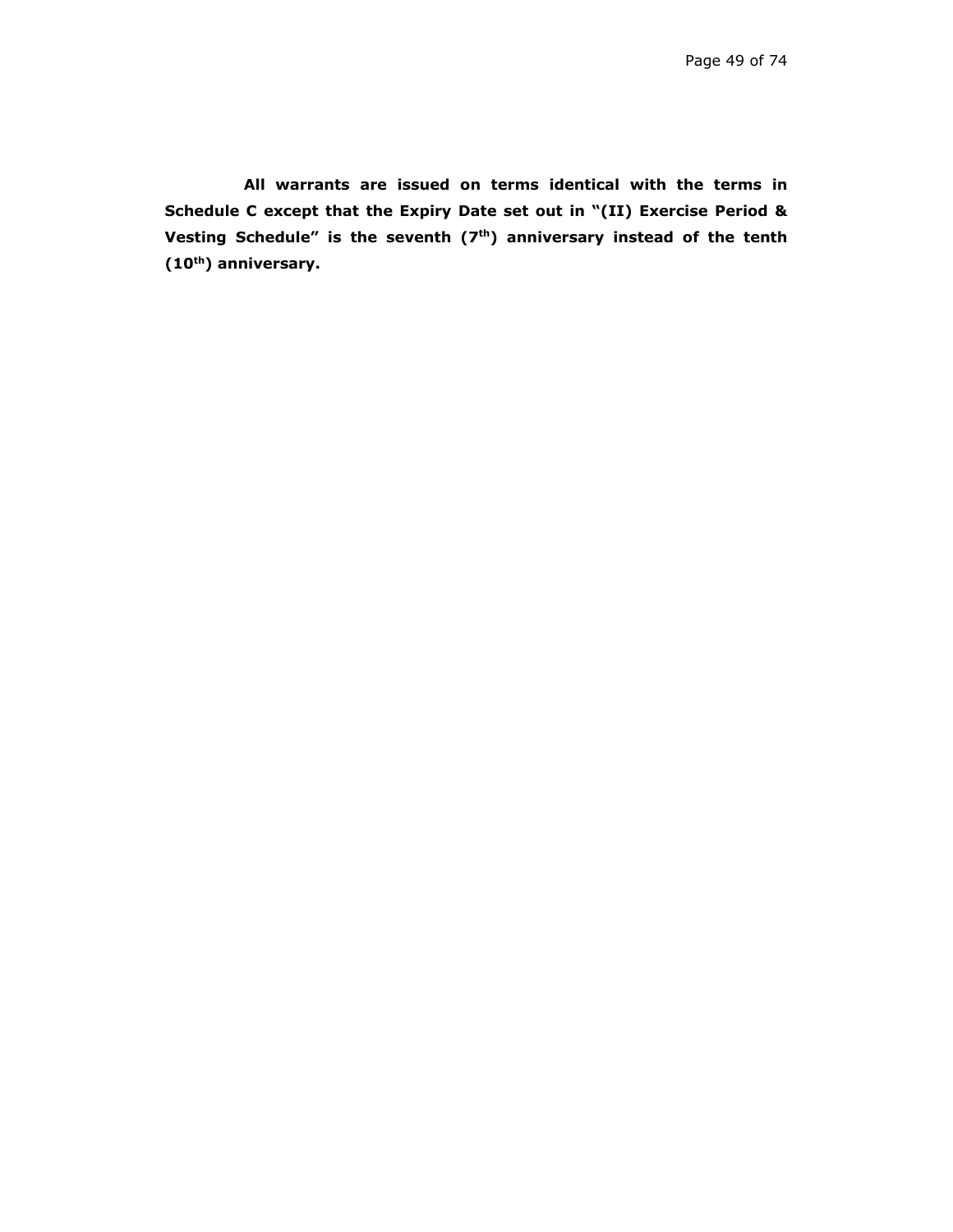#### **Schedule E**

Under the authorizations by the General Meeting of April 17, 2013, April 9, 2014, March 28, 2017 and March 29, 2019, the Board of Directors has as of January 28, 2021 granted warrants to subscribe for shares in the Company as follows:

#### **Employees, including managers**

The Board of Directors issued on March 28, 2017 warrants with the right to subscribe 8,736 ordinary shares each with a nominal value of DKK 1 at a price of DKK 1,402 to employees of the Company and its subsidiaries.

The Board of Directors issued on March 29, 2017 warrants with the right to subscribe 8,400 ordinary shares each with a nominal value of DKK 1 at a price of DKK 1,427 to a manager of the Company.

The Board of Directors issued on June 8, 2017 warrants with the right to subscribe 5,224 ordinary shares each with a nominal value of DKK 1 at a price of DKK 1,408 to employees of the Company and two of its subsidiaries.

The Board of Directors issued on October 5, 2017 warrants with the right to subscribe 18,756 ordinary shares each with a nominal value of DKK 1 at a price of DKK 1,432 to employees of the Company and two of its subsidiaries.

The Board of Directors issued on December 15, 2017 warrants with the right to subscribe 139,597 ordinary shares each with a nominal value of DKK 1 at the price of DKK 1,032 to managers and employees of the Company and two of its subsidiaries.

The Board of Directors issued on April 10, 2018 warrants with the right to subscribe 14,954 ordinary shares each with a nominal value of DKK 1 at the price of DKK 1,210 to employees of the Company and two of its subsidiaries.

The Board of Directors issued on June 7, 2018 warrants with the right to subscribe 14,714 ordinary shares each with a nominal value of DKK 1 at the price of DKK 962 to employees of the Company and two of its subsidiaries.

The Board of Directors issued on September 21, 2018 warrants with the right to subscribe 33,226 ordinary shares each with a nominal value of DKK 1 at the price of DKK 1,050 to employees of the Company and two of its subsidiaries.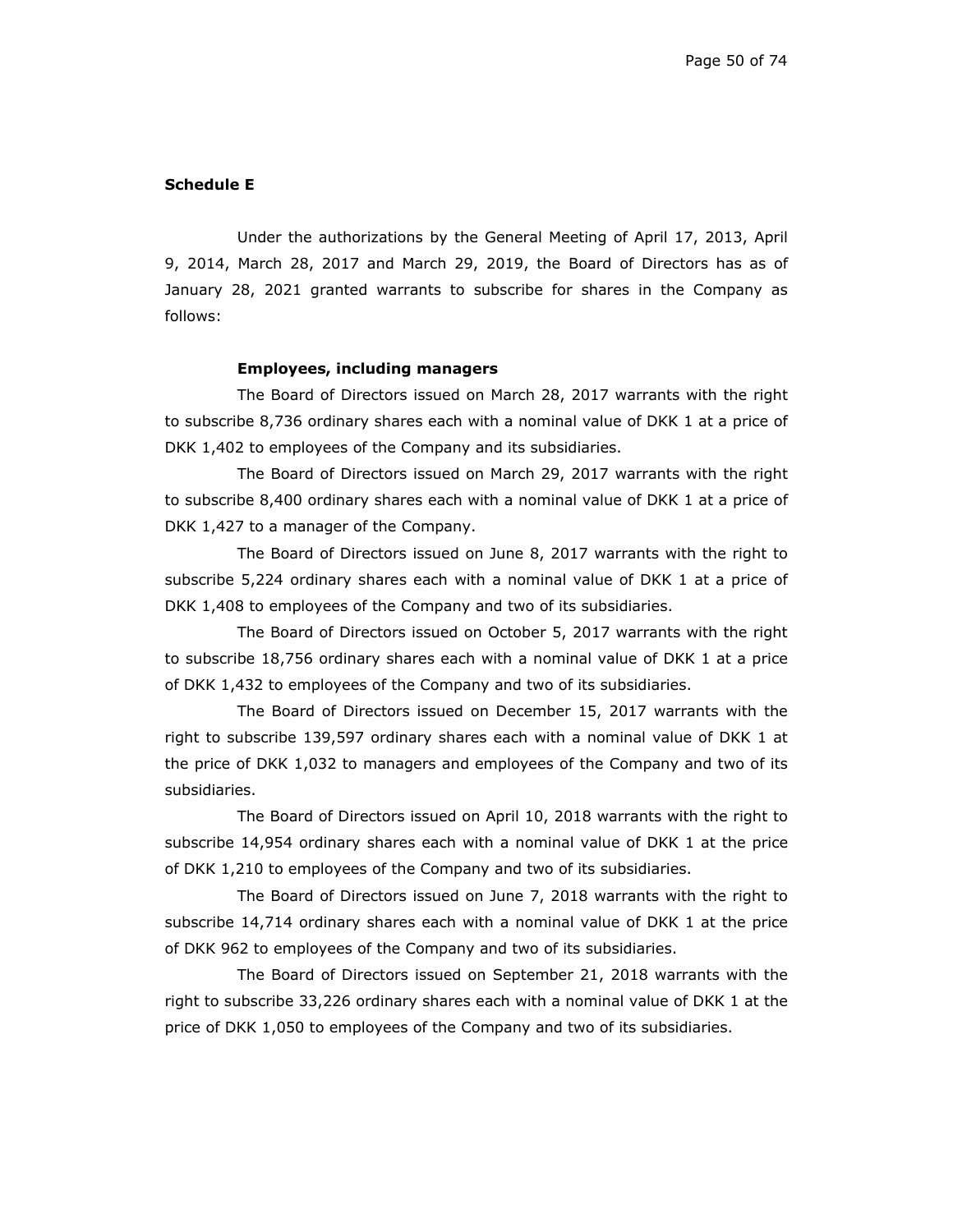The Board of Directors issued on December 10, 2018 warrants with the right to subscribe 213,613 ordinary shares each with a nominal value of DKK 1 at the price of DKK 1,025 to managers and employees of the Company and two of its subsidiaries.

The Board of Directors issued on March 1, 2019 warrants with the right to subscribe 19,982 ordinary shares each with a nominal value of DKK 1 at the price of DKK 1,161 to employees of the Company and two of its subsidiaries.

The Board of Directors issued on March 29, 2019 warrants with the right to subscribe 8,035 ordinary shares each with a nominal value of DKK 1 at the price of DKK 1,155 to employees of the Company and two of its subsidiaries.

The Board of Directors issued on June 6, 2019 warrants with the right to subscribe 21,343 ordinary shares each with a nominal value of DKK 1 at the price of DKK 1,147.50 to employees of the Company and three of its subsidiaries.

The Board of Directors issued on October 11, 2019 warrants with the right to subscribe 62,848 ordinary shares each with a nominal value of DKK 1 at the price of DKK 1,334.50 to employees of the Company and two of its subsidiaries.

The Board of Directors issued on December 5, 2019 warrants with the right to subscribe 195,011 ordinary shares each with a nominal value of DKK 1 at the price of DKK 1,615 to employees of the Company and its subsidiaries.

The Board of Directors issued on March 26, 2020 warrants with the right to subscribe 33,678 ordinary shares each with a nominal value of DKK 1 at the price of DKK 1,362.50 to a manager and employees of the Company and three of its subsidiaries.

The Board of Directors issued on June 3, 2020 warrants with the right to subscribe 15,645 ordinary shares each with a nominal value of DKK 1 at the price of DKK 1,948 to employees of the Company and three of its subsidiaries.

The Board of Directors issued on October 7, 2020 warrants with the right to subscribe 43,941 ordinary shares each with a nominal value of DKK 1 at the price of DKK 2,317 to employees of the Company and three of its subsidiaries.

The Board of Directors issued on December 15, 2020 warrants with the right to subscribe 24,964 ordinary shares each with a nominal value of DKK 1 at the price of DKK 2,381 to employees of the Company and three of its subsidiaries.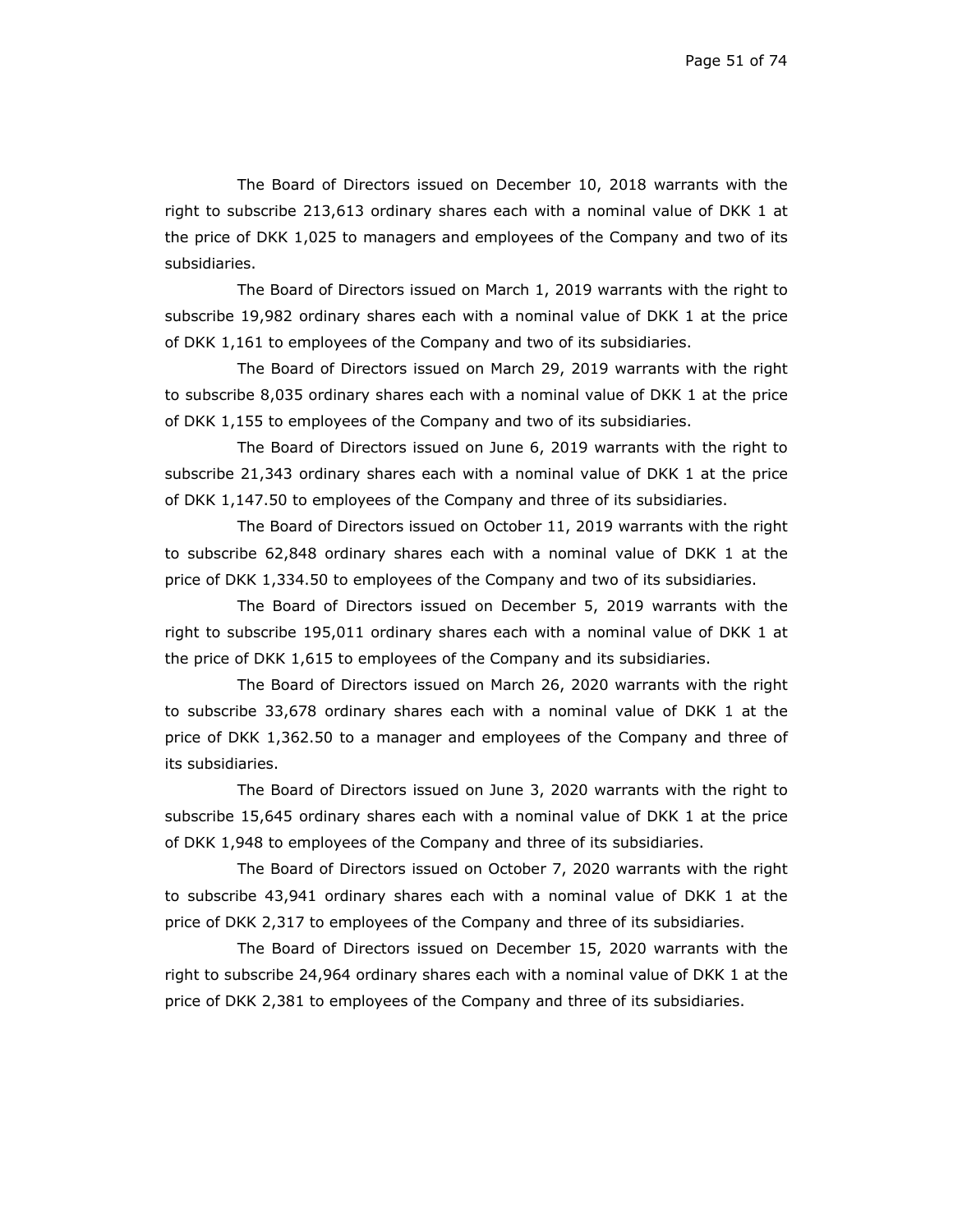The Board of Directors issued on January 28, 2021 warrants with the right to subscribe 14,220 ordinary shares each with a nominal value of DKK 1 at the price of DKK 2,492 to employees of the Company and three of its subsidiaries.

**All warrants have been issued on the following terms and conditions:** 

#### **A. General description of warrants.**

A warrant means a right – but not an obligation – of the owner (the "Owner") to subscribe for ordinary shares in the Company at a price fixed in advance (the exercise price).

The Owner of the warrant can for a given period choose to subscribe for shares in the Company by paying the exercise price.

The warrant does not entitle the Owner to vote at the Company's general meeting or to receive dividends.

When a warrant is exercised, the value may be calculated as the difference between the market value of the shares subscribed and the exercise price. The value cannot become negative without the Owner's acceptance because a warrant is a right – but not an obligation – to subscribe for shares in the Company. If the market price of the shares at the time of subscription is lower than the exercise price the Owner can abstain from subscribing for shares in the Company.

The Owner of the warrant is obligated to give notice to the Company of changes in the Owner's contact information.

### **B. Conditions for exercise of Warrants.**

The Warrants are not granted due to work already performed by the Owners, but are granted in order to motivate the Owners, as described below, during the years following the date of issue of the Warrants.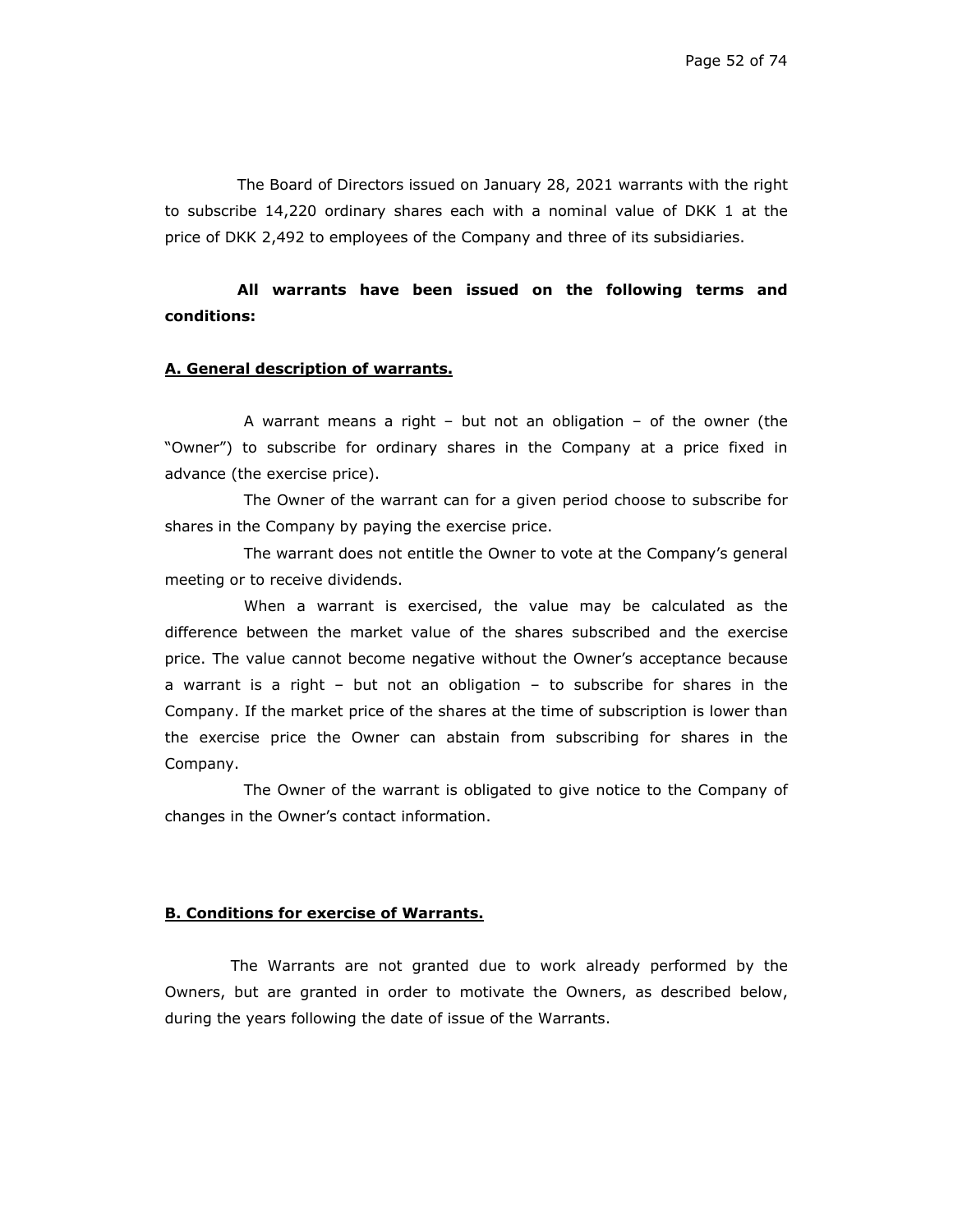Thus, the Warrants are issued and granted in order to increase and motivate the Owners' focus on a positive development of the market price of the shares of the Company and to motivate the Owners to work for a future value increase in the Company and its subsidiaries.

## (I) Exercise Price.

Warrants are issued to the Owner free of charge.

One Warrant entitles the Owner to subscribe for one ordinary share of a nominal value of DKK 1 at a price per share (the "Exercise Price") determined by the Board of Directors at the time of issue, but which cannot be lower than the price of the Company's shares as listed on Nasdaq Copenhagen at close of business on the day of issue by the Board of Directors (the "Date of Issue").

#### (II) Exercise Period & Vesting Schedule.

(a) The Warrants will lapse automatically, without prior notice and without compensation on the seventh  $(7<sup>th</sup>)$  anniversary of the Date of Issue (the "Expiry Date").

From the Date of Issue and until the Expiry Date ("The Exercise Period"), an Owner earns the right to keep and exercise Warrants only in accordance with the following rules:

- Until three (3) years from the Date of Issue of a particular grant of Warrants, no such Warrants are earned/can be exercised.
- For a period starting three (3) years after the Date of Issue (a "Vesting Date") of such particular grant of Warrants and ending on the Expiry Date, the Owner has earned and may exercise all of such Warrants provided that the Owner's employment relationship has not expired on or before such Vesting Date due to one of the reasons set out below under heading (c).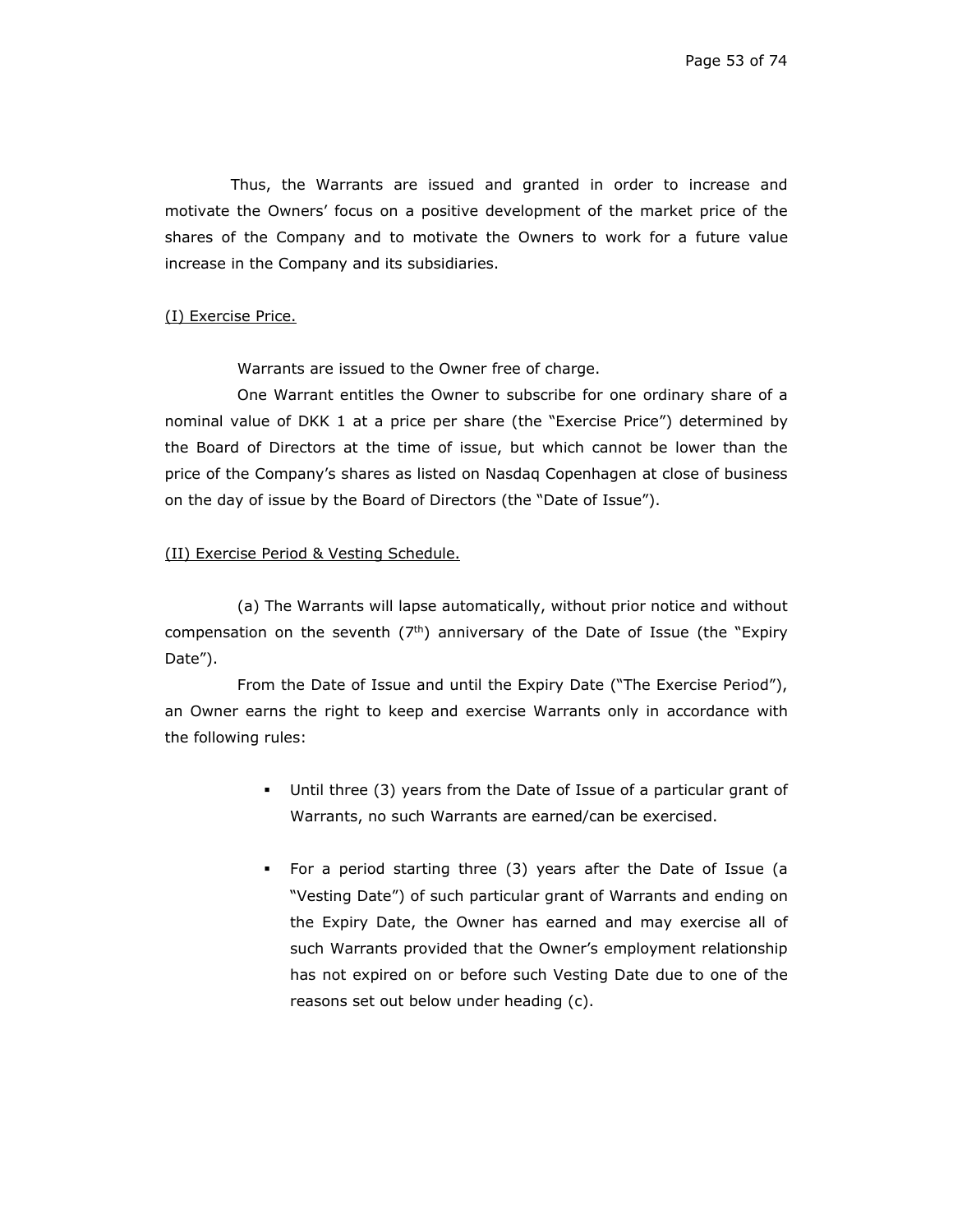For the sake of clarity it is noted that in no event can Warrants be exercised earlier than three (3) years after the Date of Issue of the Warrants in question, unless as set out in Clause B.II, heading (d) in this Schedule E.

(b) In case of termination of the employment relationship with the Company or one of its subsidiaries the Owner or his/her estate shall be entitled to keep and exercise all Warrants issued to the Owner in instances where

- the Company or one of its subsidiaries terminates the Owner's employment relationship without the Owner having given the Company/subsidiary good reason to do so. However, provided that the Owner is comprised by the Danish Act no. 309 of May 5th, 2004 (regarding the use of stock options etc. in employment relationships), the Company/subsidiary shall only be deemed to have terminated the Owner's employment with good reason to the extent the termination is made due to the Owner's breach of his/her employment relationship; or
- the Owner terminates the employment relationship as a result of a material breach on the part of the Company/subsidiary; or
- the employment relationship is terminated as a result of the Owner's death, sickness or injury (other than termination by the employer due to excessive absenteeism or absence without notice), or retirement at an age where the Owner is eligible for Company or governmental pension.

Any exercise may however, only take place within the time periods where the Warrants in question would otherwise become exercisable had the employment relationship continued unchanged – that is, the Owner in question cannot be treated more favourably than the continuing employees of the Company or its subsidiaries.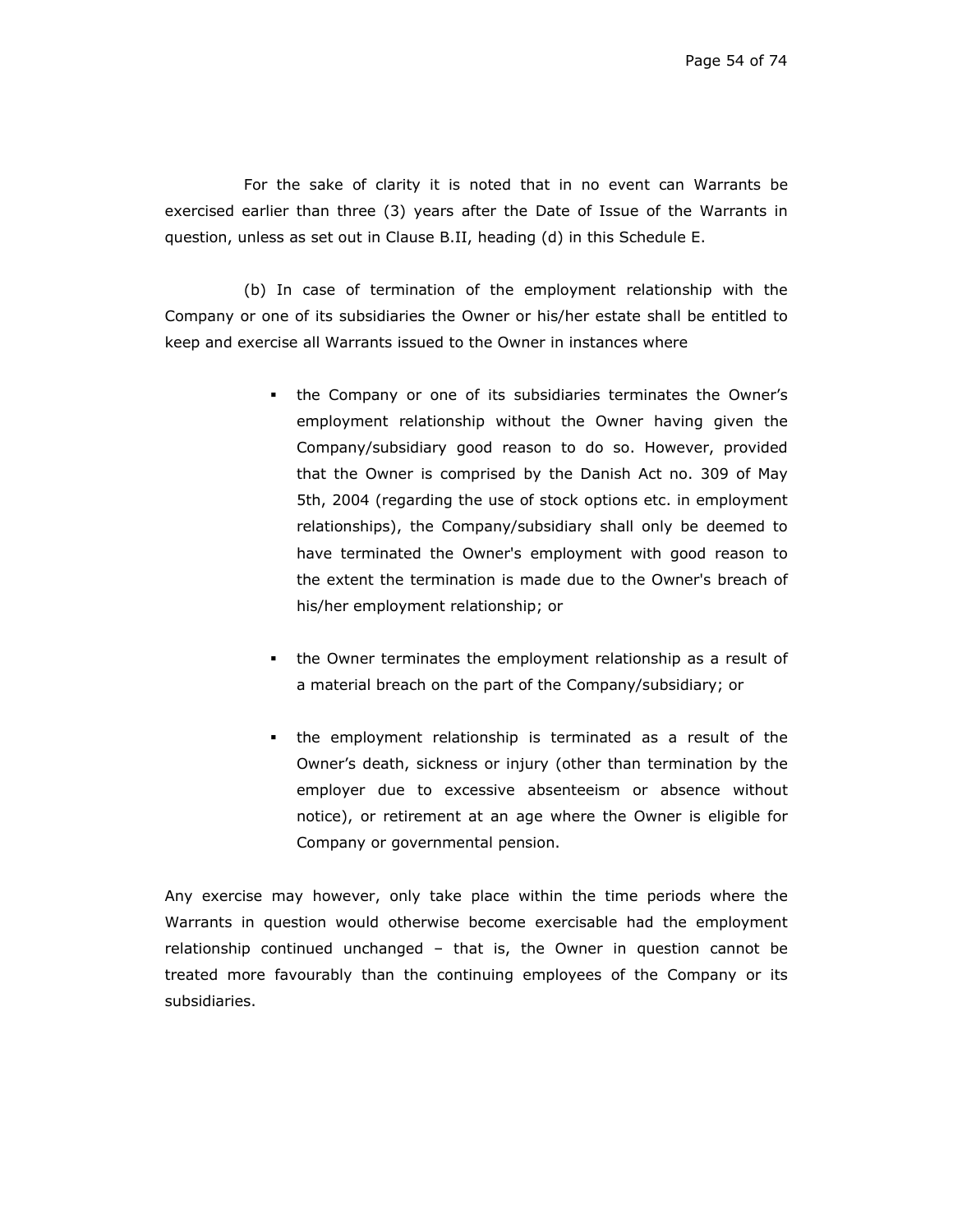(c) In case of termination of the Owner's employment relationship with the Company or one of its subsidiaries in all other instances than those described above under heading (b), the Owner's right to exercise the Owner's Warrants shall be limited as described under heading (a) above.

(d) In case of a direct or indirect transfer of shares in the Company which entails that the acquirer achieves any one or more of the following:

- 1) holds at least a third of the voting rights in the Company, unless it is clearly demonstrated that such holding does not constitute a controlling influence over the Company,
- 2) by way of an agreement with other investors controls at least a third of the voting rights in the Company,
- 3) is able to control the Company's financial and operational matters due to the content of the Company's articles of association or as a result of any agreement, or
- 4) is able to appoint or dismiss a majority of the members of the Board of Directors, and the Board of Directors has controlling influence over the Company,

then, the Owner shall immediately be granted the right to exercise all the Owner's Warrants. However, to the extent (i) the Owner has at the time of the transfer of shares received or given notice of termination of the Owner's employment relationship with the Company or its subsidiaries, (ii) such termination notice has become effective prior to the transfer of shares, and (iii) such notice is received or given prior to the transfer of shares due to reasons comprised by heading (c) above, the Owner will only have the right to exercise the number of Warrants following from heading (a) above. Termination of the Owner's employment in connection with or as a consequence of a transfer of shares as described above shall not be considered to be a good reason as described in heading (a) above.

(e) Exercise of Warrants to subscribe shares is dependent upon the availability of the Company's Board of Directors to make the necessary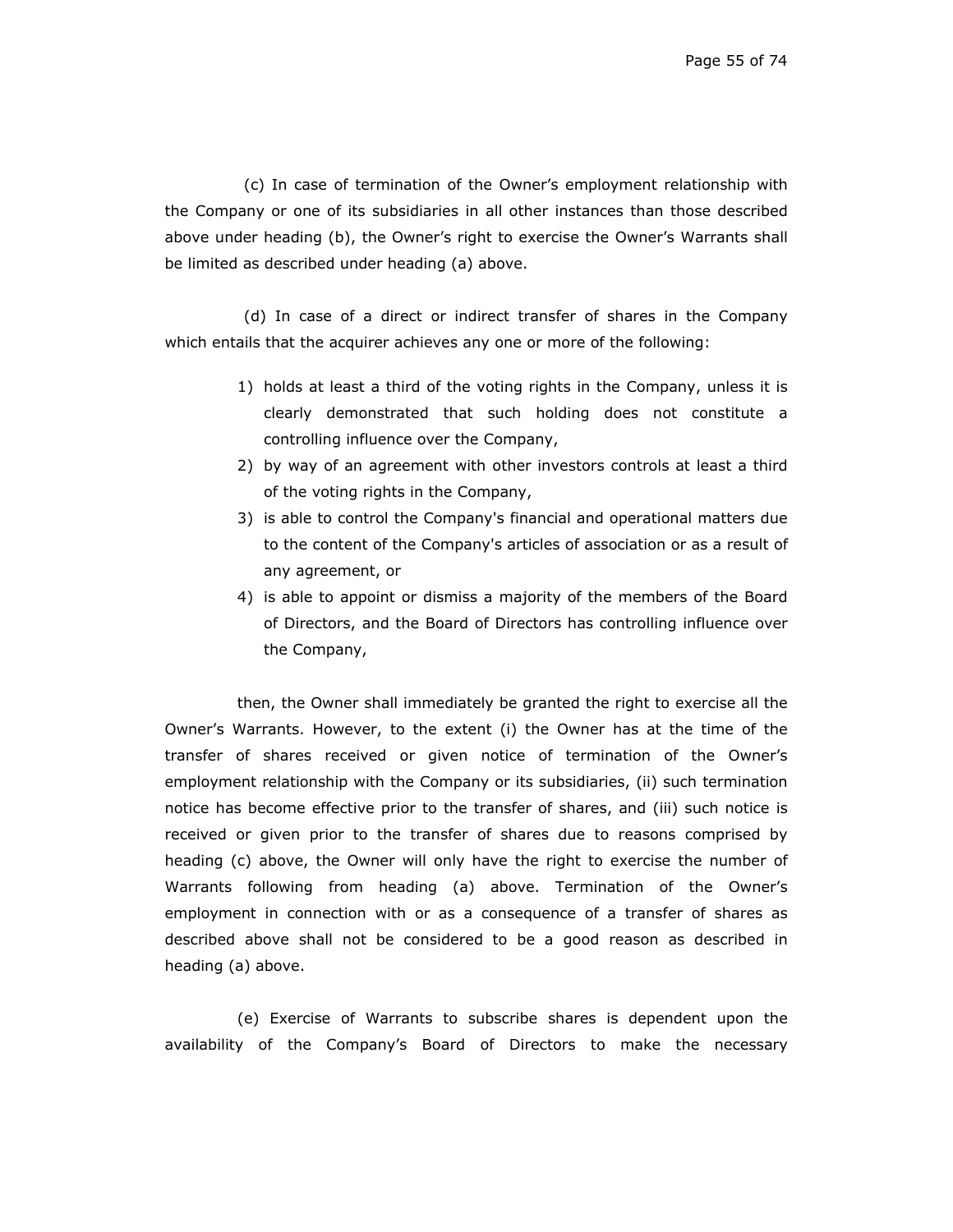arrangements in preparation for the increase of the share capital of the Company. Any Owner must respect that the Board of Directors may in its discretion decide to schedule defined periods where requests to exercise Warrants may be submitted to fit the working schedule of the Board of Directors as well as to allow that other requests to exercise Warrants are processed at the same time.

(f) Any exercise of Warrants must respect the stock exchange regulation in force from time to time, including the prohibition against insider trading.

### (III) Procedure for Exercise.

Warrants must be exercised by the Owner sending a written request to the Board of Directors of the Company for the issue of new shares within the Exercise Periods. The request shall specify the number of shares subscribed for as well as the Owner's account with VP Securities A/S at which the shares shall be registered. The cash subscription amount (i.e. the Exercise Price times the number of shares subscribed for) shall be paid to the Company in full at the same time or no later than the day before the subscription of the shares. The Board of Directors may require that requests to exercise are made using special forms or using specific digital solutions.

#### (IV) Non-transferability.

(a) The Warrants issued are personal and may never be the subject of transfer or assignment. Warrants may not be pledged or otherwise serve as the basis for settlement of claims by the Owner's creditors. However, transfer can be made to heirs in case of the Owner's death.

(b) Irrespective of heading (a) above, an Owner may transfer his/her Warrants to a company that is wholly-owned (100%) by the Owner. In such case, a principle of transparency will apply causing the receiving company's rights and obligations (including but not limited to the possibility of earning the right to exercise the Warrants) to be identical to those of the Owner. If an Owner transfers his/her Warrants to a company that is wholly-owned by the Owner, the Owner shall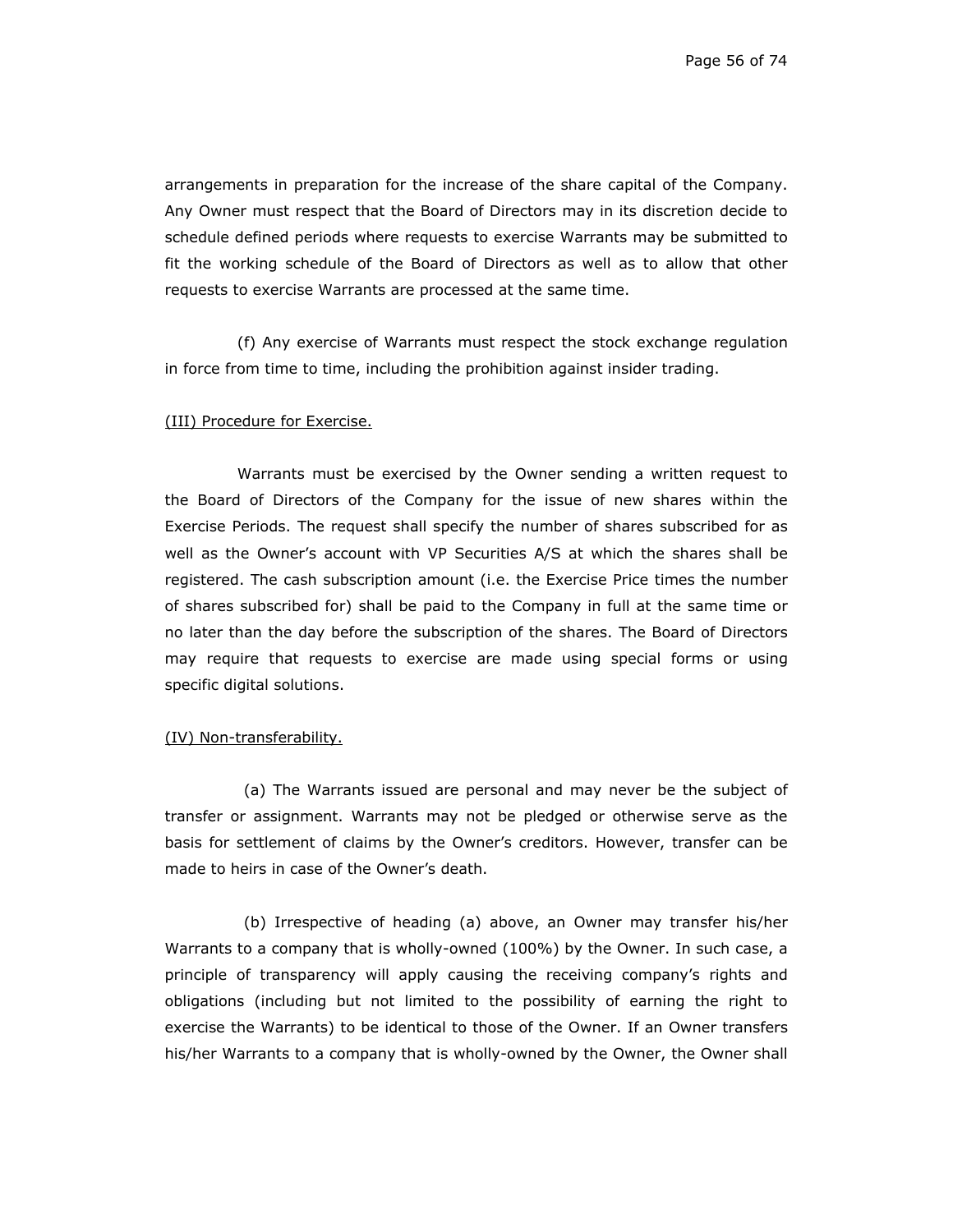without undue delay notify the Company and present appropriate proof of the transfer.

(c) Irrespective of heading (a) above, the Board of Directors can on a case-by-case basis decide that an Owner may transfer his/her Warrants to a third party. The Board of Directors will determine the conditions for such transfer on a case-by-case basis.

(d) If an Owner enters into an agreement with the Company or its subsidiaries to make use of S. 7P of the Danish Tax Assessment Act then the Owner will be prohibited from transferring Warrants to a fully-owned company or – on the basis of the Board of Director's permission – transferring Warrants to a third party, cf. headings (b) to (c) above.

#### **C. General Terms.**

(a) Existing shareholders of the Company do not have a right of preemption to the shares issued on the basis of the Owner's exercise of Warrants. The shares issued on the basis of Warrants shall be negotiable instruments issued in the name of the holder. No restrictions shall apply to the transferability of the shares except as may otherwise be provided by the laws of the jurisdiction of the Owner's domicile (other than Danish law). No shares shall confer any special rights upon the holder, and no shareholder shall be under an obligation to allow his/her shares to be redeemed.

(b) At the request of the Owner, the Board of Directors of the Company shall issue certificates concerning the Owner's right to Warrants.

## **D. Adjustment of the Exercise Price and/or the Share Number.**

(a) If changes to the capital structure of the Company are implemented causing the value of the non-exercised warrants to be increased or reduced, an adjustment of the Exercise Price and/or the number of shares which may be subscribed for on the basis of the non-exercised warrants (the "Share Number")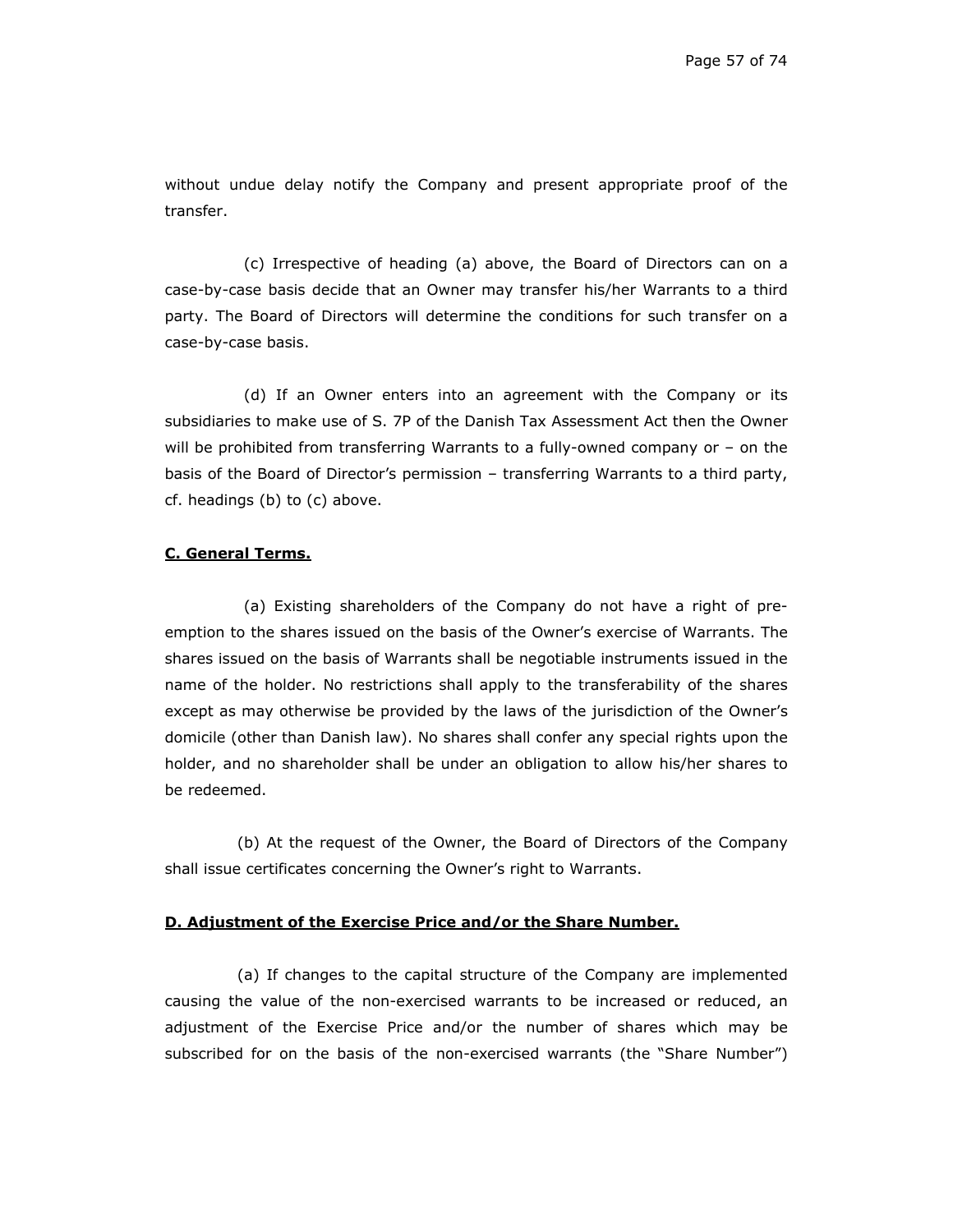shall be made. Main examples of such changes in the capital structure of the Company are capital increases and capital decreases not done at market price, payment of dividend, cf. heading (b) below, issuance of bonus shares, change of the denomination of the shares in the Company, purchase and sale of own shares, issuance of warrants and/or convertible instruments, cf. heading (c) below, merger and demerger.

However, no adjustment of the Exercise Price nor the Share Number shall be made as a result of capital increases implemented on the basis of the exercise of the warrants comprised by this Warrant Scheme or by Schedule C or Schedule D to the Company's Articles of Association.

(b) If the Company in an accounting year distributes dividend of more than DKK 5 per share at DKK 1, the Exercise Price shall be reduced to such an extent that the value of the warrants is unaffected by the part of the dividend exceeding the said amount.

(c) Irrespective of heading (a) above, if the Company resolves to issue stock options, shares, warrants, convertible instruments or the like to the Company's and/or its subsidiaries' employees, including the Company's managers, or buys or sells own shares in this connection, no adjustment of the Exercise Price nor the Share Number shall be made. This applies irrespective of whether the issued share instruments provide the right to acquire shares at a price lower than the market price on the Company's shares at the time of allotment or whether the purchase/sale of own shares takes place at a price higher or lower than the market price on the Company's shares.

(d) If adjustments pursuant to this Clause D causes the Exercise Price to become lower than par, the warrants may as a starting point not be exercised. However, an Owner may exercise the warrants in accordance with the provisions hereof, if the Owner accepts that the Exercise Price is increased to par without providing the Owner with a right to compensation.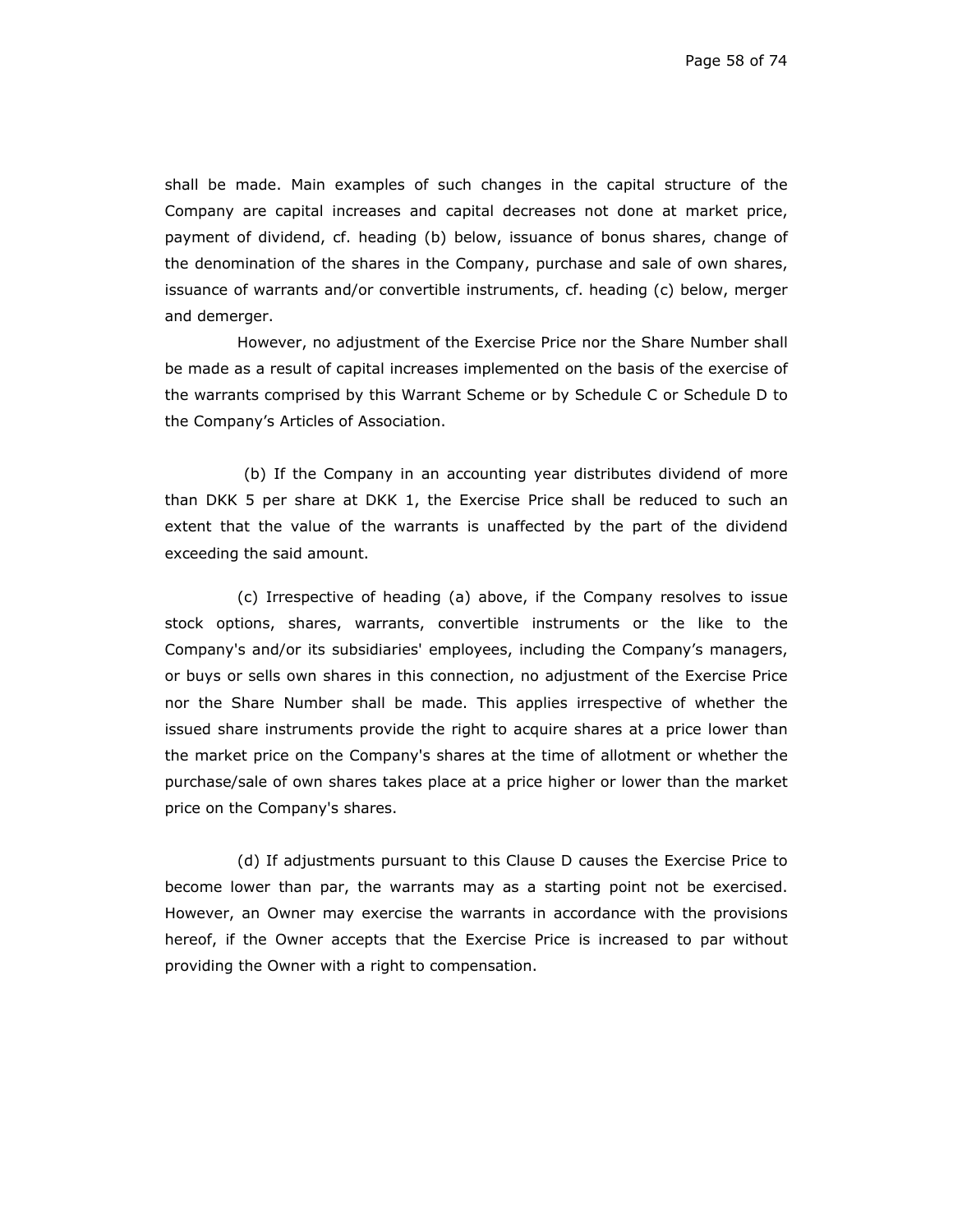(e) The Company's Board of Directors shall determine whether an implemented change in the capital causes for an adjustment of the Exercise Price and/or the Share Number.

If so determined, the adjustment of the Exercise Price and/or the Share Number shall be made by the Company's Board of Directors as soon as possible after the implementation of the relevant change and to the extent possible according to generally accepted principles therefore and otherwise in such a manner that the value of the warrants as estimated by the Board of Directors after the relevant change to the extent possible corresponds to the value of the warrants as estimated by the Board of Directors immediately prior to the change.

(f) The Owner is entitled to demand that the adjustment of the Exercise Price and/or Share Number made pursuant to heading (e) above (but not the decision as to whether an adjustment shall be made or not) is subjected to a valuation by a special expert valuer appointed by the Institute of State Authorised Public Accountants. A demand for a valuation must be made by the Owner to the Company not later than two weeks after the Owner has been notified of the Board of Directors' adjustment. Thereafter, the valuation shall be made as quickly as possible.

(g) Where a valuer is appointed pursuant to heading (f) above, and the valuer's valuation deviates from the adjustments made by the Board of Directors, the valuer's valuation shall be used as a basis for adjusting the Exercise Price and/or Share Number.

The valuation of the valuer is final and binding on both the Owners and the Company and cannot be brought before the courts or arbitration. The costs of the valuation shall be borne by the Owner or Owners (as the case may be) and the Company each paying half of the costs irrespective of the outcome of the valuation.

## **E. Merger**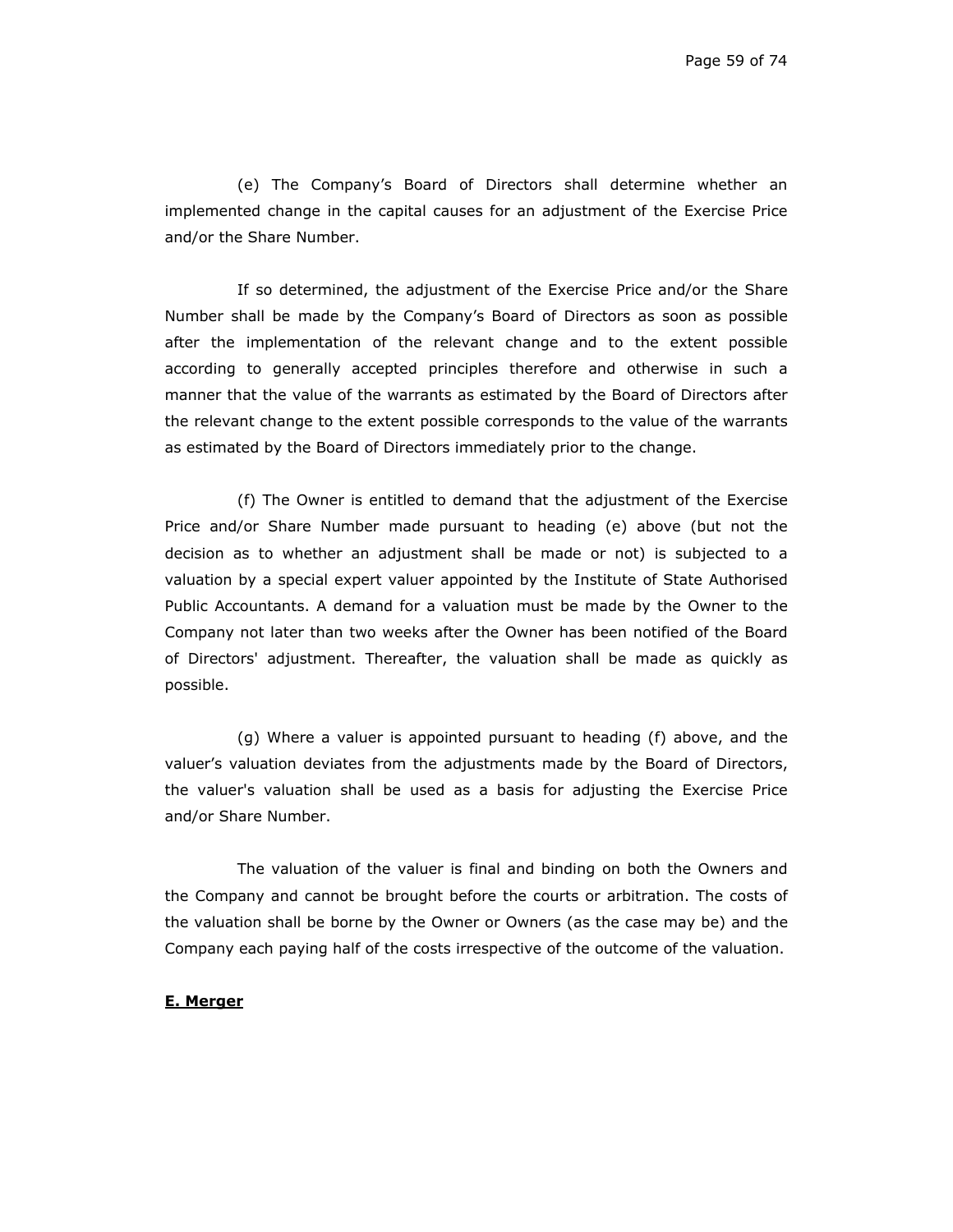If the Company is the surviving or continuing company in a merger ("the absorbing company"), Warrants shall remain unaffected. Where a final resolution is passed to merge or consolidate the Company with or into another company that will be the absorbing company all outstanding non-exercised Warrants shall automatically be considered converted into a right to subscribe for new shares in the absorbing company. The Exercise Price and/or Share Number applicable at the time of the merger shall be adjusted on the basis of the conversion ratio applicable between the Company's shares and the shares of the absorbing company at the time of the merger or consolidation and otherwise in accordance with Clause D above. For the period after the merger, the adjusted Exercise Price and Share number shall be adjusted in accordance with the rules otherwise contained in this Warrant Scheme.

## **F. Liquidation of the Company**

(i) Warrants that have not been exercised shall automatically lapse in the event of the liquidation of the Company. The lapse becomes effective when the general meeting has adopted the final liquidation accounts.

(ii) Prior to the lapse of non-exercised Warrants, the right to exercise all an Owner's Warrants shall be granted to such Owner. However, to the extent (i) an Owner has received or given notice of termination of the Owner's employment relationship with the Company or its subsidiaries, (ii) such notice has become effective at the time when the right to exercise Warrants due to the liquidation is granted, and (iii) such notice is received or given due to reasons comprised by Clause B.II, heading (c) above, the Owner will only be able to exercise the number of Warrants following from Clause B.II, heading (a) above.

#### **G. Demerger**

(i) Where a final resolution is passed to demerge the Company so that assets and liabilities as a whole are transferred to several existing or newly set up public or private limited companies against issue of shares and, if relevant, cash to the Company's shareholders, non-exercised Warrants shall, at the Company's discretion, be transferred to one of the new companies or be transferred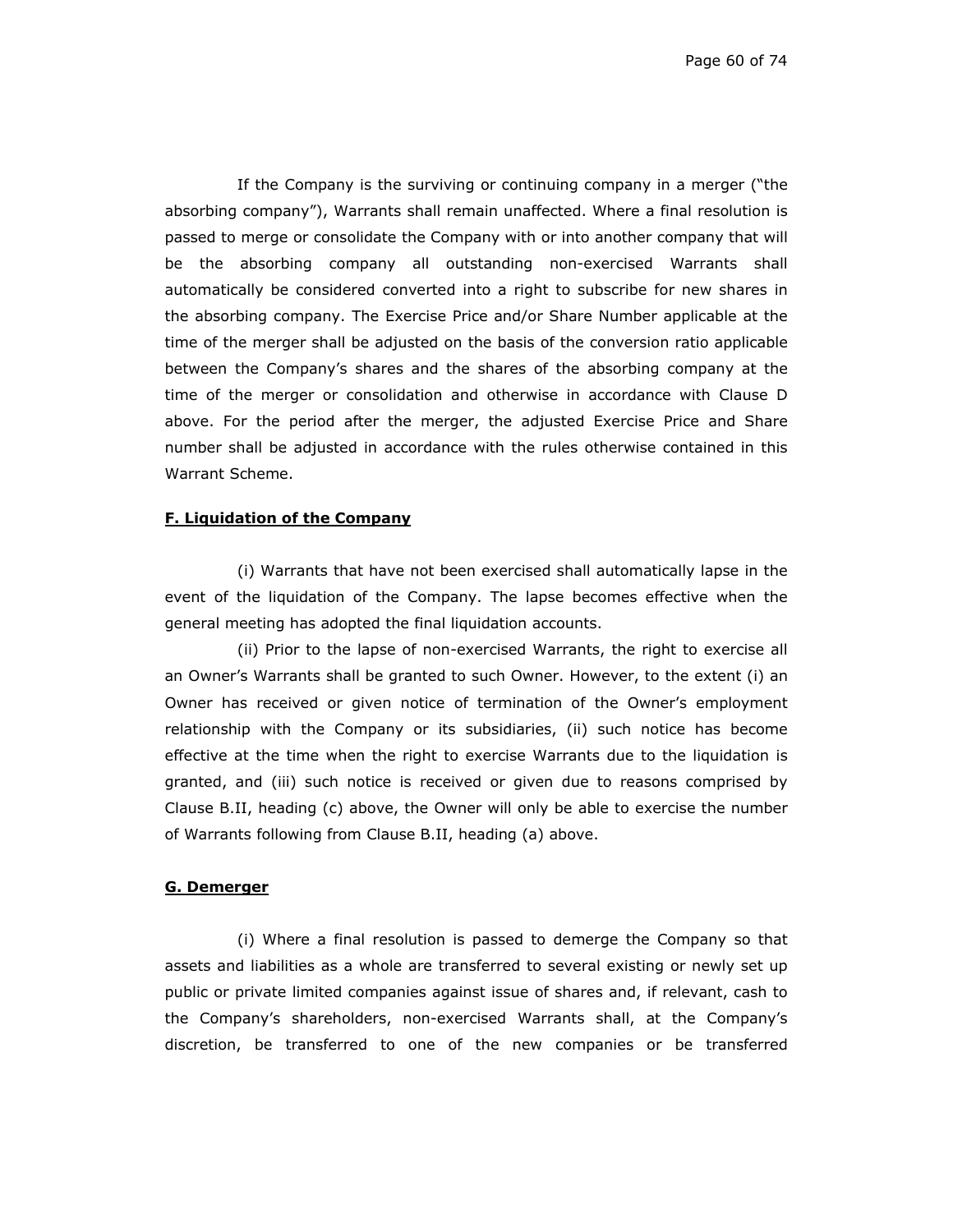proportionately among the new companies. In the latter situation, the transfer shall be made in the same proportion as that in which the Company's shareholders receive shares in the new companies to replace shares of the Company. After such a demerger, the right to subscribe for shares on the basis of the Warrants transferred shall remain in existence as a right to subscribe for shares in the company(ies) that has(ve) taken over such an obligation after the demerger.

 (ii) In the event of a demerger where the Company remains in existence concurrently with the Company transferring some of its assets and liabilities to one or more existing or newly set up public or private limited companies, the right to Warrants shall be maintained as a right to Warrants in the Company.

(iii) In the event of a demerger as set out in item (i) or (ii) above, the Exercise Price and/or Share Number shall be adjusted according to Clause D above.

(iv) No adjustment of the Exercise Price and/or the Share Number shall be made in the event of a demerger where certain assets and/or liabilities of the Company are divested by the Company into a subsidiary without payment to the shareholders of the Company.

#### **H. Tax Implications.**

The Company and its subsidiaries shall have no responsibility for the tax consequences (including social security contributions triggered) for the Owner in connection with the allotment, exercise or potential transfer of the Warrants or any transfer of shares acquired on the basis of exercise of Warrants or any tax consequences for the Owner connected with any restructuring of the Company. However, the Company shall be entitled to withhold and pay to tax authorities any applicable taxes or social contributions that the Owner may be the subject of.

#### **I. No exterritorial applicability of mandatory laws.**

Nothing herein shall be deemed to confer upon employees whose employment relationship is governed by foreign (Non-Danish) law, any benefit under mandatory Danish employment laws and no such laws or regulation is included into this Warrant Scheme by reference.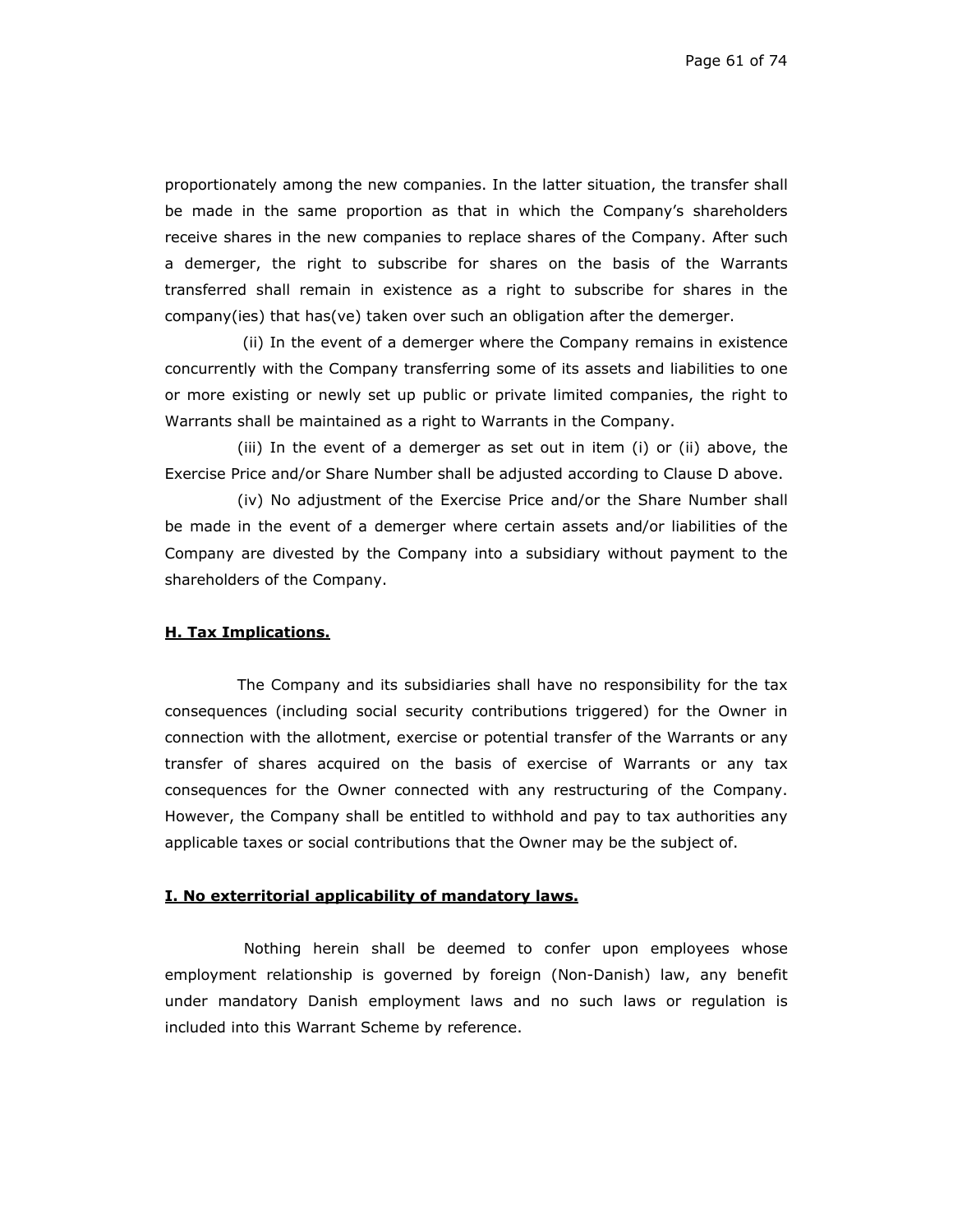# **J. Arbitration.**

The interpretation of this Warrant Scheme and Warrants issued pursuant hereto including contents, scope, expiry or breach hereof as well as other disputes shall be governed by Danish law and shall be settled in accordance with the rules of procedure of the Copenhagen Arbitration. Place of arbitration shall be Copenhagen, Denmark.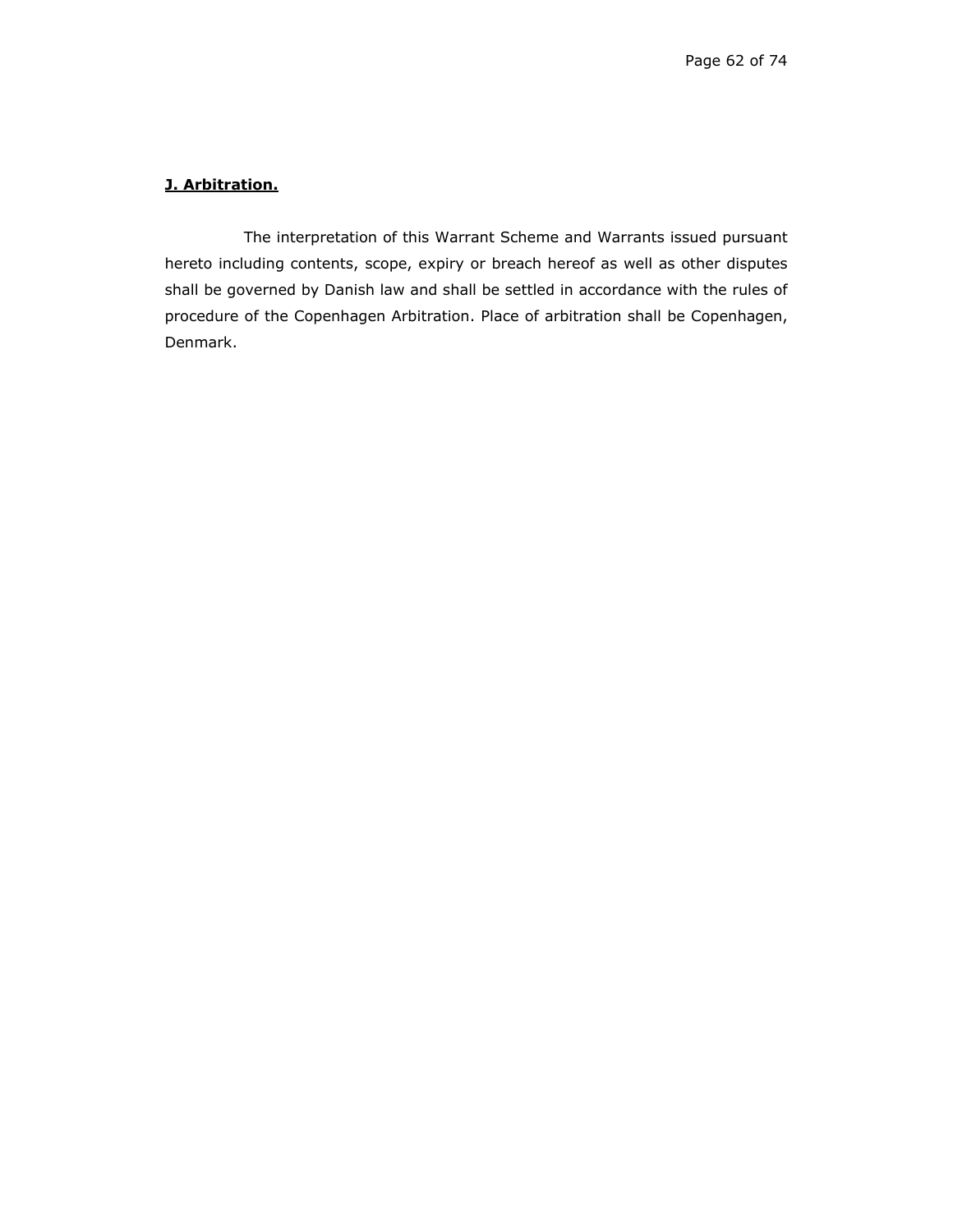#### **Schedule F**

Under the authorizations by the General Meeting of March 28, 2017, March 29, 2019 and April 13, 2021, the Board of Directors has as of June 9, 2022 granted warrants to subscribe for shares in the Company as follows:

## **Employees, including managers**

The Board of Directors issued on February 26, 2021 warrants with the right to subscribe 99,938 ordinary shares each with a nominal value of DKK 1 at the price of DKK 2,070 to employees of the Company and its subsidiaries.

The Board of Directors issued on April 13, 2021 warrants with the right to subscribe 17,075 ordinary shares each with a nominal value of DKK 1 at the price of DKK 2,148 to a manager and employees of the Company and its subsidiaries.

The Board of Directors issued on June 22, 2021 warrants with the right to subscribe 16,335 ordinary shares each with a nominal value of DKK 1 at the price of DKK 2,698 to employees of the Company and its subsidiaries.

The Board of Directors issued on October 7, 2021 warrants with the right to subscribe 21,537 ordinary shares each with a nominal value of DKK 1 at the price of DKK 2,806 to employees of the Company and its subsidiaries.

The Board of Directors issued on November 22, 2021 warrants with the right to subscribe 6,879 ordinary shares each with a nominal value of DKK 1 at the price of DKK 2,641 to employees of the Company and its subsidiaries.

The Board of Directors issued on January 25, 2022 warrants with the right to subscribe 17,841 ordinary shares each with a nominal value of DKK 1 at the price of DKK 2,129 to employees of the Company and its subsidiaries.

The Board of Directors issued on February 25, 2022 warrants with the right to subscribe 175,595 ordinary shares each with a nominal value of DKK 1 at the price of DKK 2,175 to employees of the Company and its subsidiaries.

The Board of Directors issued on March 29, 2022 warrants with the right to subscribe 13,912 ordinary shares each with a nominal value of DKK 1 at the price of DKK 2,408 to employees of the Company and its subsidiaries.

The Board of Directors issued on June 9, 2022 warrants with the right to subscribe 22,764 ordinary shares each with a nominal value of DKK 1 at the price of DKK 2,103 to employees of the Company and its subsidiaries.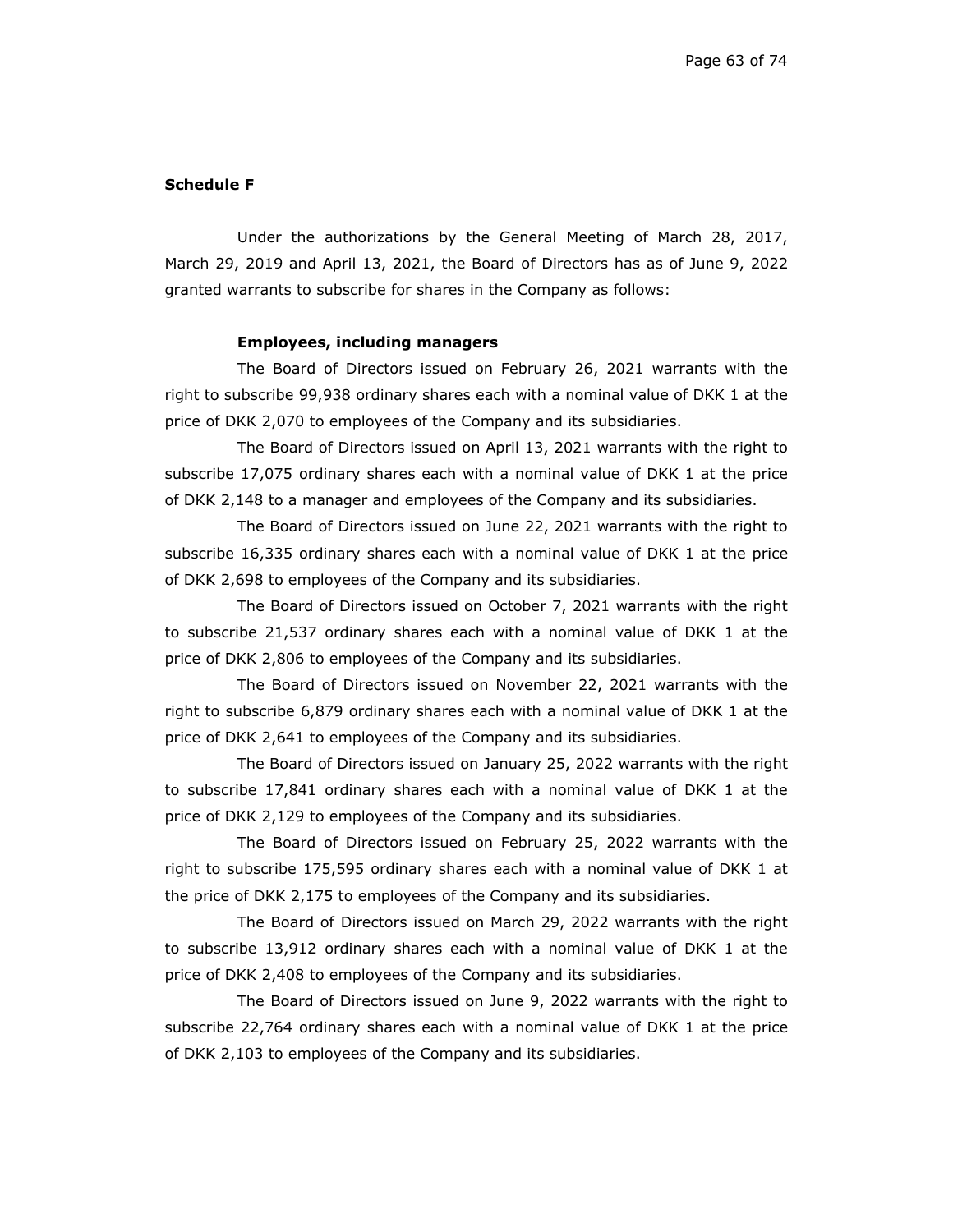# **All warrants have been issued on the following terms and conditions:**

## **A. General description of warrants.**

A warrant (the "Warrant") means a right – but not an obligation – of the owner (the "Owner") to subscribe for ordinary shares in the Company at a price fixed in advance (the exercise price).

The Owner of the Warrant can for a given period choose to subscribe for shares in the Company by paying the exercise price.

The Warrant does not entitle the Owner to vote at the Company's general meeting or to receive dividends.

No Warrants can be issued to a member of the executive management or an employee who has or has been served notice of termination.

When a Warrant is exercised, the value may be calculated as the difference between the market value of the shares subscribed and the exercise price. The value cannot become negative without the Owner's acceptance because a Warrant is a right – but not an obligation – to subscribe for shares in the Company. If the market price of the shares at the time of subscription is lower than the exercise price the Owner can abstain from subscribing for shares in the Company.

The Owner of the Warrant is obligated to give notice to the Company of changes in the Owner's contact information.

## **B. Definitions**

"Bad Leaver" shall mean, unless otherwise specified herein, (i) the Owner's ceasing to be a member of the executive management or an employee of the Company or a subsidiary due to the Owner being dismissed because of the Owner's breach of the employment relationship or (ii) the Owner's ceasing to be an employee of the Company or a subsidiary due to being dismissed during the probationary period applicable to the Owner or not being offered continuous employment after the expiry of the probationary period applicable to the Owner.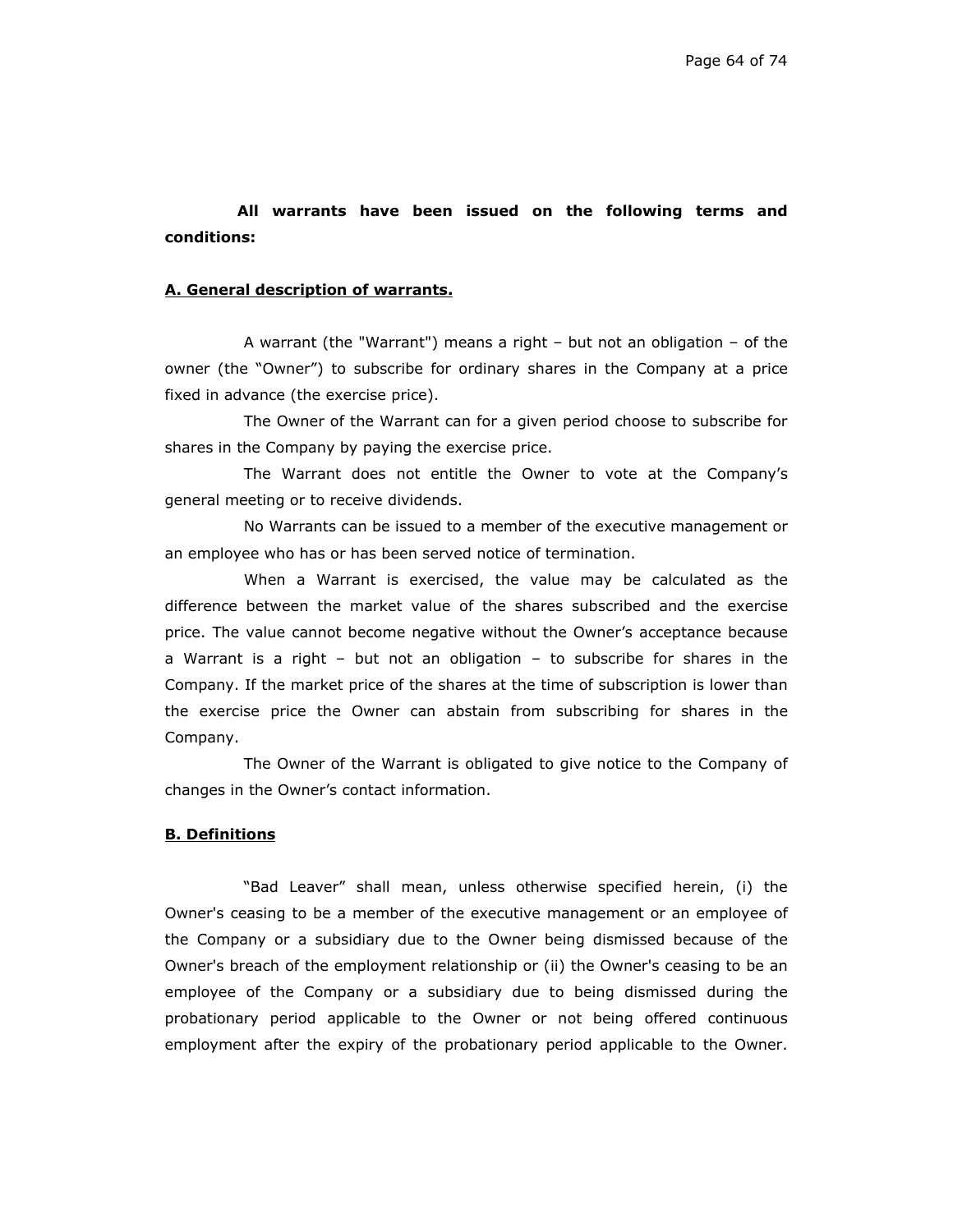The Owner's employment shall in case of dismissal be deemed ceased at the time the notice of termination served by the Company or a subsidiary to the Owner expires.

"Good Leaver" shall mean, unless otherwise specified herein, the Owner's ceasing to be a member of the executive management or an employee of the Company or a subsidiary for any reason other than due to (i) death, (ii) being a Voluntary Leaver, or (iii) being a Bad Leaver. The Owner's employment shall be deemed ceased at the time the notice of termination served by the Owner to the Company or a subsidiary expires.

"Retirement" shall mean the Owner's cessation of employment with the Company or a subsidiary at a time he/she is entitled to old-age pension under a national pension scheme or other old-age pension from the Company or a subsidiary (except in case the Owner retires in accordance with US rules on early retirement, in which case the Owner will be treated as a Voluntary Leaver). The Owner's employment shall be deemed ceased at the time the notice of termination served by the Owner to the Company or a subsidiary expires.

"Voluntary Leaver" shall mean the Owner's voluntary cessation of employment with the Company or subsidiary for any reason other than the Owner's (i) Retirement, (ii) long-term sickness, ill-health, serious injury or permanent disability, (iii) termination of the employment relationship being caused by the Company or a subsidiary's material breach of the terms and conditions of Owner's employment, (iv) being a Good Leaver, or (v) being a Bad Leaver. The Owner's employment shall be deemed ceased at the time the notice of termination served by the Owner to the Company or a subsidiary expires.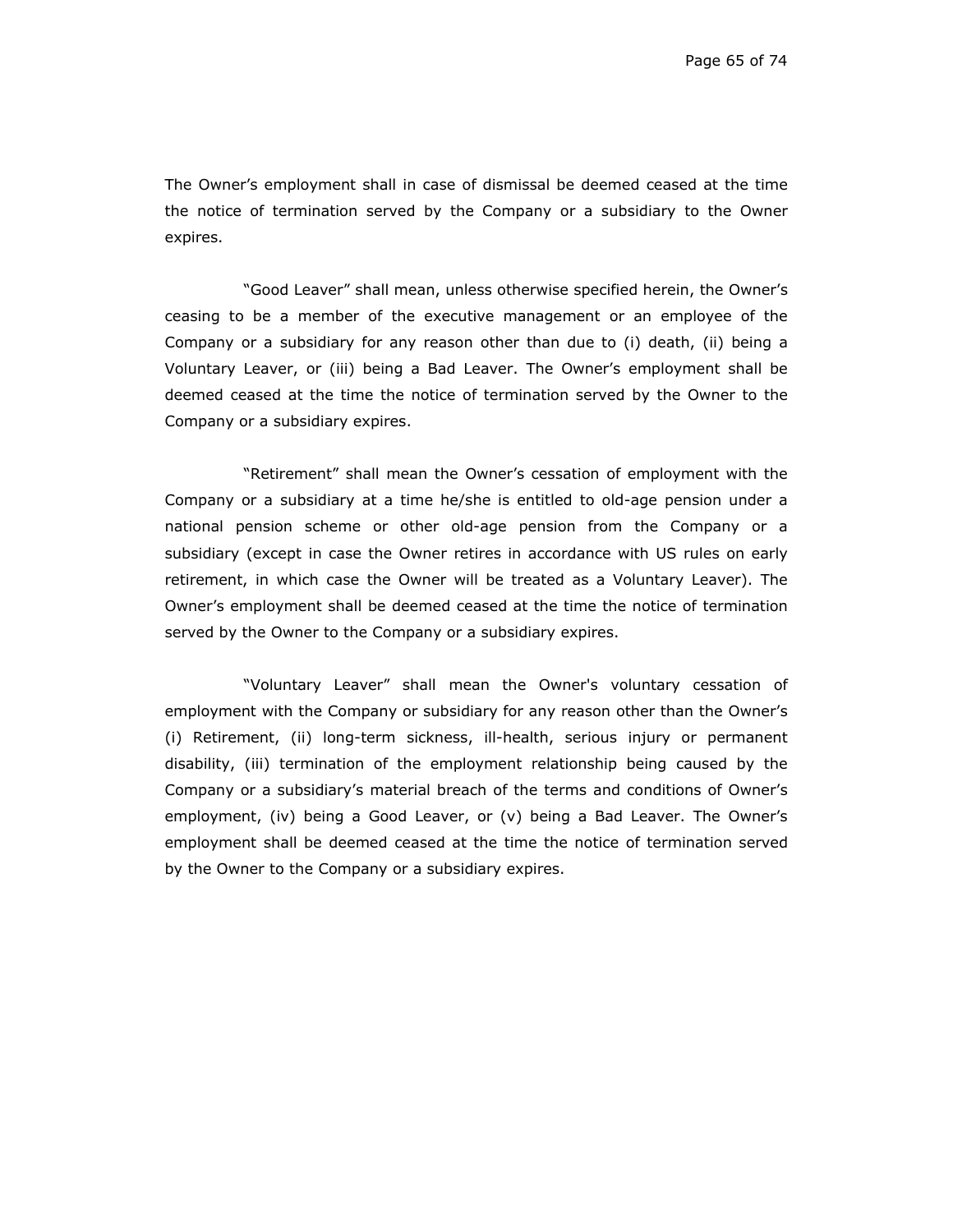### **C. Conditions for exercise of Warrants.**

The Warrants are not granted due to work already performed by the Owner, but are granted in order to motivate the Owner, as described below, during the years following the date of issue of the Warrants.

Thus, the Warrants are issued and granted in order to increase and motivate the Owner's focus on a positive development of the market price of the shares of the Company and to motivate the Owner to work for a future value increase in the Company and its subsidiaries.

#### (I) Exercise Price.

Warrants are issued to the Owner free of charge.

One Warrant entitles the Owner to subscribe for one ordinary share of a nominal value of DKK 1 at a price per share (the "Exercise Price") determined by the Board of Directors at the time of issue, but which cannot be lower than the price of the Company's shares as listed on Nasdaq Copenhagen at close of business on the day of issue by the Board of Directors (the "Date of Issue").

#### (II) Exercise Period & Vesting Schedule.

(a) The Warrants will lapse automatically, without prior notice and without compensation on the seventh  $(7<sup>th</sup>)$  anniversary of the Date of Issue (the "Expiry Date").

From the Date of Issue and until the Expiry Date ("The Exercise Period"), an Owner earns the right to keep and exercise Warrants only in accordance with the following rules:

- Until three (3) years from the Date of Issue of a particular grant of Warrants, no such Warrants are earned/can be exercised.
- For a period starting three (3) years after the Date of Issue (a "Vesting Date") of such particular grant of Warrants and ending on the Expiry Date, the Owner has earned and may exercise all of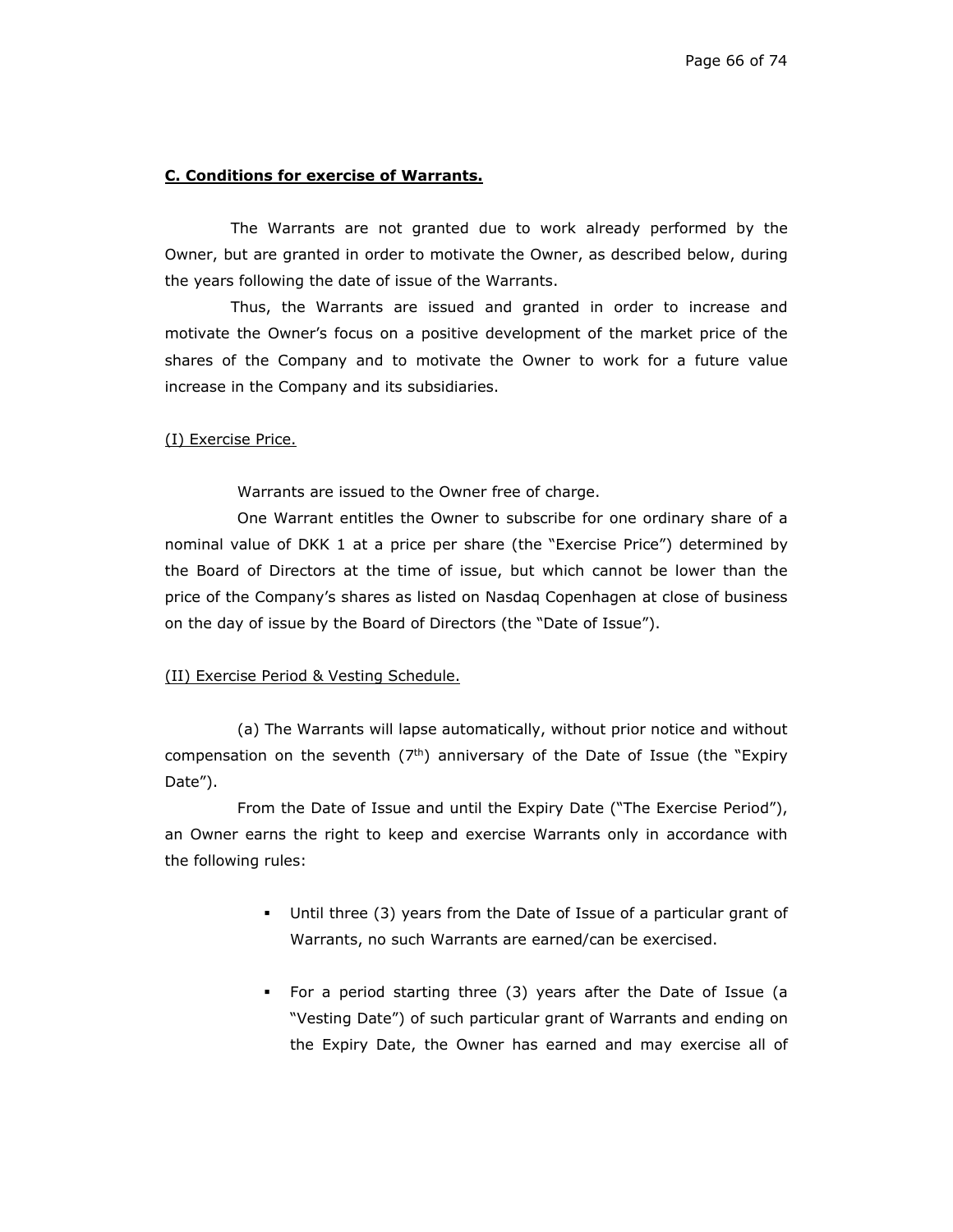such Warrants provided that the Owner's employment relationship has not expired on or before such Vesting Date due to one of the reasons set out below under heading (b).

For the sake of clarity it is noted that in no event can Warrants be exercised earlier than three (3) years after the Date of Issue of the Warrants in question, unless as set out in Clause C.III in this Warrant Program.

(b) If the Owner's employment with the Company or a Subsidiary ceases:

- i. as a result of the Owner being a Voluntary Leaver or the Owner's death, then any Warrants that are granted, but not yet vested, shall lapse automatically without notice and without compensation at the time of death or at the time the notice of termination served by the Owner to the Company or a subsidiary expires; or
- ii. as a result of the Owner being a Bad Leaver, then any Warrants that are granted, but not yet vested, shall lapse automatically without notice and without compensation at the time the notice of termination served by the Company or a subsidiary to the Owner expires.

If the Owner's employment with the Company or a subsidiary ceases as a result of the Owner being a Good Leaver, then a pro-rata share of the Warrants that are granted, but not yet vested, shall remain outstanding, and the remainder of the Warrants that are granted, but not yet vested, shall lapse automatically without notice and without compensation at the time the notice of termination served by the Owner to the Company or a subsidiary expires. The pro-rata share of the Warrants shall be calculated based on  $(x)$  the number of days from the Date of Issue until and including the date the notice of termination expires divided by  $(y)$ the total number of days in the Vesting Date.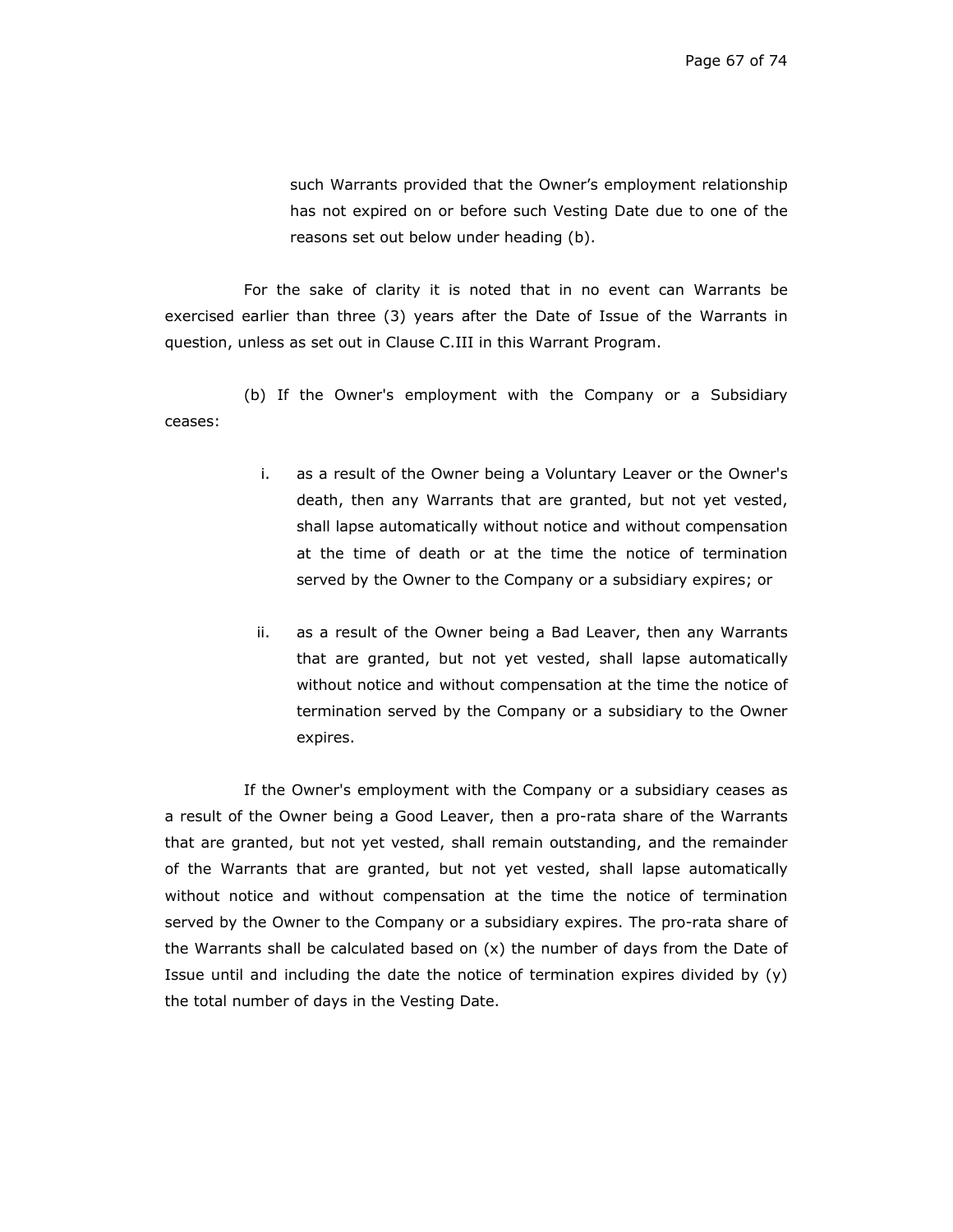If an Owner dies prior to the Vesting Date, all Warrants that are granted, but not yet vested, shall lapse automatically without notice and without compensation at the time of the Owner's death.

The Company's Board of Directors may in its sole discretion decide to dispense with or deviate from the conditions set forth in this clause, including but not limited to for all or part of the Warrants change the leaver status of the Owner.

Any exercise may, however, only take place within the time periods where the Warrants in question would otherwise become exercisable had the employment relationship continued unchanged – that is, the Owner in question cannot be treated more favourably than the continuing employees of the Company or its subsidiaries.

(c) Exercise of Warrants to subscribe shares is dependent upon the availability of the Company's Board of Directors to make the necessary arrangements in preparation for the increase of the share capital of the Company. Any Owner must respect that the Board of Directors may in its discretion decide to schedule defined periods where requests to exercise Warrants may be submitted to fit the working schedule of the Board of Directors as well as to allow that other requests to exercise Warrants are processed at the same time.

(d) Any exercise of Warrants must respect the stock exchange regulation in force from time to time, including the prohibition against insider trading.

# (III) Change of Control, Merger, Demerger, Liquidation.

(a) In case of:

- i. a change of control as defined in the Danish Capital Markets Act in force from time to time or any legislation replacing this act from time to time (a "Change of Control"); and
- ii. during the 12-month-period beginning on the date the Change of Control has occurred, the employment terms of the Owner(s), is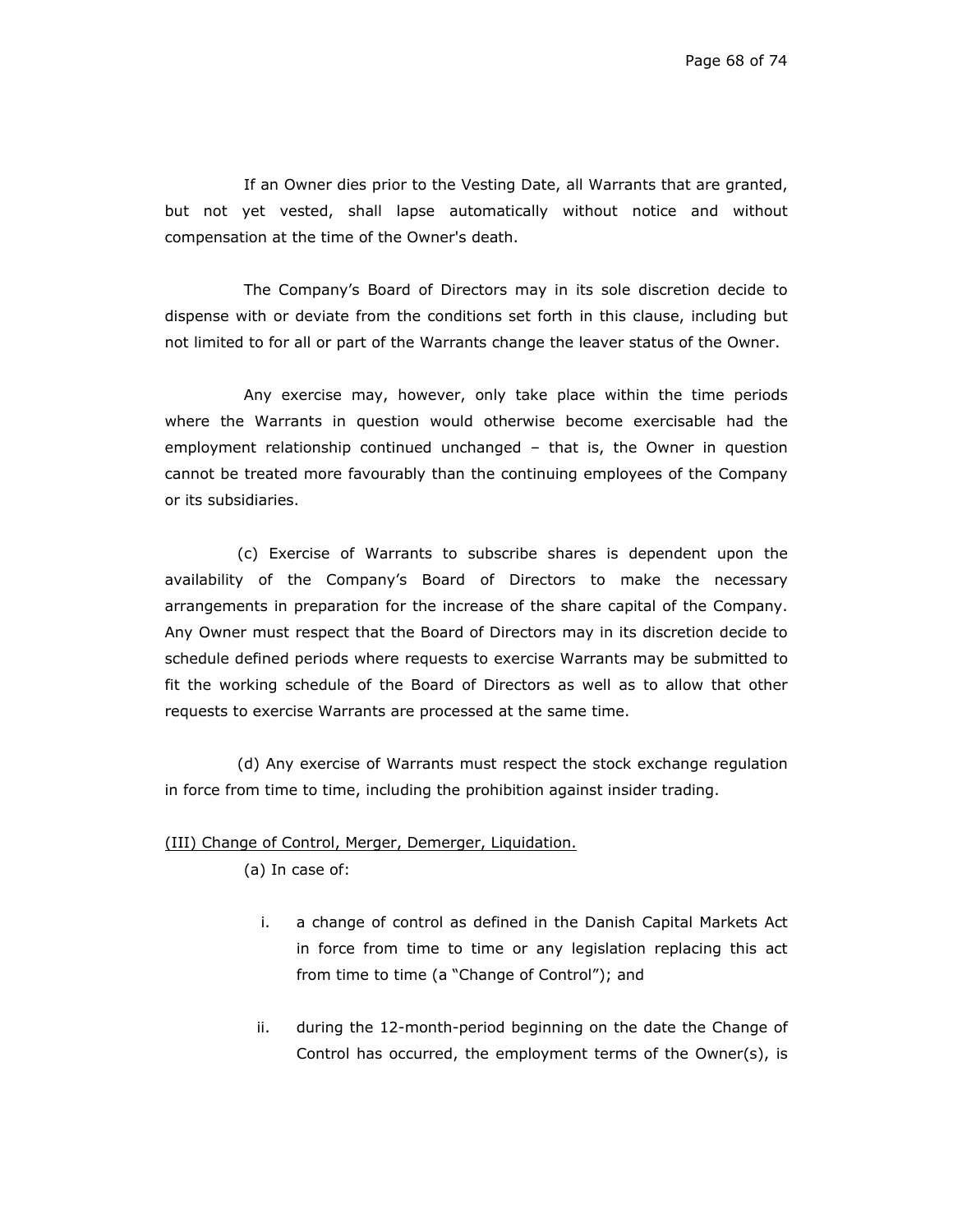materially changed to the detriment of such Owner(s) and the Owner considers him/herself terminated due to such change or the Owner's employment is involuntarily terminated without cause (i.e., Owner is not a Bad Leaver)

the Company's Board of Directors shall, with respect to such Owner(s), determine in its sole discretion to accelerate the Vesting Date.

(b) In the event of a merger or de-merger whereby (i) the Company is dissolved or (ii) the acquirer fails to equitably assume the outstanding Warrants, the Board of Directors shall in its sole discretion decide - subject to completion of the merger or de-merger – to accelerate the vesting.

(c) In the event it is resolved to dissolve the Company through a solvent liquidation, the Board of Directors may in its sole discretion decide - subject to completion of the dissolution - to accelerate the vesting.

(d) In case of a Change of Control as set out in above, the Warrants shall vest on an accelerated basis as of the date notification of the changed employment terms is served. In case of any of the events set out in Clause C.III, headings (b) and (c) above, the Warrants shall vest on an accelerated basis as of closing date of any transaction under Clause C.III, headings (b) and (c) above.

(e) To the extent that an Owner is a U.S. taxpayer, and to the extent his or her Warrants constitute "deferred compensation" subject to Section 409A of the U.S. Internal Revenue Code and that is payable on account of a Change of Control, a Change of Control shall occur only if such event also constitutes a "change in the ownership", "change in effective control", and/or a "change in the ownership of a substantial portion of assets" of the Company as those terms are defined under U.S. Treasury Regulation §1.409A-3(i)(5), but only to the extent necessary to establish a time or form of payment that complies with Section 409A of the U.S. Internal Revenue Code, without altering the definition of Change of Control for purposes of determining whether an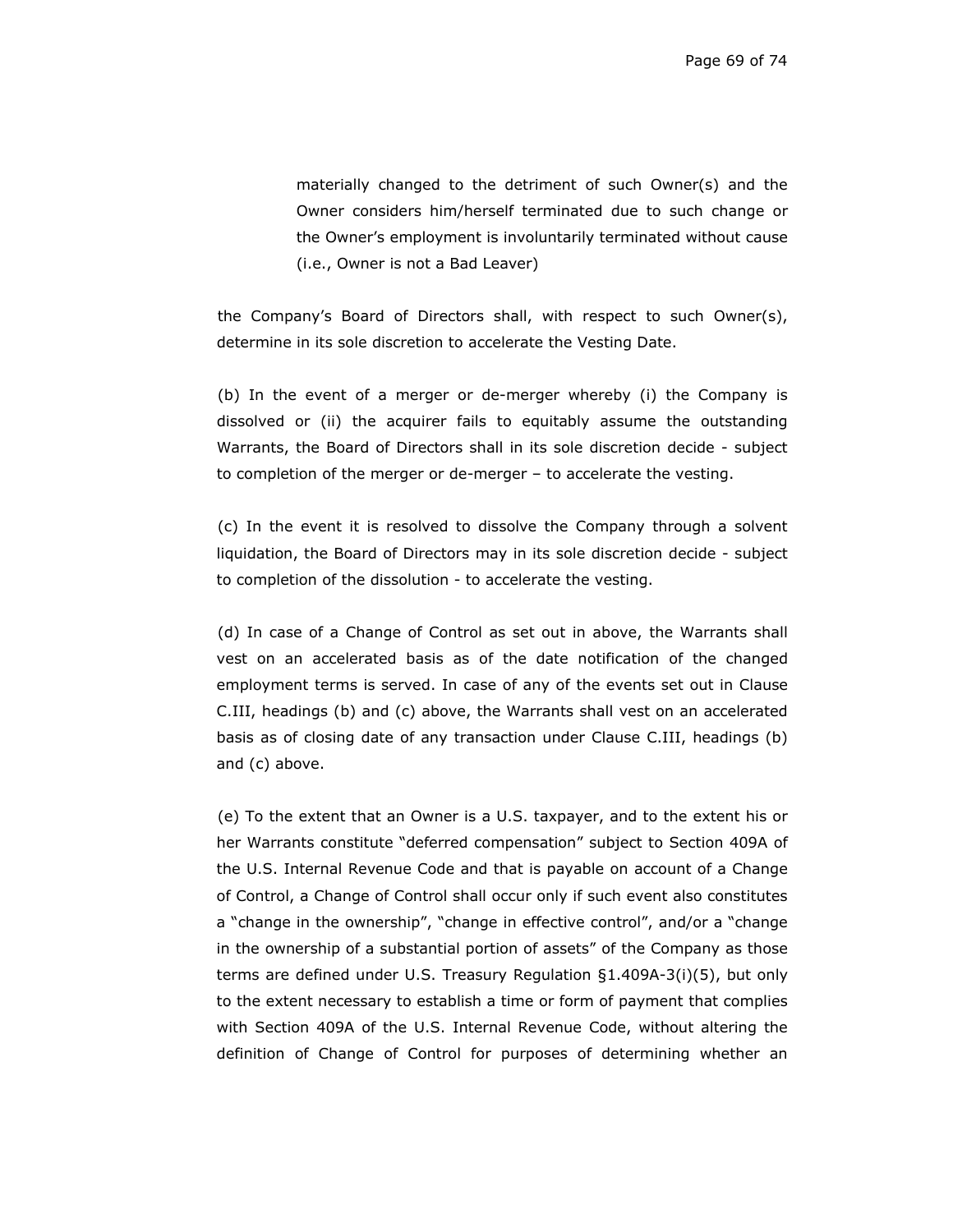Owner's rights to such Warrants become vested or otherwise unconditional upon the Change of Control.

#### (IV) Procedure for Exercise.

Warrants must be exercised by the Owner sending a written request to the Board of Directors of the Company for the issue of new shares within the Exercise Periods. The request shall specify the number of shares subscribed for as well as the Owner's account with VP Securities A/S at which the shares shall be registered. The cash subscription amount (i.e. the Exercise Price times the number of shares subscribed for) shall be paid to the Company in full at the same time or no later than the day before the subscription of the shares. The Board of Directors may require that requests to exercise are made using special forms or using specific digital solutions.

### (V) Non-transferability.

(a) The Warrants issued are personal and may never be the subject of transfer or assignment. Warrants may not be pledged or otherwise serve as the basis for settlement of claims by the Owner's creditors.

(b) Irrespective of heading (a) above, an Owner may transfer his/her Warrants to a company that is wholly-owned (100%) by the Owner. In such case, a principle of transparency will apply causing the receiving company's rights and obligations (including but not limited to the possibility of earning the right to exercise the Warrants) to be identical to those of the Owner. If an Owner transfers his/her Warrants to a company that is wholly-owned by the Owner, the Owner shall without undue delay notify the Company and present appropriate proof of the transfer.

(c) Irrespective of heading (a) above, the Board of Directors can on a case-by-case basis decide that an Owner may transfer his/her Warrants to a third party. The Board of Directors will determine the conditions for such transfer on a case-by-case basis.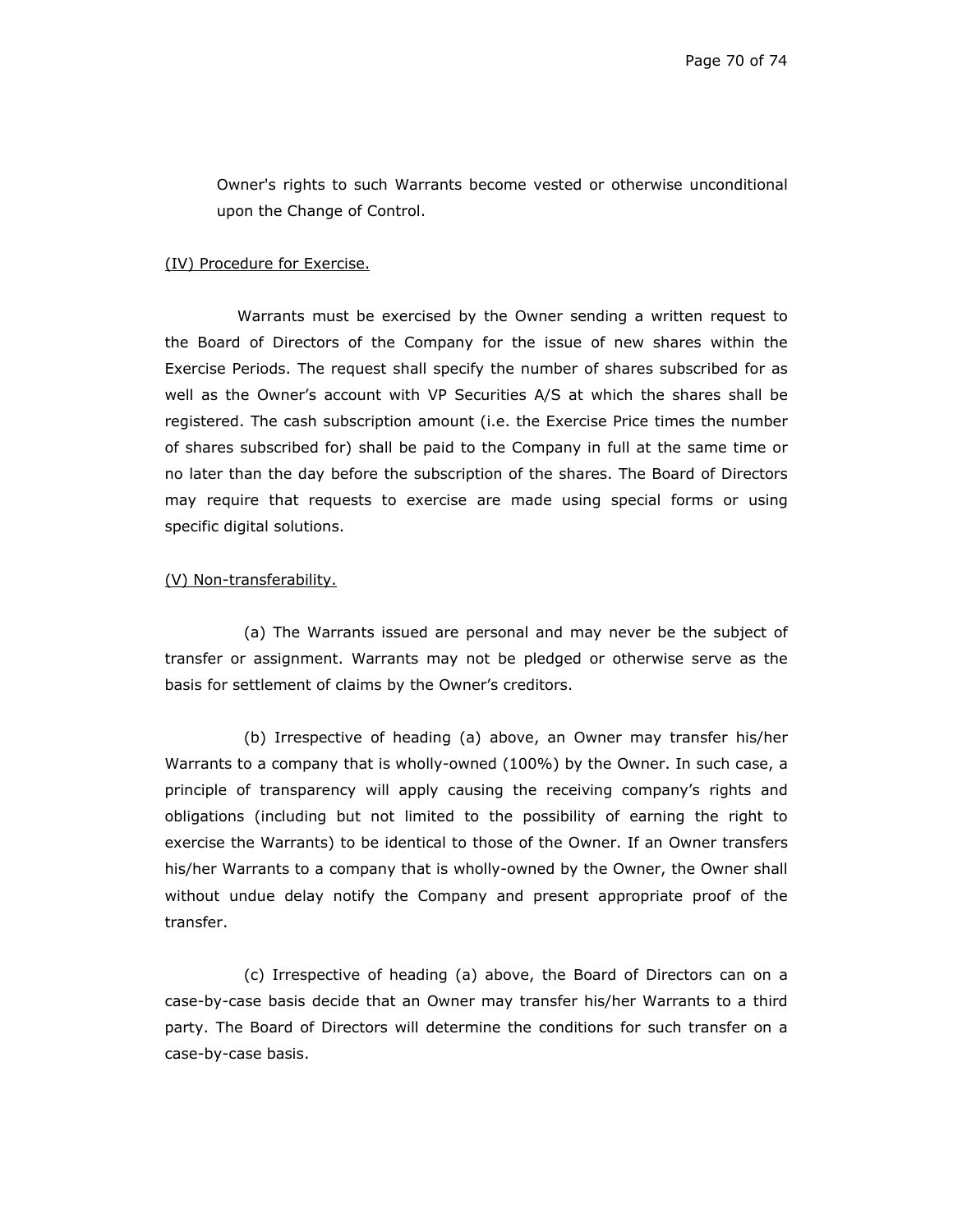(d) If an Owner enters into an agreement with the Company or its subsidiaries to make use of S. 7P of the Danish Tax Assessment Act then the Owner will be prohibited from transferring Warrants to a fully-owned company or – on the basis of the Board of Director's permission – transferring Warrants to a third party, cf. headings (b) to (c) above.

## **D. General Terms.**

(a) Existing shareholders of the Company do not have a right of preemption to the shares issued on the basis of the Owner's exercise of Warrants. The shares issued on the basis of Warrants shall be negotiable instruments issued in the name of the holder. No restrictions shall apply to the transferability of the shares except as may otherwise be provided by the laws of the jurisdiction of the Owner's domicile (other than Danish law). No shares shall confer any special rights upon the holder, and no shareholder shall be under an obligation to allow his/her shares to be redeemed.

(b) At the request of the Owner, the Board of Directors of the Company shall issue relevant confirmation concerning the Owner's right to Warrants.

## **E. Adjustment of the Exercise Price and/or the Share Number.**

(a) If changes to the capital structure of the Company are implemented causing the value of the non-exercised warrants to be increased or reduced, an adjustment of the Exercise Price and/or the number of shares which may be subscribed for on the basis of the non-exercised warrants (the "Share Number") may be made. Main examples of such changes in the capital structure of the Company are capital increases and capital decreases not done at market price, payment of extraordinary dividend, issuance of bonus shares, change of the denomination of the shares in the Company, purchase and sale of own shares, issuance of warrants and/or convertible instruments, cf. heading (b) below, merger and demerger.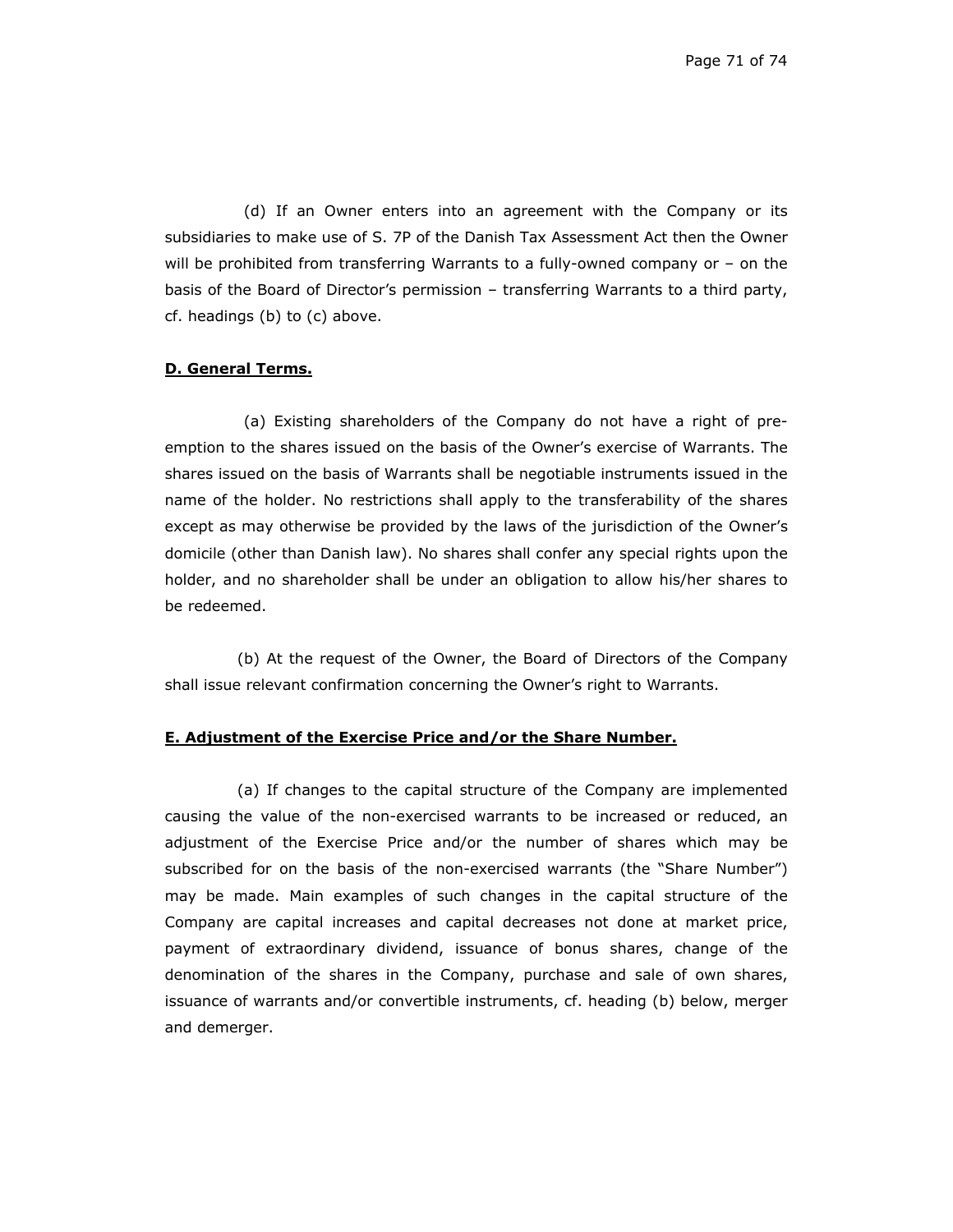However, no adjustment of the Exercise Price nor the Share Number shall be made as a result of capital increases implemented on the basis of the exercise of the warrants comprised by this warrant scheme or by Schedule C, Schedule D or Schedule E to the Company's Articles of Association.

(b) Irrespective of heading (a) above, if the Company resolves to issue stock options, shares, warrants, convertible instruments or the like to the Company's and/or its subsidiaries' employees, including the Company's managers, or buys or sells own shares in this connection, no adjustment of the Exercise Price nor the Share Number shall be made. This applies irrespective of whether the issued share instruments provide the right to acquire shares at a price lower than the market price on the Company's shares at the time of allotment or whether the purchase/sale of own shares takes place at a price higher or lower than the market price on the Company's shares.

(c) If adjustments pursuant to this Clause E causes the Exercise Price to become lower than par, the warrants may as a starting point not be exercised. However, an Owner may exercise the warrants in accordance with the provisions hereof, if the Owner accepts that the Exercise Price is increased to par without providing the Owner with a right to compensation.

(d) The Company's Board of Directors shall determine whether an implemented change in the capital causes for an adjustment of the Exercise Price and/or the Share Number.

If so determined, the adjustment of the Exercise Price and/or the Share Number shall be made by the Company's Board of Directors as soon as possible after the implementation of the relevant change and to the extent possible according to generally accepted principles therefore and otherwise in such a manner that the value of the warrants as estimated by the Board of Directors after the relevant change to the extent possible corresponds to the value of the warrants as estimated by the Board of Directors immediately prior to the change.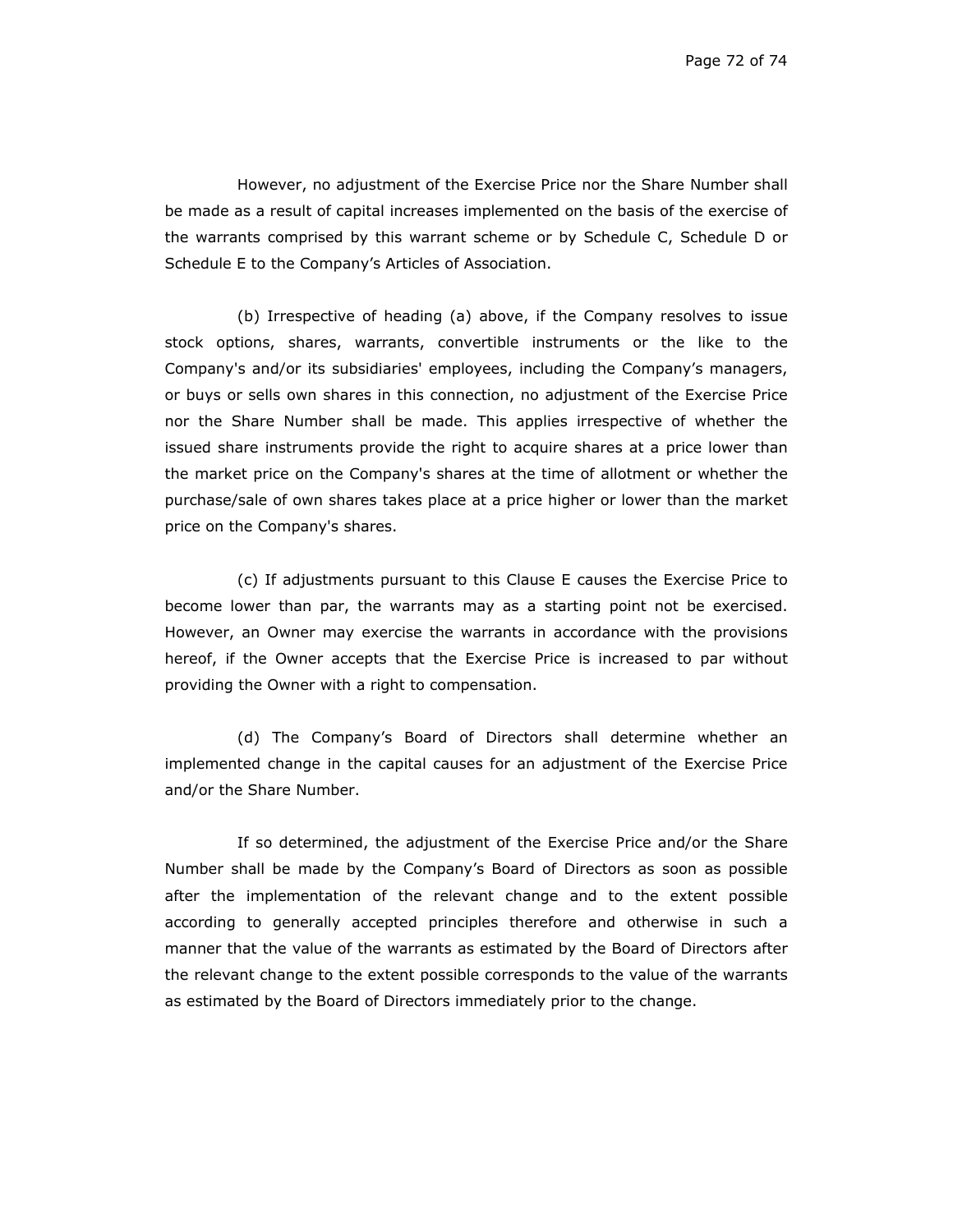(e) The Owner is entitled to demand that the adjustment of the Exercise Price and/or Share Number made pursuant to heading (d) above (but not the decision as to whether an adjustment shall be made or not) is subjected to a valuation by a special expert valuer appointed by the Institute of State Authorised Public Accountants. A demand for a valuation must be made by the Owner to the Company not later than two weeks after the Owner has been notified of the Board of Directors' adjustment. Thereafter, the valuation shall be made as quickly as possible.

(f) Where a valuer is appointed pursuant to heading (e) above, and the valuer's valuation deviates from the adjustments made by the Board of Directors, the valuer's valuation shall be used as a basis for adjusting the Exercise Price and/or Share Number.

The valuation of the valuer is final and binding on both the Owners and the Company and cannot be brought before the courts or arbitration. The costs of the valuation shall be borne by the Owner or Owners (as the case may be) and the Company each paying half of the costs irrespective of the outcome of the valuation.

## **F. Tax Implications.**

The Company and its subsidiaries shall have no responsibility for the tax consequences (including social security contributions triggered) for the Owner, or any other person to whom the Warrants may have been transferred in accordance with this warrant scheme, in connection with the allotment, exercise or potential transfer of the Warrants or any transfer of shares acquired on the basis of exercise of Warrants or any tax or social security consequences for the Owner, or any other person to whom the Warrants may have been transferred in accordance with this warrant scheme, connected with any restructuring of the Company. However, the Company shall be entitled to withhold to the maximum extent permitted by law and pay to tax authorities any applicable taxes or social security contributions that the Owner, or any other person to whom the Warrants may have been transferred in accordance with this warrant scheme, may be the subject of.